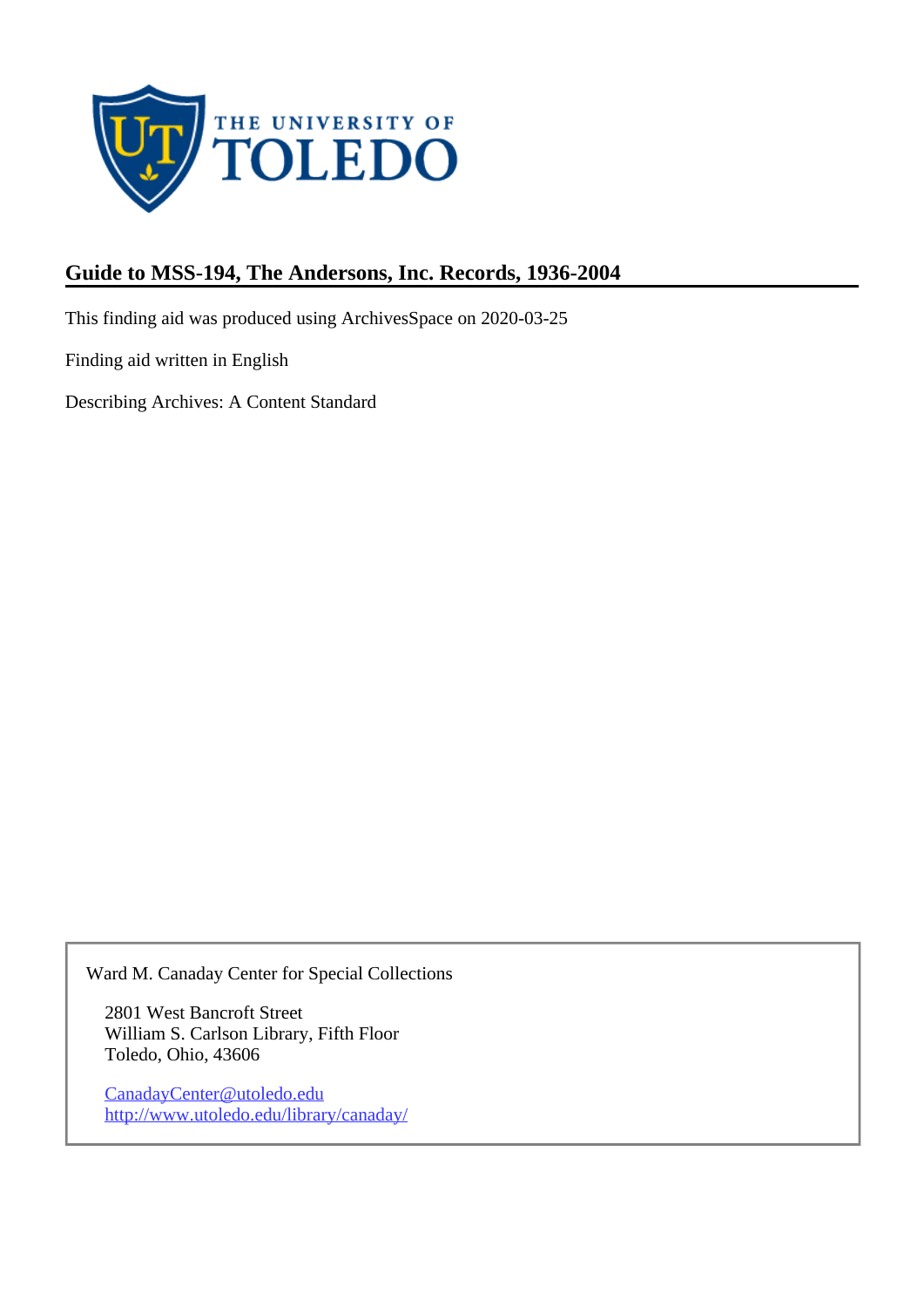# **Table Of Contents**

| Community Partnership - Kennedy Institute for Ethics, Georgetown University  39 |  |
|---------------------------------------------------------------------------------|--|
|                                                                                 |  |
|                                                                                 |  |
|                                                                                 |  |
|                                                                                 |  |
|                                                                                 |  |
|                                                                                 |  |
|                                                                                 |  |
|                                                                                 |  |
|                                                                                 |  |
|                                                                                 |  |
|                                                                                 |  |
|                                                                                 |  |
|                                                                                 |  |
|                                                                                 |  |
|                                                                                 |  |
|                                                                                 |  |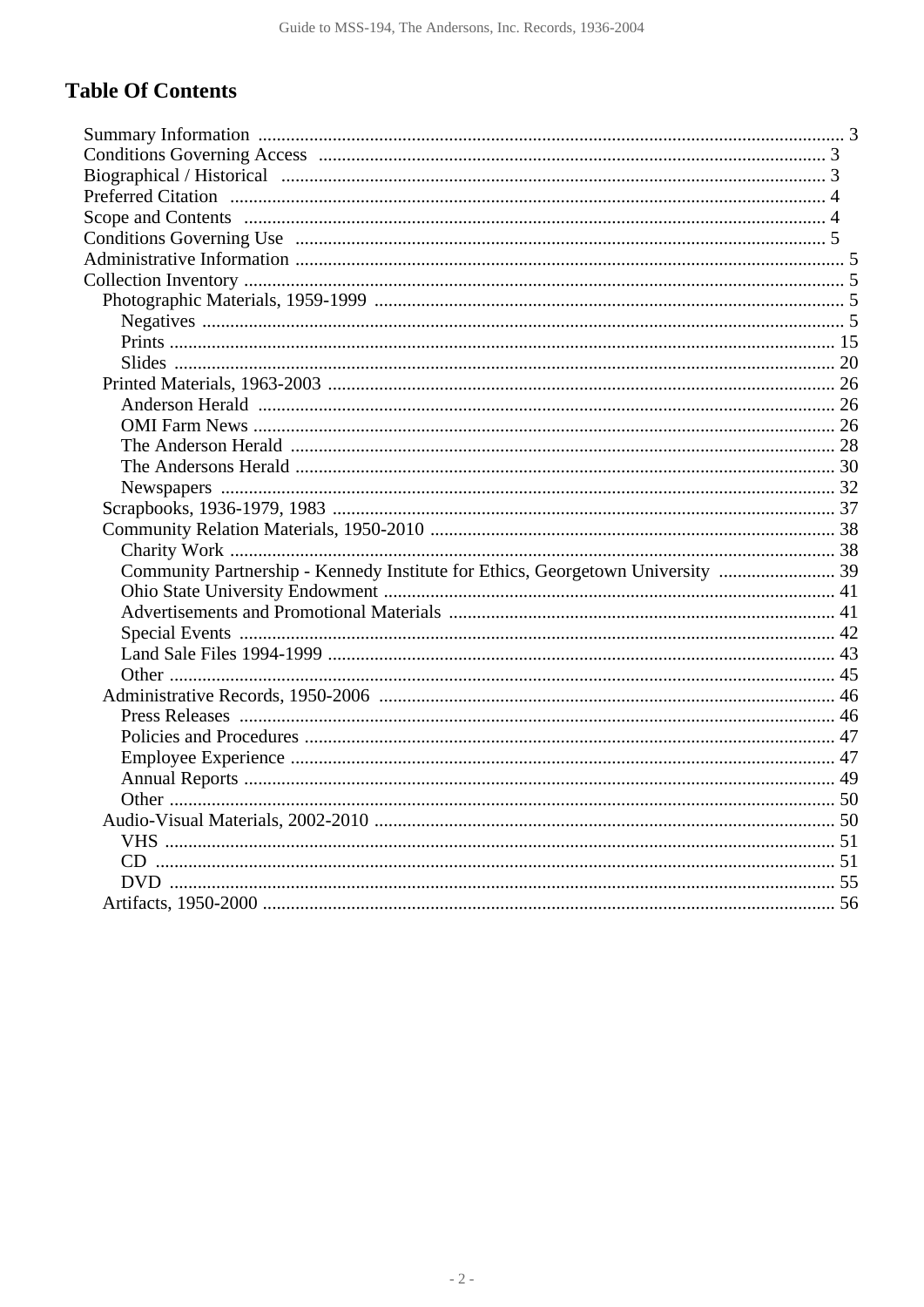### <span id="page-2-0"></span>**Summary Information**

| <b>Repository:</b>                      | Ward M. Canaday Center for Special Collections                                                                                                                                                                                                                                                                                                                                                                                                                                                                                                                                                                                                                                                                                                                                                                                                                                                                                                                                                                                                                                                                                                                                                                                                                                                                                                                                                                                                    |
|-----------------------------------------|---------------------------------------------------------------------------------------------------------------------------------------------------------------------------------------------------------------------------------------------------------------------------------------------------------------------------------------------------------------------------------------------------------------------------------------------------------------------------------------------------------------------------------------------------------------------------------------------------------------------------------------------------------------------------------------------------------------------------------------------------------------------------------------------------------------------------------------------------------------------------------------------------------------------------------------------------------------------------------------------------------------------------------------------------------------------------------------------------------------------------------------------------------------------------------------------------------------------------------------------------------------------------------------------------------------------------------------------------------------------------------------------------------------------------------------------------|
| <b>Title:</b>                           | The Andersons, Inc. Records                                                                                                                                                                                                                                                                                                                                                                                                                                                                                                                                                                                                                                                                                                                                                                                                                                                                                                                                                                                                                                                                                                                                                                                                                                                                                                                                                                                                                       |
| Identifier:                             | <b>MSS-194</b>                                                                                                                                                                                                                                                                                                                                                                                                                                                                                                                                                                                                                                                                                                                                                                                                                                                                                                                                                                                                                                                                                                                                                                                                                                                                                                                                                                                                                                    |
| Date:                                   | 1936-2004                                                                                                                                                                                                                                                                                                                                                                                                                                                                                                                                                                                                                                                                                                                                                                                                                                                                                                                                                                                                                                                                                                                                                                                                                                                                                                                                                                                                                                         |
| <b>Physical</b><br>Description:         | 27.5 Linear Feet                                                                                                                                                                                                                                                                                                                                                                                                                                                                                                                                                                                                                                                                                                                                                                                                                                                                                                                                                                                                                                                                                                                                                                                                                                                                                                                                                                                                                                  |
| Language of<br><b>Materials:</b>        | English                                                                                                                                                                                                                                                                                                                                                                                                                                                                                                                                                                                                                                                                                                                                                                                                                                                                                                                                                                                                                                                                                                                                                                                                                                                                                                                                                                                                                                           |
| <b>Container</b><br><b>Information:</b> | Box Box 1: [32887922469798] (Mixed Materials), Box Box 2:<br>[32887922469806] (Mixed Materials), Box Box 3: [32887922469814]<br>(Mixed Materials), Box Box 4: [32887922469780] (Mixed Materials),<br>Box Box 5: [32887922468386] (Mixed Materials), Box Box 6:<br>[32887922468394] (Mixed Materials), Box Box 7: [32887922468402]<br>(Mixed Materials), Box Box 8: [32887922468428] (Mixed Materials),<br>Box Box 9: [32887922469772] (Mixed Materials), Box Box 10:<br>[32887922468436] (Mixed Materials), Box Box 11: [32887922468410]<br>(Mixed Materials), Box Box 12: [32887922468477] (Mixed Materials),<br>Box Box 13: [32887922468451] (Mixed Materials), Box Box 14:<br>[32887922468485] (Mixed Materials), Box Box 15: [32887922468444]<br>(Mixed Materials), Box Box 16: [32887922468469] (Mixed Materials),<br>Box Box 17: [32887922552627] (Mixed Materials), Box Box 18:<br>[32887922553104] (Mixed Materials), Box Box 19: [32887922548732]<br>(Mixed Materials), Box Box 20: [32887922553070] (Mixed Materials),<br>Box Box 21: [32887922553088] (Mixed Materials), Box Box 22:<br>[32887922553112] (Mixed Materials), Box Box 23: [32887922553161]<br>(Mixed Materials), Box Box 24: [32887922553054] (Mixed Materials),<br>Box Box 25: [32887922553120] (Mixed Materials), Box Box 26:<br>[32887922553047] (Mixed Materials), Box Box 27: [32887922553062]<br>(Mixed Materials), Box Box 28: [32887922553096] (Mixed Materials) |

### <span id="page-2-1"></span>**Conditions Governing Access**

Collection is open for research. Materials may be accessed by request at the Ward M. Canaday Center for Special Collections on the fifth floor of the William S. Carlson Library on the main campus of the University of Toledo. Materials do not circulate.

### <span id="page-2-2"></span>**Biographical / Historical**

Harold Anderson (1894-1968), a native of Webster Grove, Missouri, moved to Toledo, Ohio with his parents, graduating from the old Central High School in 1912. He graduated from the University of Wisconsin's College of Agriculture in 1916, but enlisted as a pilot and instructor in cloud flying in World War I (subsequently serving as first commander of the Toledo Post of the American Legion). In 1919 he joined the National Milling Company, and in 1927 succeeded his father, David Anderson Sr., as president and manager of the firm, which later that same year was purchased by the National Biscuit Company. Harold continued as manager until 1936, when he resigned to form the Anderson Elevator Company as a family partnership with his wife Margaret, his father and others.

The Anderson Elevator Company built "one of the largest grain elevators of its type in this part of the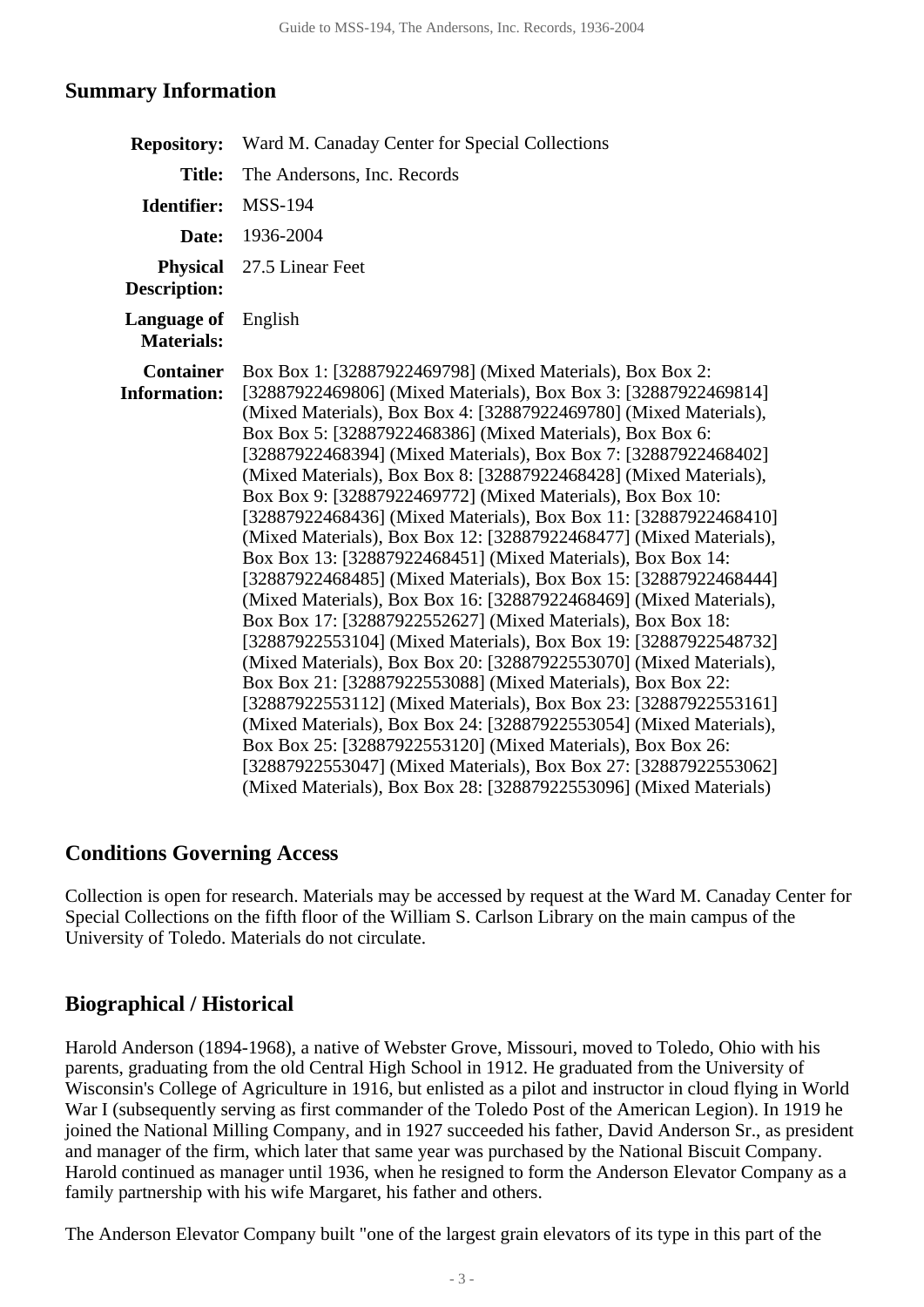country" on Anderson farm property on Conant Street in Maumee (South of Toledo) on the Maumee River in northwest Ohio. (This elevator was later leased, then sold to Cargill, Inc.) From 1941 to 1946, Harold Anderson farmed his Maumee holdings. By 1947 Harold and Margaret Anderson established The Andersons as a family partnership with their five sons and one daughter, and the Anderson Truck Terminal on Illinois Avenue in Maumee opened for business. By 1968, the partnership had expanded to include their children's spouses, forty-seven grandchildren and three non-family associates.

The Andersons, Inc., has since expandend into the "Largest industrial partnership in the United States," with a network of thirteen similar facilities across the country's eastern Corn Belt (including Champaign, Illinois; Delphi, Dunkirk/Redkey and Frankfort, Indiana; Albion, Potterville, Webberville and White Pidgeon, Michigan; as well as Findlay, Maumee, Metamora and Toledo, Ohio) and a diverse "Agribusiness" including grain exporting, grain marketing, fertilizer blending and distribution, agricultural products distribution, retail mass merchandising, lawn fertilizer production and marketing and cob milling. The Andersons has claimed to be the largest processor of finished corncob products in the world. The company headquarters at the Maumee Complex has developed storage capacity for half a million metric tons of grain and two hundred thousand metric tons of fertilizer, in addition to its cob processing and feed manufacturing operations. The local export terminal at the Port of Toledo has developed a storage capacity of 180,000 metric tons (capable of loading-out 1500 metric tons per hour), exceeding the corn and soybean export of any other Great Lakes port, and the network handled five million metric tons of grain annually, while its combined fertilizer storage facilities have a total capacity exceeding 450,000 tons. The Andersons has also operated general stores and garden centers in Columbus/Dublin and Berwick, Ohio, as well as other business ventures. The firm has boasted assets of \$200 million, with sales in excess of \$687 million, and 1,700 employees and partners. In 1995, shareholders and partners approved the merger of The Andersons and The Andersons Management Corp. (TAMC) into a single corporation known as The Andersons, Inc. effective January 2, 1996.

## <span id="page-3-0"></span>**Preferred Citation**

Images and other sources used with permission should be properly cited and credited. Credits should include text as listed below:

"[Collection Name], The Ward M. Canaday Center for Special Collections, The University of Toledo Libraries"

# <span id="page-3-1"></span>**Scope and Contents**

The Andersons, Inc. deposited this collection in the Ward M. Canaday Center in 2004, with an addition deposited in 2016. It contains scrapbooks, printed materials and photographic materials. The largest series consists of fifteen scrapbooks containing newspaper clippings, photographs, correspondence and other materials documenting the history of the company from 1936 through at least 1983. Newspapers represented are mainly the Maumee Valley News or Toledo Blade or other local (regional) or agricultural business publications, but also occasionally include national or even international titles such as Fertilizer International & World Fertilizer Trade (England), Forbes Magazine and the Wall Street Journal. The Scrapbooks are in chronological order. The printed material contains nearly-complete newspaper files of OMI Farm News (March, 1959 through September, 1971) and The Andersons Herald (July, 1984 - December [2003]/January, 2004), arranged alphabetically by title. The photographic material includes negatives, prints and slides (dating back from ca. 1959-1999), all of which are arranged within general topics, in chronological order whenever possible. The addition of 8 linear feet in May, 2016 includes administrative and financial materials, annual reports, audio-visual materials, artifacts, and many more printed and photographic materials.

The majority of the materials track the growth of the firm from 1947 to 2015. This collection should prove useful to business historians in documenting the development of a family business into a major corporation, as well as the history of the Port of Toledo. Agricultural historians will also find the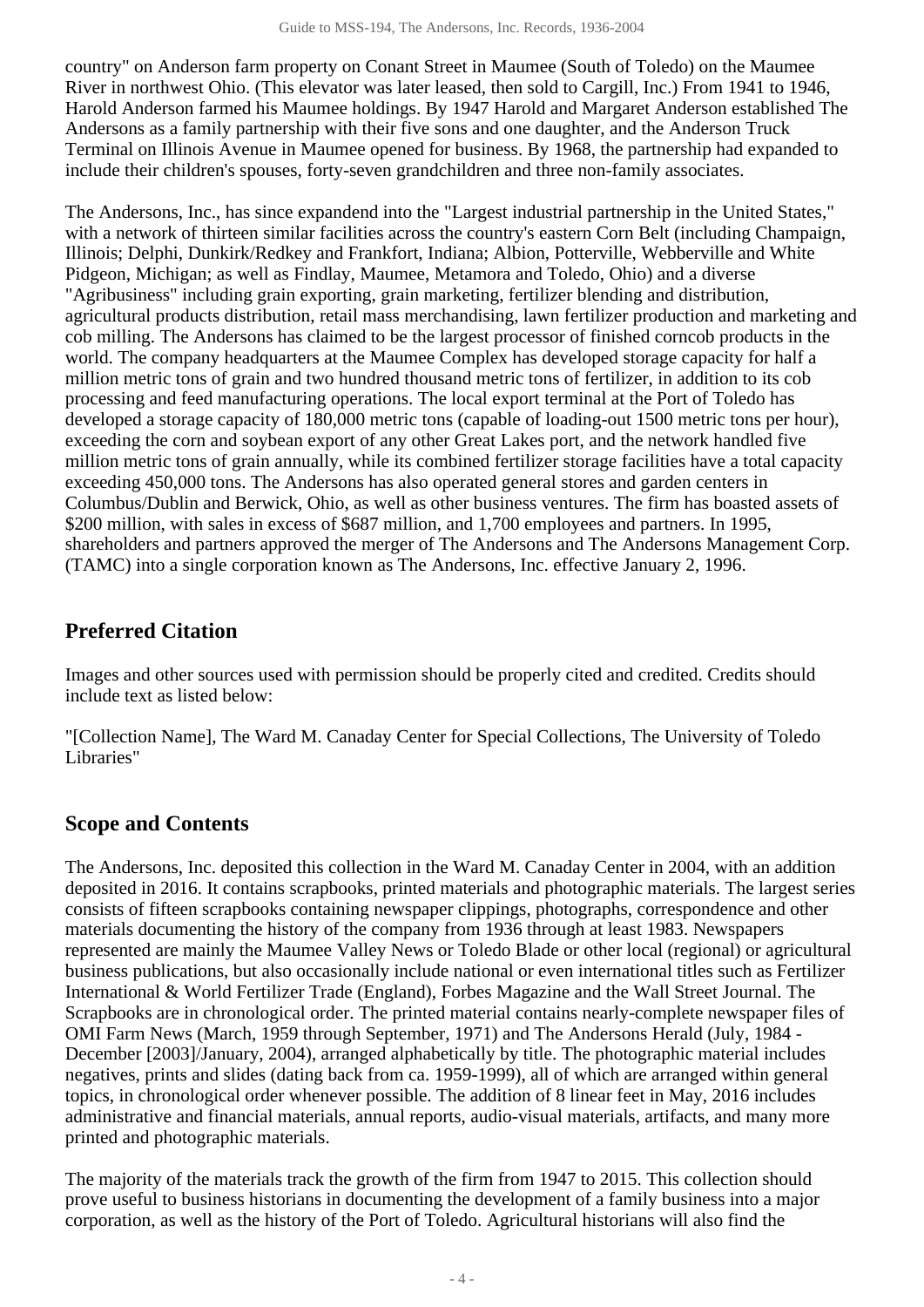collection useful for studying the evolution of farming into modern agribusiness. The scrapbooks should provide local historians with some useful personal material about various members of the Anderson family, especially the founders, Harold and Margaret Anderson, and at least three of their sons, John, Richard (Dick) and Thomas (Tom), with good representation of their involvement in the community, including Harold Anderson's unsuccessful bid for the Ohio State Legislature in 1954. Labor historians might note the coverage of several early strikes, and certainly the personalized history of the firm's numerous employees provided in the company's publications.

## <span id="page-4-0"></span>**Conditions Governing Use**

In most cases, the Canaday Center does not own the copyright and literary rights to items in its collections; it is the responsibility of the researcher to adhere to U.S. Copyright and Fair Use laws, including seeking permission from the copyright holder and payment of any royalty fees, in the reproduction and use of archival materials.

Providing copies or scans does not constitute a license to publish or reproduce images in print or electronic form.

## <span id="page-4-1"></span>**Administrative Information**

### **Publication Statement**

Ward M. Canaday Center for Special Collections

2801 West Bancroft Street William S. Carlson Library, Fifth Floor Toledo, Ohio, 43606

CanadayCenter@utoledo.edu <http://www.utoledo.edu/library/canaday/>

### **Controlled Access Headings**

• Business and Commerce

### <span id="page-4-3"></span><span id="page-4-2"></span>**Collection Inventory**

Photographic Materials, 1959-1999

**Physical** 3.5 Linear Feet **Description:**

<span id="page-4-4"></span>**Negatives** 

"The Andersons" Partners (15 men) - 8 photos, n.d.

Box Box 1; Folder 1 (Graphic Materials)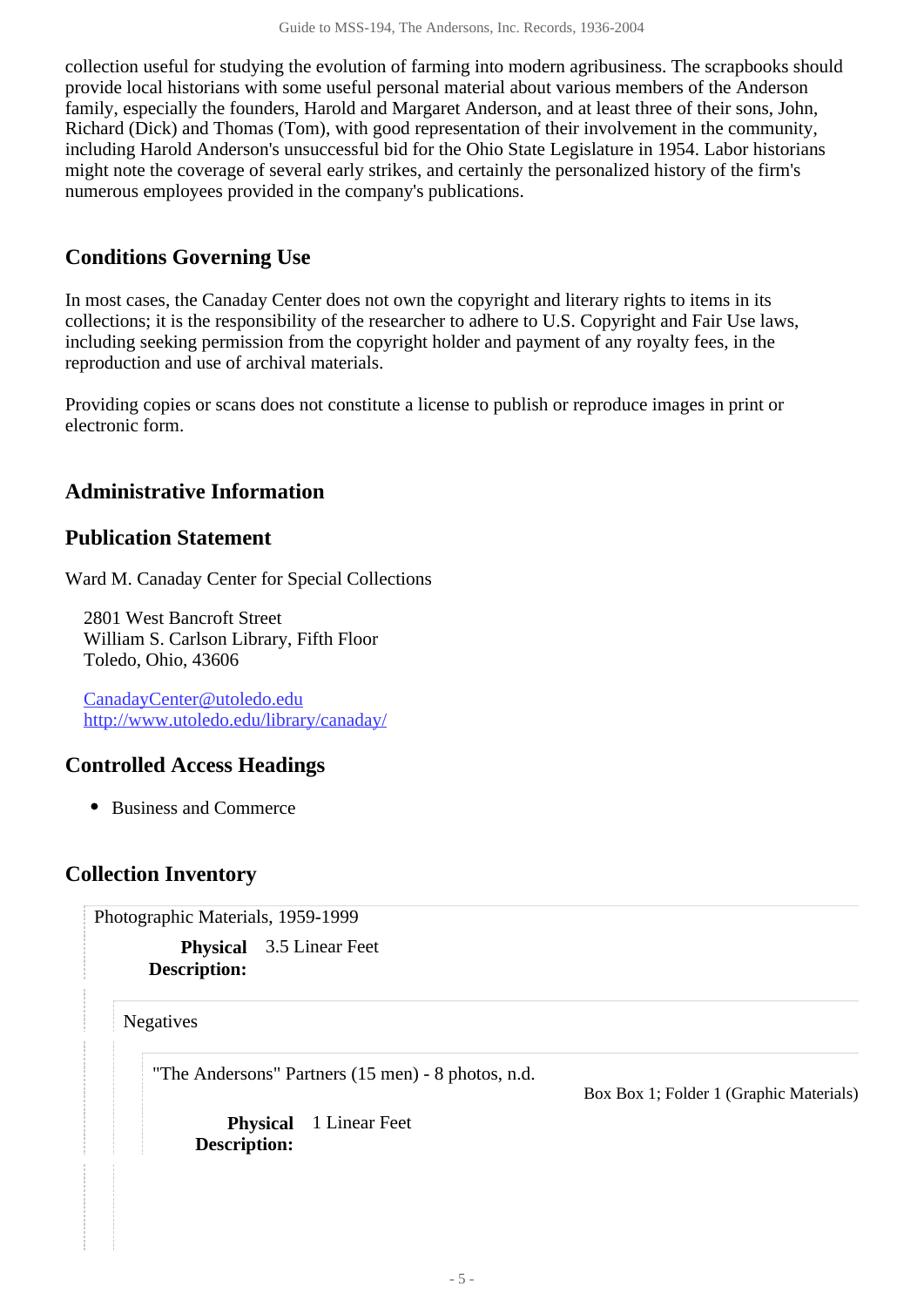| <b>Physical</b><br>Description:        | Dick Anderson & Mike Anderson - 24 photos, n.d.<br>1 Linear Feet | Box Box 1; Folder 2 (Graphic Materials)  |
|----------------------------------------|------------------------------------------------------------------|------------------------------------------|
|                                        | Dick Anderson, Tom Anderson, John Klotz - 22 photos, n.d.        | Box Box 1; Folder 3 (Graphic Materials)  |
| <b>Physical</b><br><b>Description:</b> | 1 Linear Feet                                                    |                                          |
|                                        | Partner Group (15-16 men) - 12 photos, n.d.                      | Box Box 1; Folder 4 (Graphic Materials)  |
| <b>Physical</b><br><b>Description:</b> | 1 Linear Feet                                                    |                                          |
| Andersons Cookout - 32 photos, n.d.    |                                                                  | Box Box 1; Folder 5 (Graphic Materials)  |
| <b>Physical</b><br><b>Description:</b> | 1 Linear Feet                                                    |                                          |
| California - Rialto - 33 photos, n.d.  |                                                                  | Box Box 1; Folder 6 (Graphic Materials)  |
| <b>Physical</b><br><b>Description:</b> | 1 Linear Feet                                                    |                                          |
|                                        | Indiana - Clymers (aerial shots - 15 photos, n.d.                | Box Box 1; Folder 7 (Graphic Materials)  |
| <b>Physical</b><br><b>Description:</b> | 1 Linear Feet                                                    |                                          |
|                                        | Michigan - Albion (aerial shots) - 6 photos, n.d.                | Box Box 1; Folder 8 (Graphic Materials)  |
| <b>Physical</b><br><b>Description:</b> | 1 Linear Feet                                                    |                                          |
| Ohio - Bettsville - 23 photos, n.d.    |                                                                  | Box Box 1; Folder 9 (Graphic Materials)  |
| <b>Physical</b><br><b>Description:</b> | 1 Linear Feet                                                    |                                          |
| Ohio - Bryan - 14 photos, n.d.         |                                                                  | Box Box 1; Folder 10 (Graphic Materials) |
| <b>Physical</b><br><b>Description:</b> | 1 Linear Feet                                                    |                                          |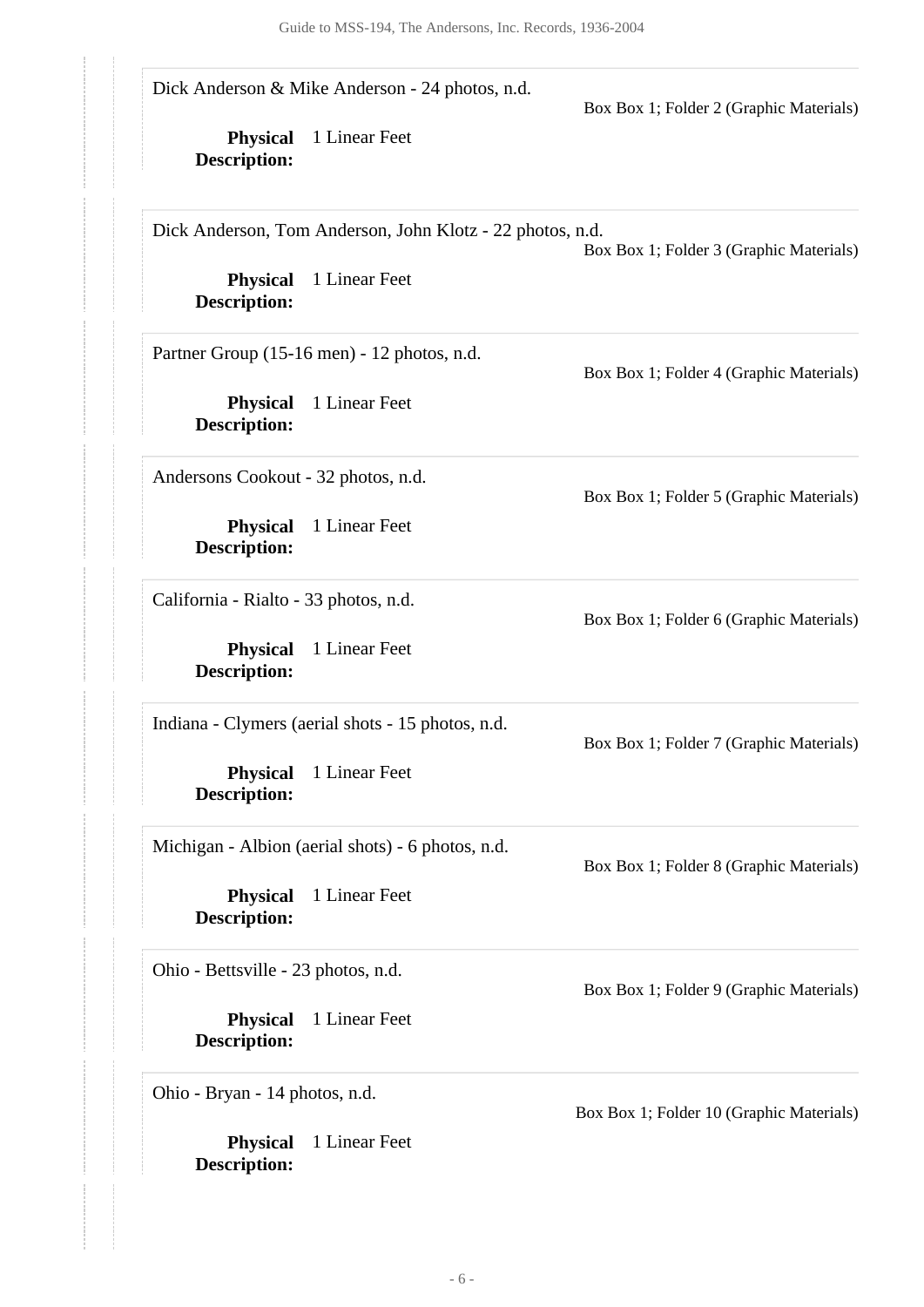**Physical** 1 Linear Feet **Description: Physical** 1 Linear Feet **Description: Physical** 1 Linear Feet **Description: Physical** 1 Linear Feet **Description: Physical** 1 Linear Feet **Description: Physical** 1 Linear Feet **Description: Physical** 1 Linear Feet **Description: Physical** 1 Linear Feet **Description: Physical** 1 Linear Feet **Description:** Ohio - Lyons (aerial shots, 7/4/94) - 11 photos, n.d. Box Box 1; Folder 11 (Graphic Materials) Ohio - Maumee (train at elevators, grain drier) - 22 photos, n.d. Box Box 1; Folder 12 (Graphic Materials) Ohio - Maumee (truck spilling cobs at elevators) - 24 photos, n.d. Box Box 1; Folder 13 (Graphic Materials) Ohio - Maumee (dump truck at silos) - 16 photos, n.d. Box Box 1; Folder 14 (Graphic Materials) Ohio - Maumee (aerial shots) - 3 photos, n.d. Box Box 1; Folder 15 (Graphic Materials) Ohio - Maumee (Farm Supply, aerial shots) - 6 photos, n.d. Box Box 1; Folder 16 (Graphic Materials) Ohio - Maumee (truck spilling cobs at elevators, grain drier) - 9 photos, n.d. Box Box 1; Folder 17 (Graphic Materials) Ohio - Maumee (boxcars at elevators) - 3 photos, n.d. Box Box 1; Folder 18 (Graphic Materials) Ohio - Maumee (Hubbard Milling) - 15 photos, n.d. Box Box 1; Folder 19 (Graphic Materials)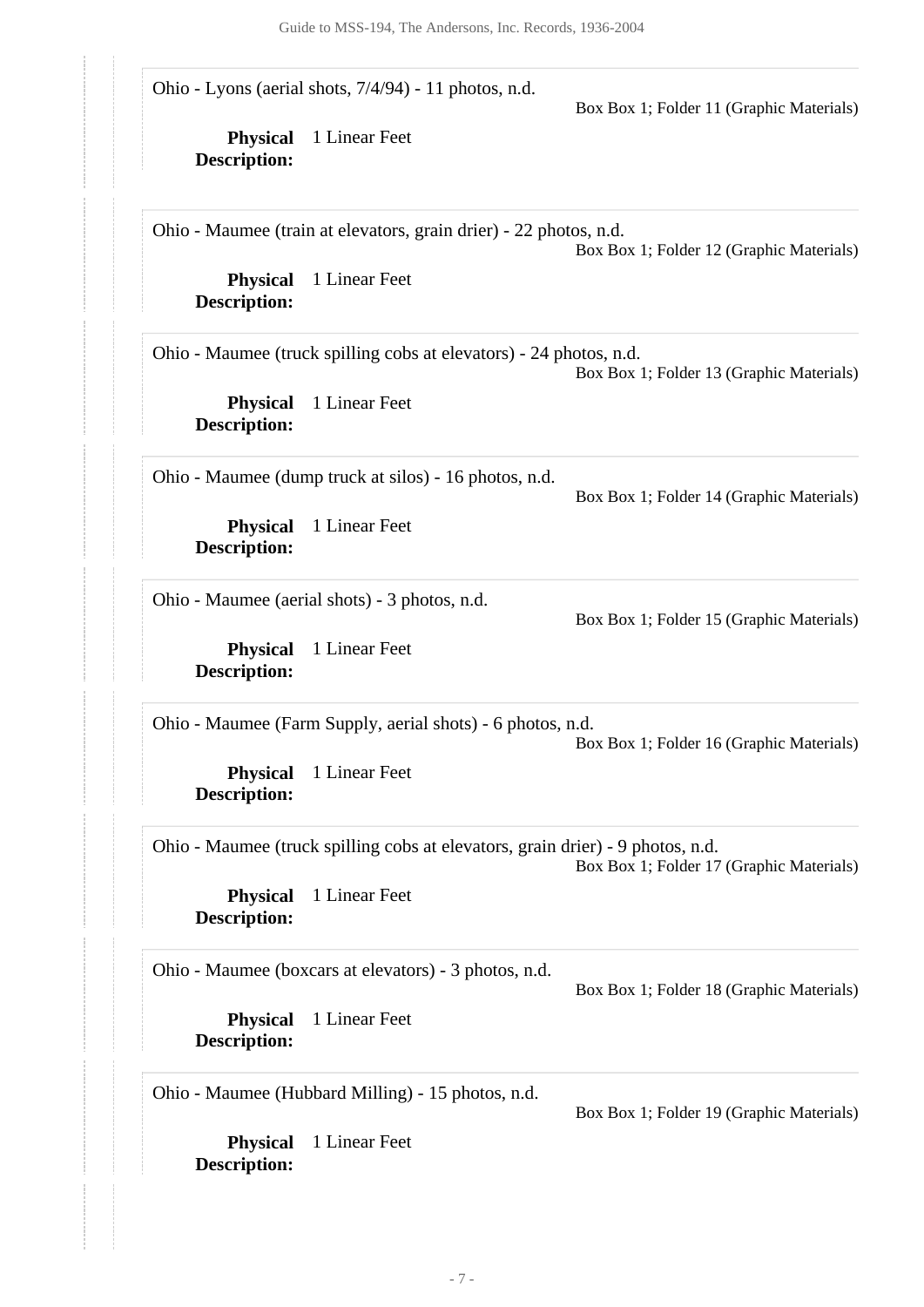|                                        | Ohio - Maumee (elevators, silos, aerial shots) - 10 photos, n.d.            | Box Box 1; Folder 20 (Graphic Materials) |
|----------------------------------------|-----------------------------------------------------------------------------|------------------------------------------|
| <b>Physical</b><br><b>Description:</b> | 1 Linear Feet                                                               |                                          |
|                                        | Ohio - Maumee (elevators, silos, aerial shots) - 2 photos, n.d.             | Box Box 1; Folder 21 (Graphic Materials) |
| <b>Physical</b><br><b>Description:</b> | 1 Linear Feet                                                               |                                          |
|                                        | Ohio - Maumee (Red Wells restaurant exterior) - 3 photos, n.d.              | Box Box 1; Folder 22 (Graphic Materials) |
| <b>Physical</b><br><b>Description:</b> | 1 Linear Feet                                                               |                                          |
|                                        | Ohio - Metamora/Lyons - 16 photos, n.d.                                     | Box Box 1; Folder 25 (Graphic Materials) |
| <b>Physical</b><br><b>Description:</b> | 1 Linear Feet                                                               |                                          |
|                                        | Ohio - Metamora ("Tee Time" truck) - 4 photos, n.d.                         | Box Box 1; Folder 26 (Graphic Materials) |
| <b>Physical</b><br><b>Description:</b> | 1 Linear Feet                                                               |                                          |
|                                        | Ohio - Metamora ("Floater M3000") - 6 photos, n.d.                          | Box Box 1; Folder 27 (Graphic Materials) |
| <b>Physical</b><br><b>Description:</b> | 1 Linear Feet                                                               |                                          |
|                                        | Ohio - Pleasant Plain (L/M Animal Farms Exterior) - 38 photos, n.d.         | Box Box 1; Folder 28 (Graphic Materials) |
| <b>Physical</b><br><b>Description:</b> | 1 Linear Feet                                                               |                                          |
|                                        | Ohio - Toledo (river elevator, ship, boxcars, aerial shot) - 3 photos, n.d. | Box Box 1; Folder 29 (Graphic Materials) |
| <b>Physical</b><br><b>Description:</b> | 1 Linear Feet                                                               |                                          |
|                                        | Ohio - Toledo (General Store exterior, 4/96) - 37 photos, n.d.              | Box Box 1; Folder 30 (Graphic Materials) |
| <b>Physical</b>                        | 1 Linear Feet                                                               |                                          |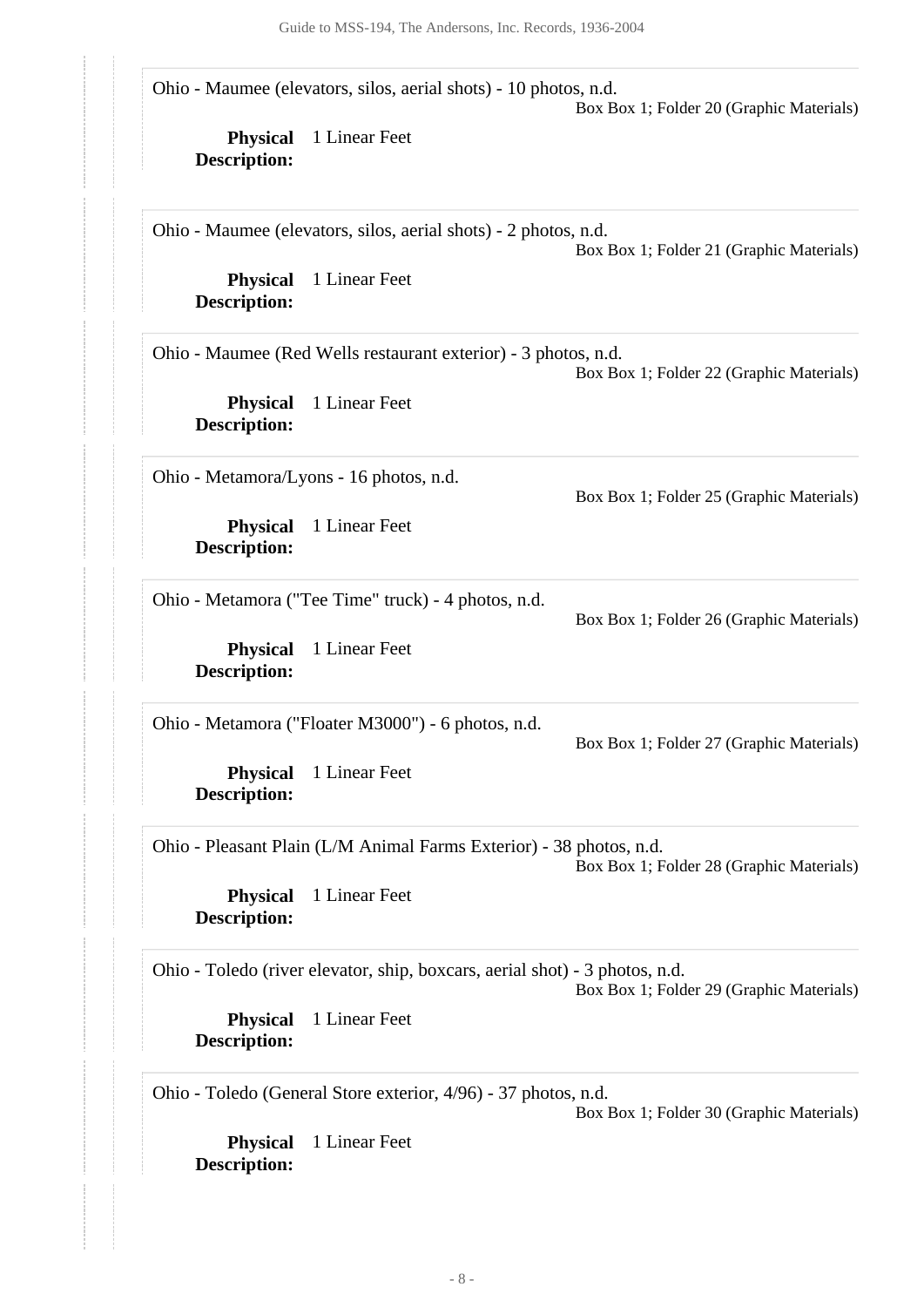Ohio - Toledo (General Store interior, checkout) - 20 photos, n.d.

Box Box 1; Folder 31 (Graphic Materials)

Box Box 1; Folder 32 (Graphic Materials)

Box Box 1; Folder 33 (Graphic Materials)

Box Box 1; Folder 34 (Graphic Materials)

Box Box 1; Folder 35 (Graphic Materials)

**Physical** 1 Linear Feet **Description:**

Ohio - Toledo (General Store interior) - 20 photos, n.d.

**Physical** 1 Linear Feet **Description:**

Grain (5-22 kernels of corn) - 9 photos, n.d.

**Physical** 1 Linear Feet **Description:**

Retail (Ecoclean) - 9 photos, n.d.

**Physical** 1 Linear Feet **Description:**

Retail (Q Country Dog Food) - 6 photos, n.d.

**Physical** 1 Linear Feet **Description:**

Retail (Customer Service Desk, weighing seeds) - 6 photos, n.d.

Box Box 1; Folder 36 (Graphic Materials)

**Physical** 1 Linear Feet **Description:**

Retail (lawn mowers, wines, bakery, baby floats, windows) - 8 photos, n.d. Box Box 1; Folder 37 (Graphic Materials)

**Physical** 1 Linear Feet **Description:**

Retail (Pet Center) - 8 photos, n.d.

**Physical** 1 Linear Feet **Description:**

Box Box 1; Folder 38 (Graphic Materials)

Retail (Test card "Valued customer 02/97 thru 12/99") - 1 photo, n.d.

Box Box 1; Folder 39 (Graphic Materials)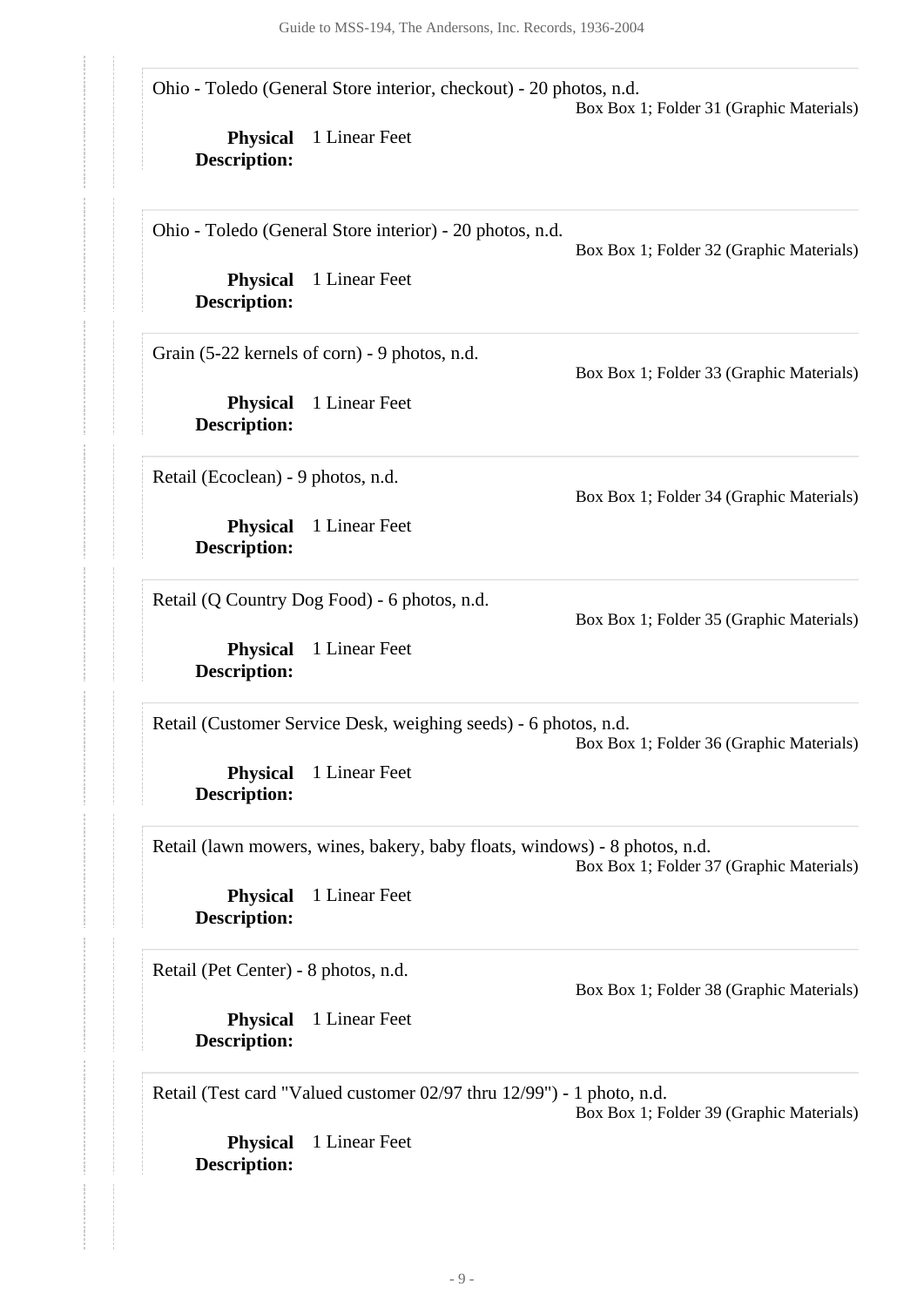| <b>Physical</b><br><b>Description:</b> | Retail (Tire Man Auto Center)—15 photos, n.d.<br>1 Linear Feet        | Box Box 1; Folder 40 (Graphic Materials) |
|----------------------------------------|-----------------------------------------------------------------------|------------------------------------------|
|                                        | Retail (Tire Man Auto Center exterior, Garden Center)—28 photos, n.d. | Box Box 1; Folder 41 (Graphic Materials) |
| <b>Physical</b><br><b>Description:</b> | 1 Linear Feet                                                         |                                          |
| Retail (Cob Products)—2 photos, n.d.   |                                                                       | Box Box 1; Folder 42 (Graphic Materials) |
| <b>Physical</b><br><b>Description:</b> | 1 Linear Feet                                                         |                                          |
|                                        | Retail (family in General Store)—5 photos, n.d.                       | Box Box 1; Folder 43 (Graphic Materials) |
| <b>Physical</b><br><b>Description:</b> | 1 Linear Feet                                                         |                                          |
|                                        | Retail (General Store interior)—42 photos, n.d.                       | Box Box 1; Folder 44 (Graphic Materials) |
| <b>Physical</b><br><b>Description:</b> | 1 Linear Feet                                                         |                                          |
|                                        | Retail (General Store interior)—15 photos, n.d.                       | Box Box 1; Folder 45 (Graphic Materials) |
| <b>Physical</b><br><b>Description:</b> | 1 Linear Feet                                                         |                                          |
|                                        | Retail (Envirocar Center)—4 photos, n.d.                              | Box Box 1; Folder 46 (Graphic Materials) |
| <b>Physical</b><br><b>Description:</b> | 1 Linear Feet                                                         |                                          |
| Retail (Sii tanks)—2 photos, n.d.      |                                                                       | Box Box 1; Folder 47 (Graphic Materials) |
| <b>Physical</b><br><b>Description:</b> | 1 Linear Feet                                                         |                                          |
|                                        | Miscellaneous (boxcars with man atop boxcars)—8 photos, n.d.          | Box Box 1; Folder 48 (Graphic Materials) |
| <b>Physical</b><br><b>Description:</b> | 1 Linear Feet                                                         |                                          |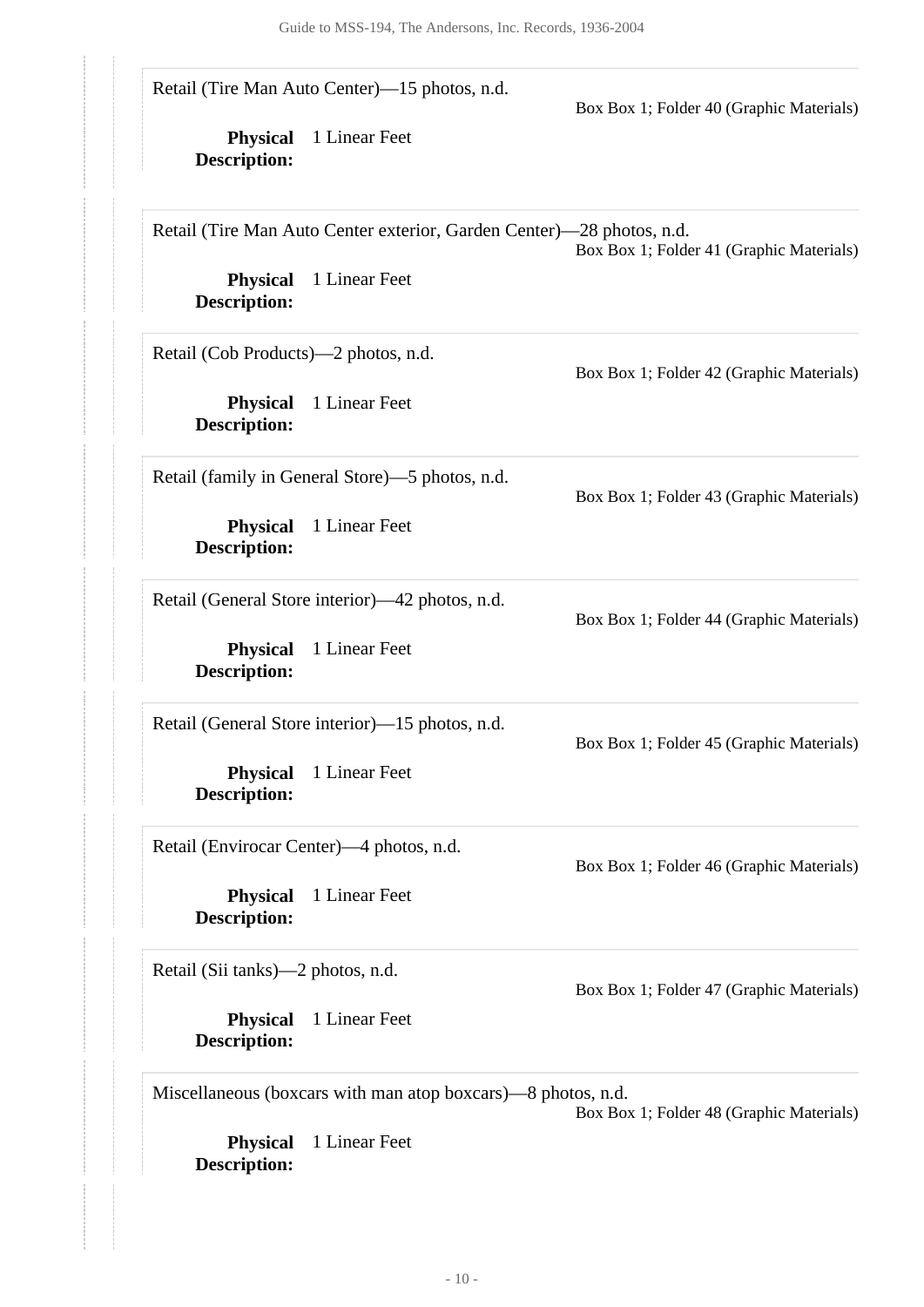|                                        | Miscellaneous (silos & warehouse—possibly Lyons OH)—2 photos, n.d. | Box Box 1; Folder 49 (Graphic Materials)  |
|----------------------------------------|--------------------------------------------------------------------|-------------------------------------------|
| <b>Physical</b><br><b>Description:</b> | 1 Linear Feet                                                      |                                           |
|                                        | Miscellaneous (corn cobs in heap $\&$ plant)—2 photos, n.d.        | Box Box 1; Folder 50 (Graphic Materials)  |
| <b>Physical</b><br><b>Description:</b> | 1 Linear Feet                                                      |                                           |
| Miscellaneous (golf)—9 photos, n.d.    |                                                                    | Box Box 1; Folder 51 (Graphic Materials)  |
| <b>Physical</b><br><b>Description:</b> | 1 Linear Feet                                                      |                                           |
|                                        | Miscellaneous (welding boxcar inside shop)—7 photos, n.d.          | Box Box 1; Folder 52 (Graphic Materials)  |
| <b>Physical</b><br><b>Description:</b> | 1 Linear Feet                                                      |                                           |
| Ads, Folder 1 1970-present, n.d.       |                                                                    | Box Box 25; Folder 21 (Graphic Materials) |
| <b>Physical</b><br><b>Description:</b> | 1 Linear Feet                                                      |                                           |
| Ads, Folder 2 1970-present, n.d.       |                                                                    | Box Box 25; Folder 22 (Graphic Materials) |
| <b>Physical</b><br><b>Description:</b> | 1 Linear Feet                                                      |                                           |
| Ads, Folder 3 1970-present, n.d.       |                                                                    | Box Box 25; Folder 23 (Graphic Materials) |
| <b>Physical</b><br><b>Description:</b> | 1 Linear Feet                                                      |                                           |
| Ads, Folder 4 1970-present, n.d.       |                                                                    | Box Box 25; Folder 24 (Graphic Materials) |
| <b>Physical</b><br><b>Description:</b> | 1 Linear Feet                                                      |                                           |
| Ads, Folder 5 1970-present, n.d.       |                                                                    | Box Box 25; Folder 25 (Graphic Materials) |
| <b>Physical</b><br><b>Description:</b> | 1 Linear Feet                                                      |                                           |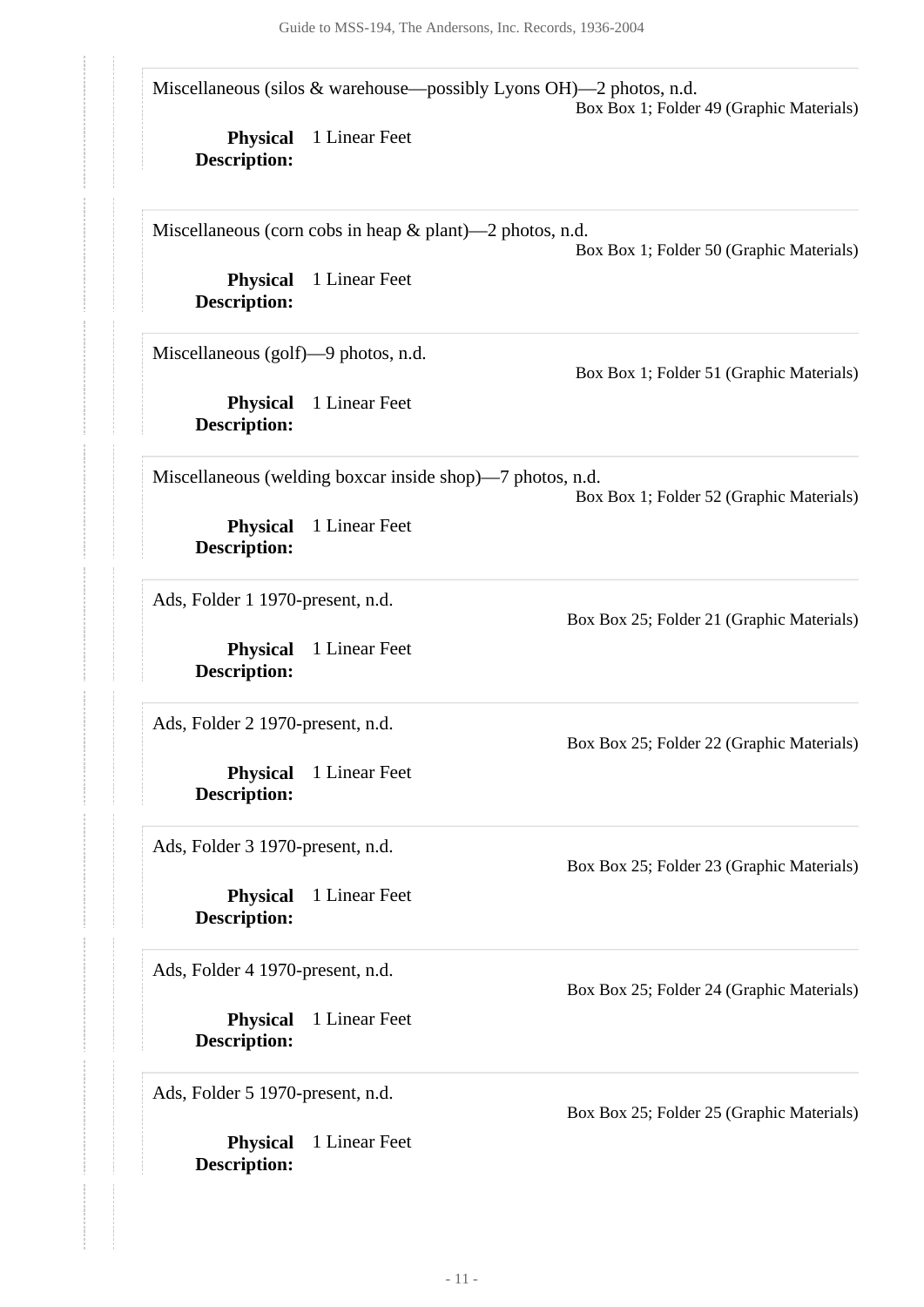| Ads, Folder 6 1970-present, n.d.<br><b>Physical</b><br><b>Description:</b> | 1 Linear Feet | Box Box 25; Folder 26 (Graphic Materials) |
|----------------------------------------------------------------------------|---------------|-------------------------------------------|
| Events, Folder 1 1970-present, n.d.<br><b>Physical</b>                     | 1 Linear Feet | Box Box 25; Folder 27 (Graphic Materials) |
| <b>Description:</b>                                                        |               |                                           |
| Events, Folder 2 1970-present, n.d.                                        |               | Box Box 25; Folder 28 (Graphic Materials) |
| <b>Physical</b><br><b>Description:</b>                                     | 1 Linear Feet |                                           |
| Events, Folder 3 1970-present, n.d.                                        |               | Box Box 25; Folder 29 (Graphic Materials) |
| <b>Physical</b><br><b>Description:</b>                                     | 1 Linear Feet |                                           |
| Events, Folder 4 1970-present, n.d.                                        |               | Box Box 25; Folder 30 (Graphic Materials) |
| <b>Physical</b><br><b>Description:</b>                                     | 1 Linear Feet |                                           |
| Events, Folder 5 1970-present, n.d.                                        |               | Box Box 25; Folder 31 (Graphic Materials) |
| <b>Physical</b><br><b>Description:</b>                                     | 1 Linear Feet |                                           |
| Events, Folder 6 1970-present, n.d.                                        |               | Box Box 28; Folder 1 (Graphic Materials)  |
| <b>Physical</b><br><b>Description:</b>                                     | 1 Linear Feet |                                           |
| Events, Folder 7 1970-present, n.d.                                        |               | Box Box 28; Folder 2 (Graphic Materials)  |
| <b>Physical</b><br><b>Description:</b>                                     | 1 Linear Feet |                                           |
| Events, Folder 8 1970-present, n.d.                                        |               | Box Box 28; Folder 3 (Graphic Materials)  |
| <b>Physical</b><br><b>Description:</b>                                     | 1 Linear Feet |                                           |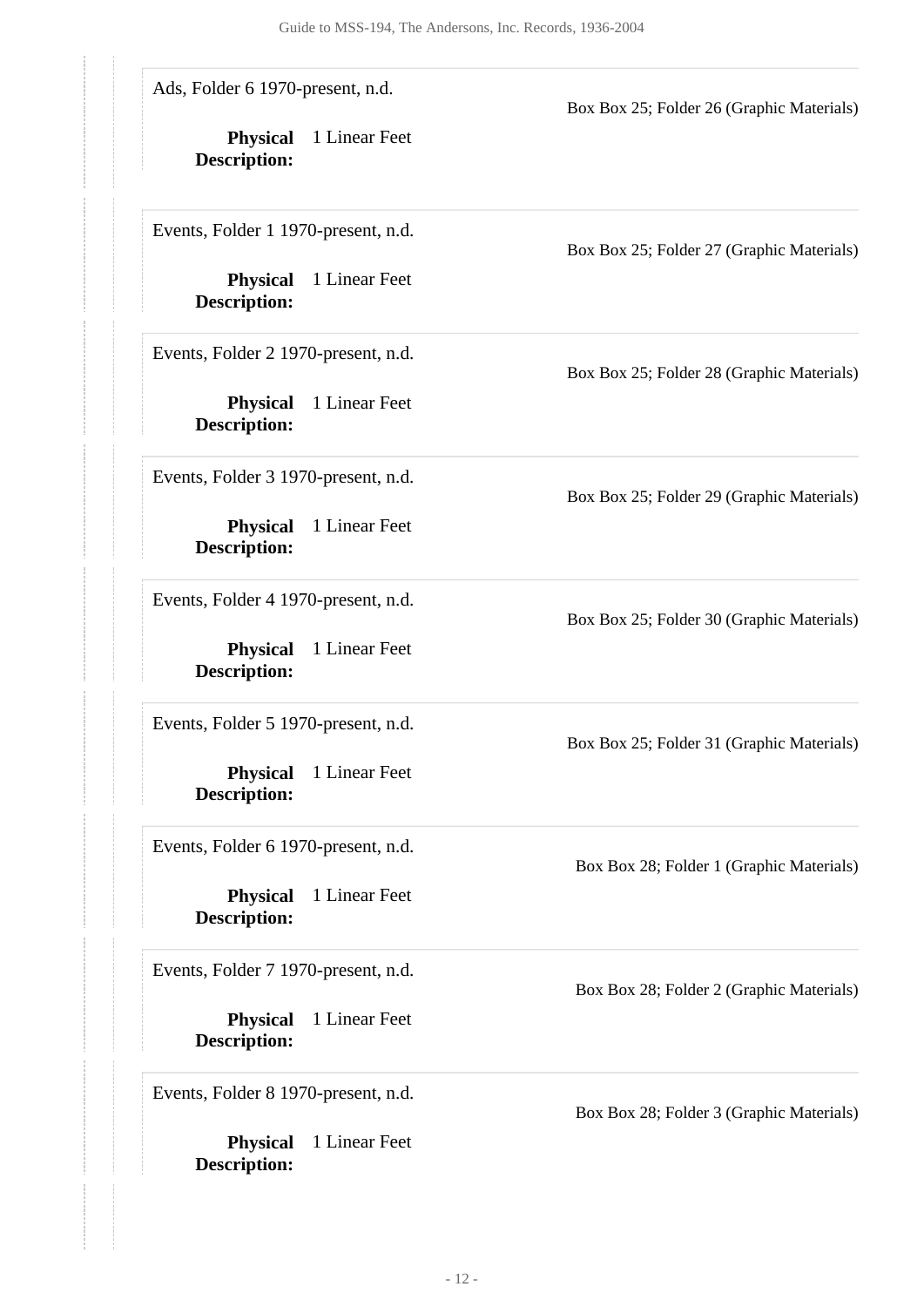| Events, Folder 9 1970-present, n.d.    |               | Box Box 28; Folder 4 (Graphic Materials)  |
|----------------------------------------|---------------|-------------------------------------------|
| <b>Physical</b><br><b>Description:</b> | 1 Linear Feet |                                           |
| Events, Folder 10 1970-present, n.d.   |               | Box Box 28; Folder 5 (Graphic Materials)  |
| <b>Physical</b><br><b>Description:</b> | 1 Linear Feet |                                           |
| Events, Folder 11 1970-present, n.d.   |               | Box Box 28; Folder 6 (Graphic Materials)  |
| <b>Physical</b><br><b>Description:</b> | 1 Linear Feet |                                           |
| Events, Folder 12 1970-present, n.d.   |               | Box Box 28; Folder 7 (Graphic Materials)  |
| <b>Physical</b><br><b>Description:</b> | 1 Linear Feet |                                           |
| Events, Folder 13 1970-present, n.d.   |               | Box Box 28; Folder 8 (Graphic Materials)  |
| <b>Physical</b><br><b>Description:</b> | 1 Linear Feet |                                           |
| Personnel, Folder 1 1970-present, n.d. |               | Box Box 25; Folder 13 (Graphic Materials) |
| <b>Physical</b><br><b>Description:</b> | 1 Linear Feet |                                           |
| Personnel, Folder 2 1970-present, n.d. |               | Box Box 25; Folder 14 (Graphic Materials) |
| <b>Physical</b><br><b>Description:</b> | 1 Linear Feet |                                           |
| Personnel, Folder 3 1970-present, n.d. |               | Box Box 25; Folder 15 (Graphic Materials) |
| <b>Physical</b><br><b>Description:</b> | 1 Linear Feet |                                           |
| Personnel, Folder 4 1970-present, n.d. |               | Box Box 25; Folder 16 (Graphic Materials) |
| <b>Physical</b><br><b>Description:</b> | 1 Linear Feet |                                           |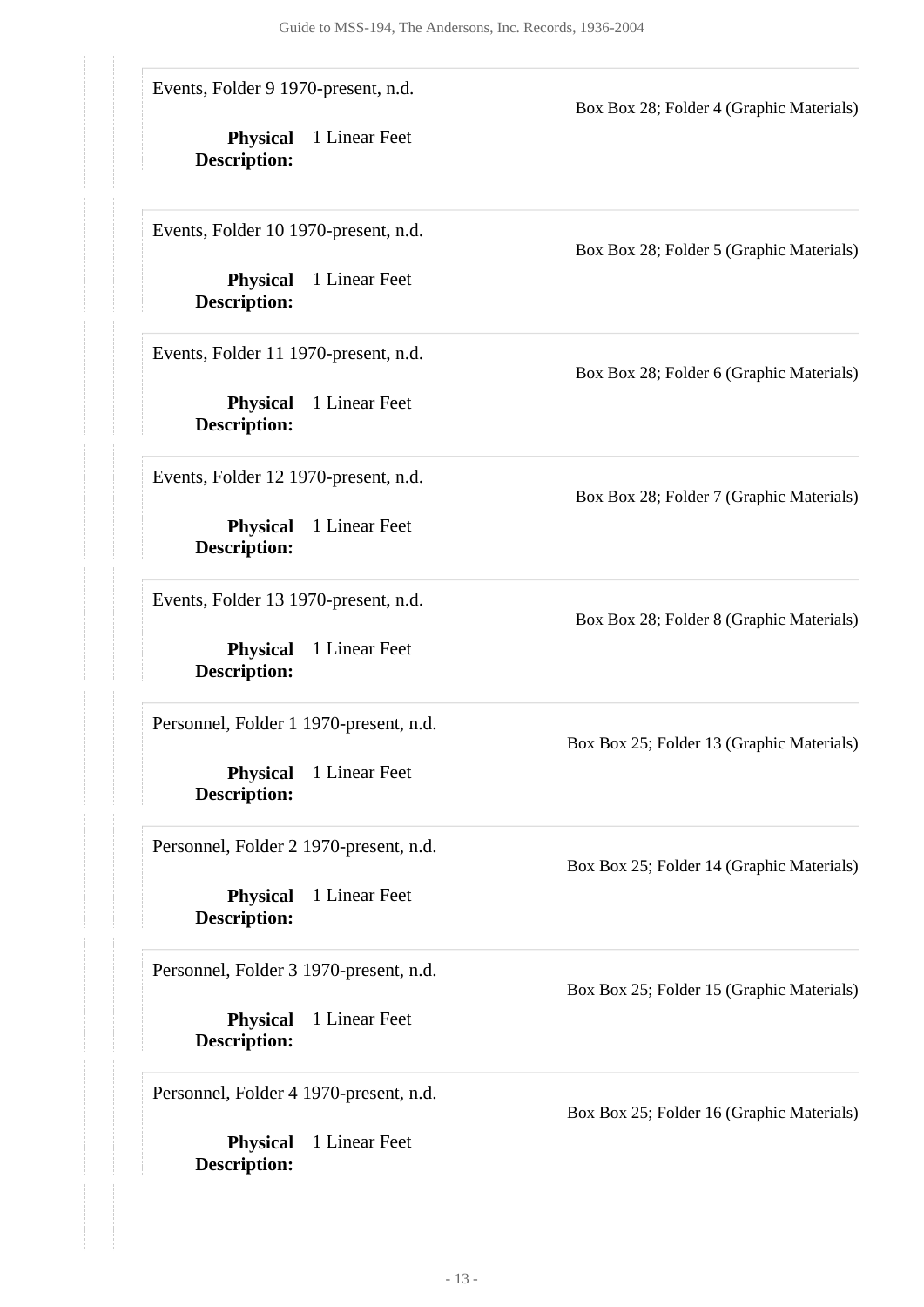| Personnel, Folder 5 1970-present, n.d.<br><b>Physical</b><br>1 Linear Feet<br><b>Description:</b> | Box Box 25; Folder 17 (Graphic Materials) |
|---------------------------------------------------------------------------------------------------|-------------------------------------------|
| Personnel, Folder 6 1970-present, n.d.<br><b>Physical</b><br>1 Linear Feet<br><b>Description:</b> | Box Box 25; Folder 18 (Graphic Materials) |
| Personnel, Folder 7 1970-present, n.d.<br>1 Linear Feet<br><b>Physical</b>                        | Box Box 25; Folder 19 (Graphic Materials) |
| <b>Description:</b><br>Personnel, Folder 8 1970-present, n.d.                                     | Box Box 25; Folder 20 (Graphic Materials) |
| 1 Linear Feet<br><b>Physical</b><br><b>Description:</b><br>Facilities, Folder 1 1979-1998, n.d.   |                                           |
| <b>Physical</b><br>1 Linear Feet<br><b>Description:</b>                                           | Box Box 25; Folder 5 (Graphic Materials)  |
| Facilities, Folder 2 1979-1998, n.d.<br>1 Linear Feet<br><b>Physical</b><br><b>Description:</b>   | Box Box 25; Folder 6 (Graphic Materials)  |
| Facilities, Folder 3 1979-1998, n.d.<br>1 Linear Feet<br><b>Physical</b>                          | Box Box 25; Folder 7 (Graphic Materials)  |
| <b>Description:</b><br>Facilities, Folder 4 1979-1998, n.d.                                       | Box Box 25; Folder 8 (Graphic Materials)  |
| <b>Physical</b><br>1 Linear Feet<br><b>Description:</b><br>Facilities, Folder 5 1979-1998, n.d.   |                                           |
| 1 Linear Feet<br><b>Physical</b><br><b>Description:</b>                                           | Box Box 25; Folder 9 (Graphic Materials)  |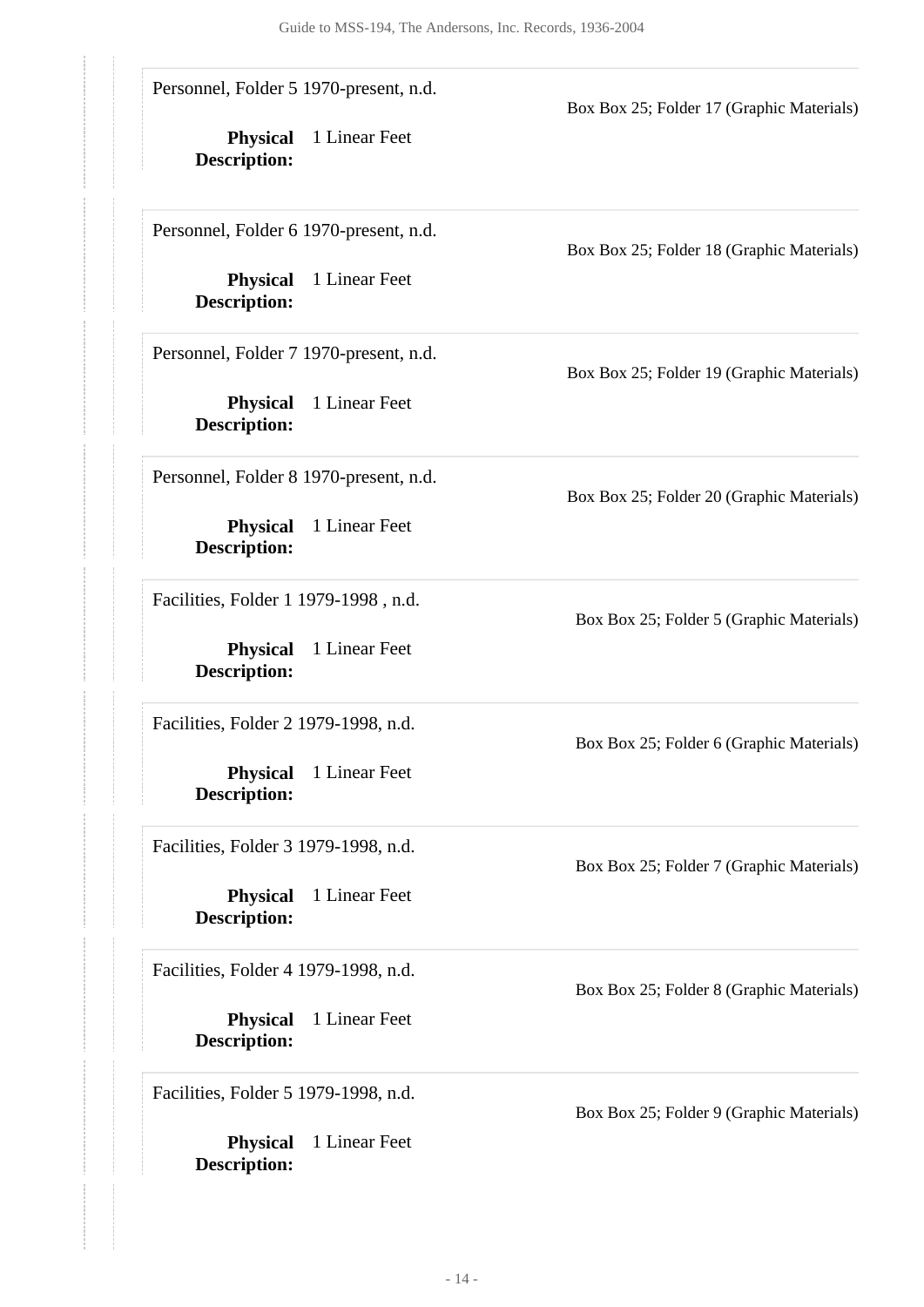| Facilities, Folder 6 1979-1998, n.d.<br>Box Box 25; Folder 10 (Graphic Materials)<br><b>Physical</b><br>1 Linear Feet<br>Description:<br>Facilities, Folder 7 1979-1998, n.d.<br>Box Box 25; Folder 11 (Graphic Materials)<br><b>Physical</b><br>1 Linear Feet<br><b>Description:</b><br>Facilities, Folder 8 1979-1998, n.d.<br>Box Box 25; Folder 12 (Graphic Materials)<br>1 Linear Feet<br><b>Physical</b><br><b>Description:</b><br>Miscellaneous, Folder 1 n.d., n.d.<br>Box Box 25; Folder 1 (Graphic Materials)<br><b>Physical</b><br>1 Linear Feet<br><b>Description:</b><br>Miscellaneous, Folder 2 n.d., n.d.<br>Box Box 25; Folder 2 (Graphic Materials)<br>1 Linear Feet<br><b>Physical</b><br><b>Description:</b><br>Miscellaneous, Folder 3 n.d., n.d.<br>Box Box 25; Folder 3 (Graphic Materials)<br><b>Physical</b><br>1 Linear Feet<br><b>Description:</b><br>Miscellaneous, Folder 4 n.d., n.d.<br>Box Box 25; Folder 4 (Graphic Materials) |                                                                                        |                                          |
|----------------------------------------------------------------------------------------------------------------------------------------------------------------------------------------------------------------------------------------------------------------------------------------------------------------------------------------------------------------------------------------------------------------------------------------------------------------------------------------------------------------------------------------------------------------------------------------------------------------------------------------------------------------------------------------------------------------------------------------------------------------------------------------------------------------------------------------------------------------------------------------------------------------------------------------------------------------|----------------------------------------------------------------------------------------|------------------------------------------|
|                                                                                                                                                                                                                                                                                                                                                                                                                                                                                                                                                                                                                                                                                                                                                                                                                                                                                                                                                                |                                                                                        |                                          |
|                                                                                                                                                                                                                                                                                                                                                                                                                                                                                                                                                                                                                                                                                                                                                                                                                                                                                                                                                                |                                                                                        |                                          |
|                                                                                                                                                                                                                                                                                                                                                                                                                                                                                                                                                                                                                                                                                                                                                                                                                                                                                                                                                                |                                                                                        |                                          |
|                                                                                                                                                                                                                                                                                                                                                                                                                                                                                                                                                                                                                                                                                                                                                                                                                                                                                                                                                                |                                                                                        |                                          |
|                                                                                                                                                                                                                                                                                                                                                                                                                                                                                                                                                                                                                                                                                                                                                                                                                                                                                                                                                                |                                                                                        |                                          |
|                                                                                                                                                                                                                                                                                                                                                                                                                                                                                                                                                                                                                                                                                                                                                                                                                                                                                                                                                                |                                                                                        |                                          |
|                                                                                                                                                                                                                                                                                                                                                                                                                                                                                                                                                                                                                                                                                                                                                                                                                                                                                                                                                                |                                                                                        |                                          |
|                                                                                                                                                                                                                                                                                                                                                                                                                                                                                                                                                                                                                                                                                                                                                                                                                                                                                                                                                                | "Ag Products" ca 1979, n.d.<br>1 Linear Feet<br><b>Physical</b><br><b>Description:</b> | Box Box 17; Folder 2 (Graphic Materials) |

Box Box 23; Folder 6 (Graphic Materials)

**Physical** 1 Linear Feet

<span id="page-14-0"></span>**Description:**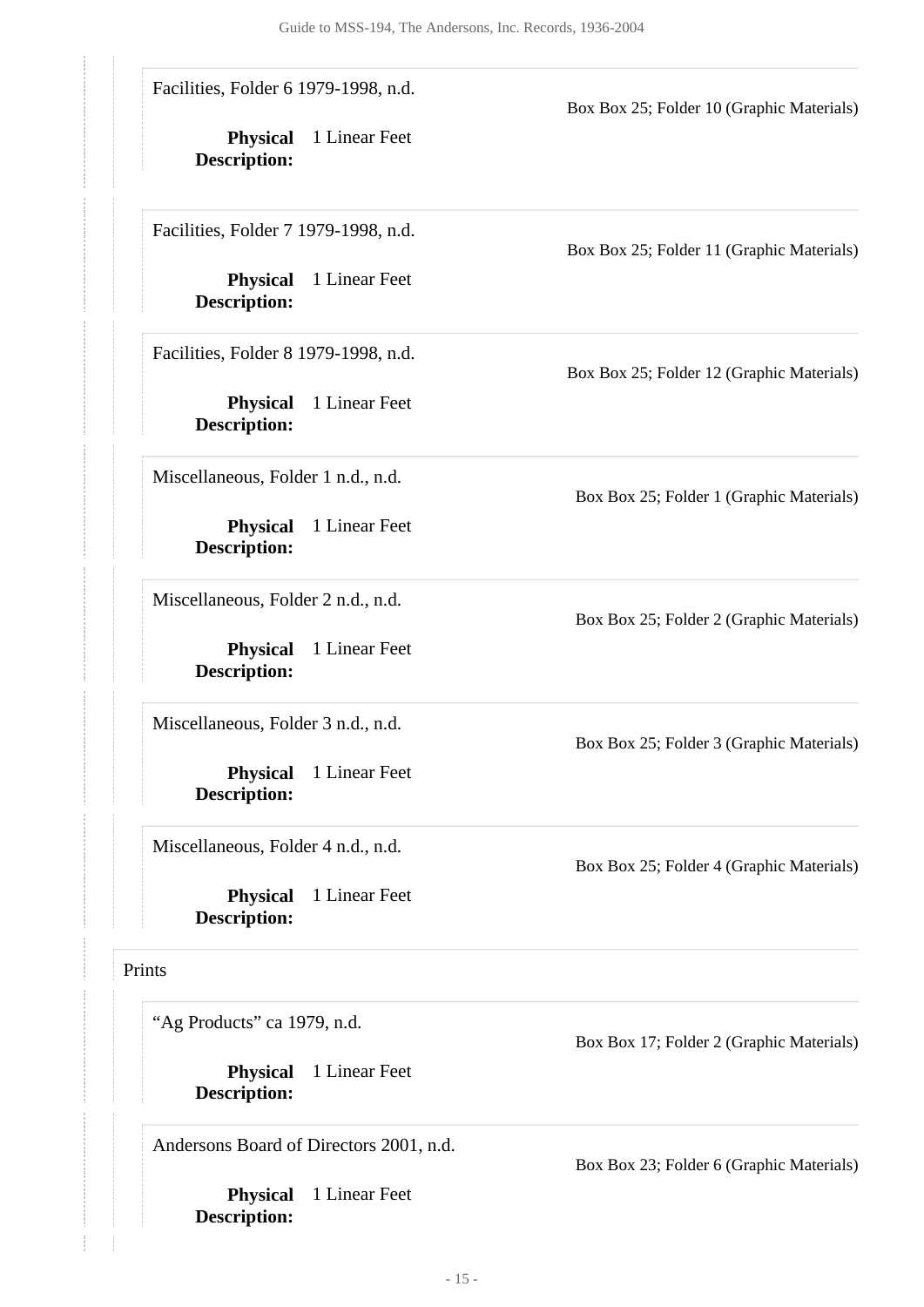|                                        | Andersons Board of Directors 2006, n.d.              | Box Box 23; Folder 7 (Graphic Materials)  |
|----------------------------------------|------------------------------------------------------|-------------------------------------------|
| <b>Physical</b><br><b>Description:</b> | 1 Linear Feet                                        |                                           |
|                                        | Andersons Board of Directors 2007, n.d.              | Box Box 23; Folder 8 (Graphic Materials)  |
| <b>Physical</b><br><b>Description:</b> | 1 Linear Feet                                        |                                           |
|                                        | Andersons Board of Directors ca 1988, n.d.           | Box Box 17; Folder 1 (Graphic Materials)  |
| <b>Physical</b><br><b>Description:</b> | 1 Linear Feet                                        |                                           |
|                                        | Andersons Board of Directors February 1998, n.d.     | Box Box 23; Folder 5 (Graphic Materials)  |
| <b>Physical</b><br><b>Description:</b> | 1 Linear Feet                                        |                                           |
| Andersons Garden Annex, n.d., n.d.     |                                                      | Box Box 23; Folder 9 (Graphic Materials)  |
| <b>Physical</b><br><b>Description:</b> | 1 Linear Feet                                        |                                           |
|                                        | Champaign IL Build/Construction 1968, Folder 1, n.d. | Box Box 17; Folder 5 (Graphic Materials)  |
| <b>Physical</b><br><b>Description:</b> | 1 Linear Feet                                        |                                           |
|                                        | Champaign IL Build/Construction 1968, Folder 2, n.d. | Box Box 17; Folder 6 (Graphic Materials)  |
| <b>Physical</b><br><b>Description:</b> | 1 Linear Feet                                        |                                           |
| Community Events, 1994, n.d.           |                                                      | Box Box 17; Folder 7 (Graphic Materials)  |
| <b>Physical</b><br><b>Description:</b> | 1 Linear Feet                                        |                                           |
| Facilities 1959-1973, n.d.             |                                                      | Box Box 17; Folder 19 (Graphic Materials) |
| <b>Physical</b><br><b>Description:</b> | 1 Linear Feet                                        |                                           |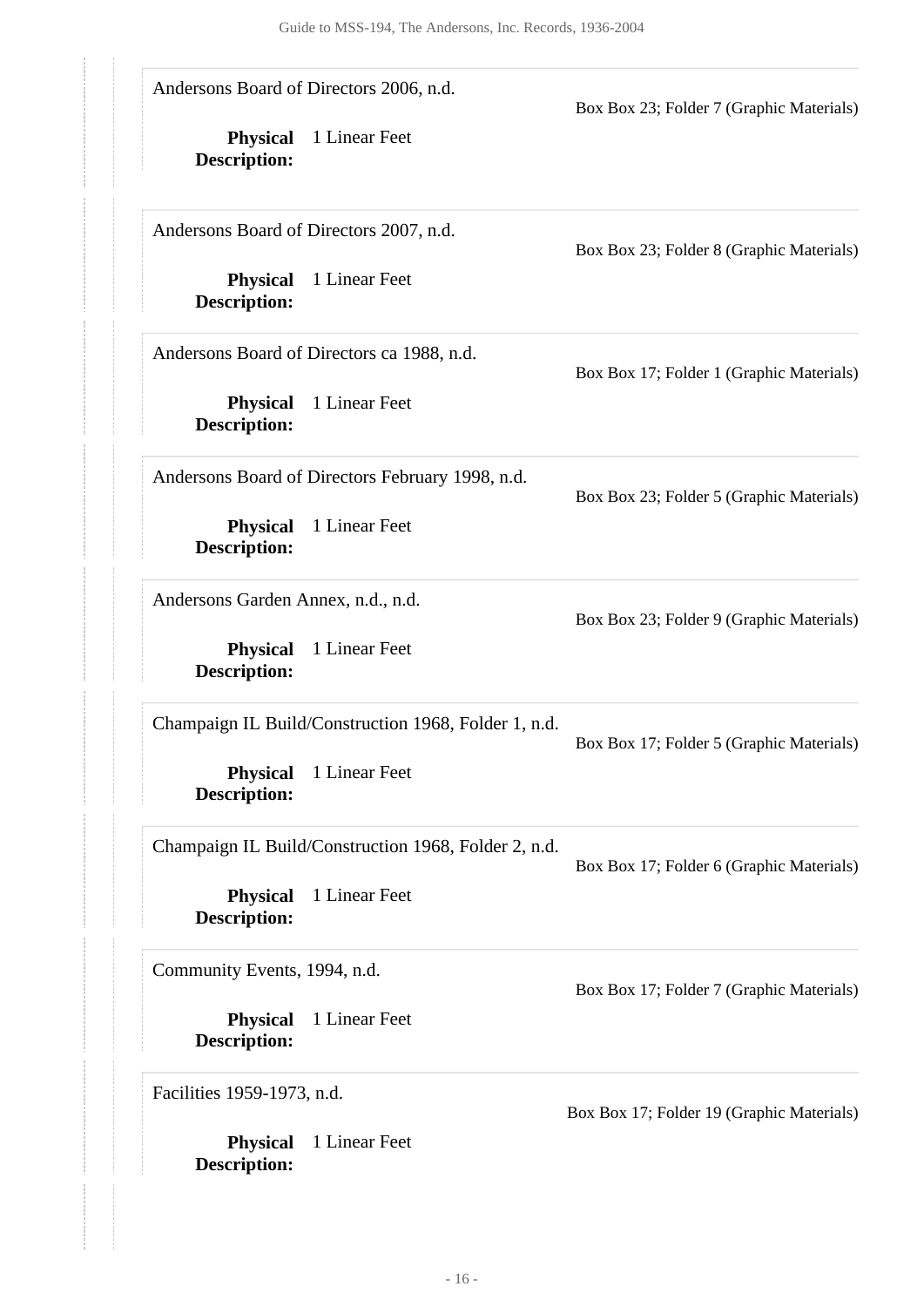Facilities ca. 1963-ca.1977 Folder 1, n.d.

**Physical** 1 Linear Feet **Description:**

Facilities ca. 1963-ca.1977 Folder 2, n.d.

**Physical** 1 Linear Feet **Description:**

Facilities ca. 1970s, n.d.

**Physical** 1 Linear Feet **Description:**

Box Box 17; Folder 18 (Graphic Materials)

Box Box 17; Folder 17 (Graphic Materials)

Box Box 17; Folder 12 (Graphic Materials)

Facilities, Aerial – Tom Root, Folder 1 1957-1990, n.d.

Box Box 17; Folder 13 (Graphic Materials)

**Physical** 1 Linear Feet **Description:**

Facilities, Aerial – Tom Root, Folder 2 1957-1990, n.d.

Box Box 17; Folder 14 (Graphic Materials)

**Physical** 1 Linear Feet **Description:**

Facilities, Aerial – Tom Root, Folder 3 1957-1990, n.d.

Box Box 17; Folder 15 (Graphic Materials)

Box Box 17; Folder 11 (Graphic Materials)

**Physical** 1 Linear Feet **Description:**

Facilities, Aerial 1959-1965, n.d.

**Physical** 1 Linear Feet **Description:**

Facilities, Aerial, n.d. Folder 1, n.d.

**Physical** 1 Linear Feet **Description:**

Facilities, Aerial, n.d. Folder 2, n.d.

**Physical** 1 Linear Feet **Description:**

Box Box 17; Folder 8 (Graphic Materials)

Box Box 17; Folder 9 (Graphic Materials)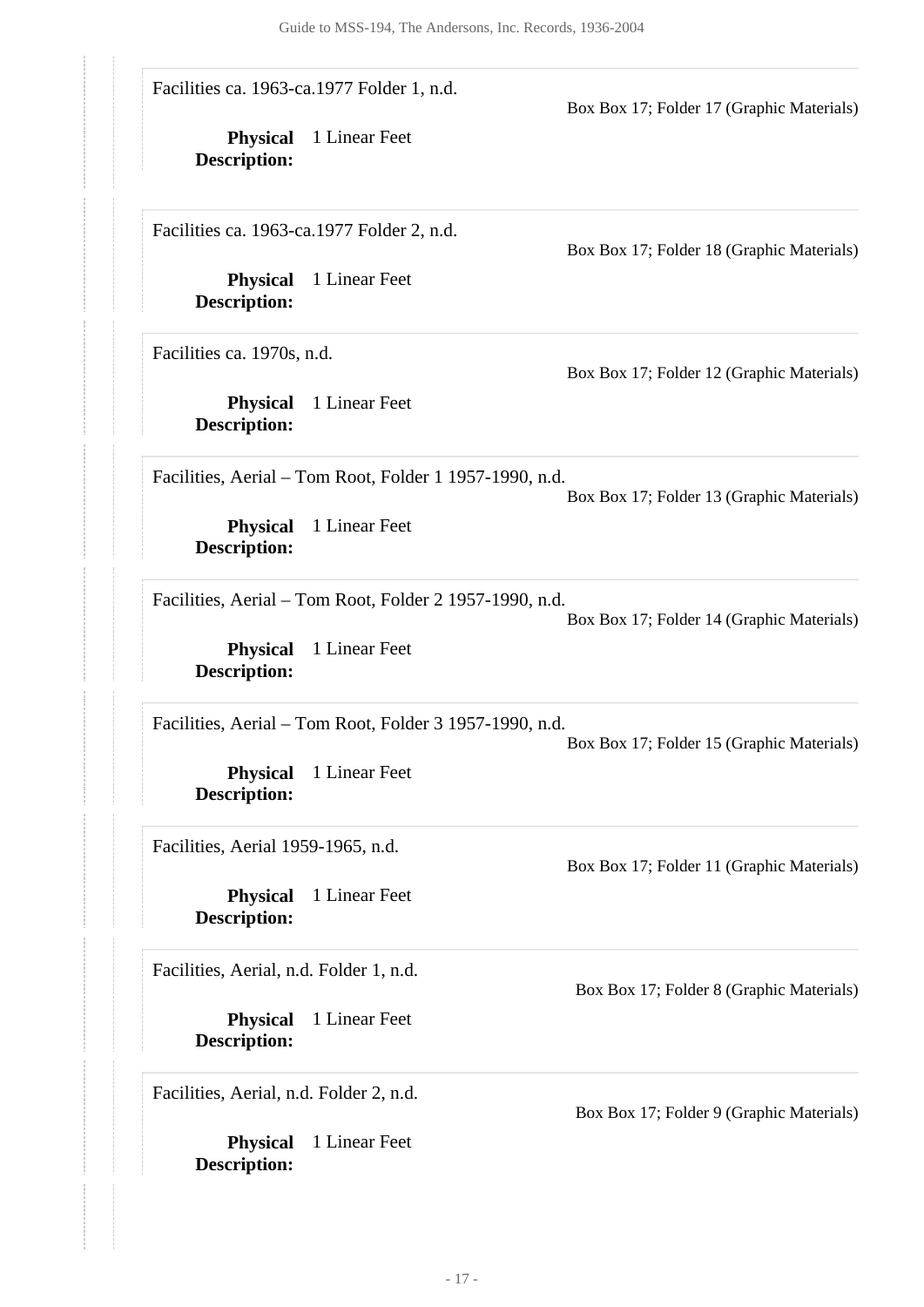Facilities, Aerial, n.d. Folder 3, n.d.

Facilities, Broadsheets, n.d., n.d.

**Physical** 1 Linear Feet **Description:**

**Physical** 1 Linear Feet

**Description:**

Box Box 23; Folder 4 (Graphic Materials)

Box Box 17; Folder 10 (Graphic Materials)

Facilities, Non Aerial Photos, Indoor and Outdoor 1957-1982, n.d.

Box Box 17; Folder 16 (Graphic Materials)

**Physical** 1 Linear Feet **Description:**

Matte Board of Dick Anderson and executive n.d., n.d.

Box Box 17; Folder 28 (Graphic Materials)

**Physical** 1 Linear Feet **Description:**

Michigan—Albion (silos, aerial shot)—1 photo (4 x 6"), n.d.

Box Box 1; Folder 54 (Graphic Materials)

**Physical** 1 Linear Feet **Description:**

Ohio Agricultural Hall of Fame, Harold Anderson Induction, n.d., n.d. Box Box 23; Folder 4 (Graphic Materials)

**Physical** 1 Linear Feet **Description:**

Ohio—Maumee (Anderson Truck Terminal, "8-27-52")—1 photo (b/w, 8 x 10"), n.d. Box Box 1; Folder 53 (Graphic Materials)

**Physical** 1 Linear Feet **Description:**

Personnel, n.d., n.d.

**Physical** 1 Linear Feet **Description:**

Photo Album, n.d., n.d.

**Physical** 1 Linear Feet **Description:**

Box Box 17; Folder 20 (Graphic Materials)

Box Box 24; Folder 4 (Graphic Materials)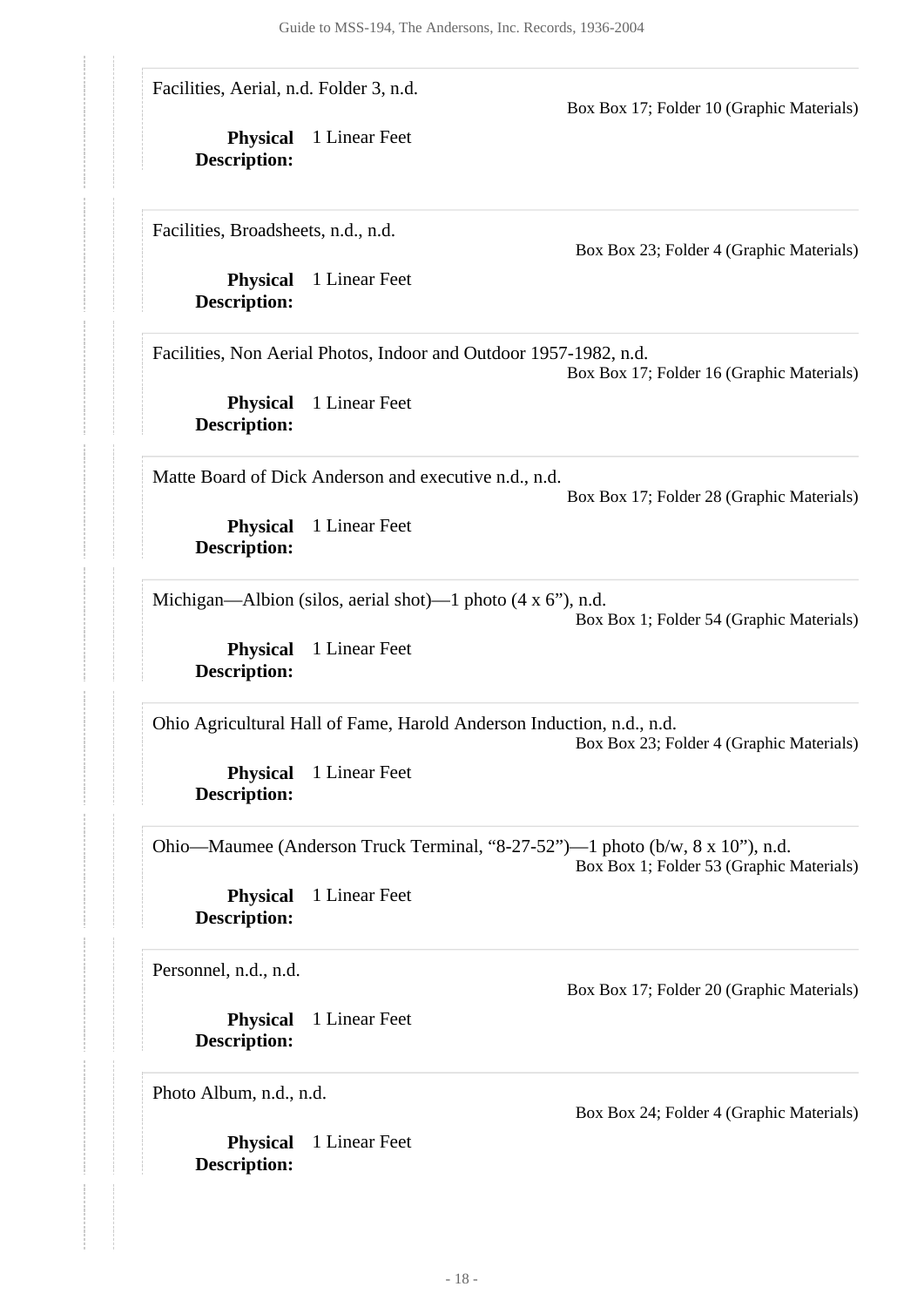Guide to MSS-194, The Andersons, Inc. Records, 1936-2004 **Physical** 1 Linear Feet **Physical** 1 Linear Feet **Description: Physical** 1 Linear Feet **Description: Physical** 1 Linear Feet **Description: Physical** 1 Linear Feet **Description: Physical** 1 Linear Feet **Description: Physical** 1 Linear Feet **Description: Physical** 1 Linear Feet **Description: Physical** 1 Linear Feet **Description:** Photo Album, Summer Camp 1986, n.d. Box Box 27; Folder 1 (Graphic Materials) Photo Proofs, 1963-1975, n.d. Box Box 17; Folder 27 (Graphic Materials) Political Ad, 'Harold Anderson for State Legislature,' September 29, 1954, n.d. Box Box 23; Folder 4 (Graphic Materials) Political Ad, 'The Man for the Job,' September 29, 1954, n.d. Box Box 23; Folder 4 (Graphic Materials) Port of Toledo ca. 1965-1970, n.d. Box Box 17; Folder 21 (Graphic Materials) Port of Toledo, Ag Fertilizer ca. 1979, n.d. Box Box 17; Folder 22 (Graphic Materials) Press, Photo Proofs 1958-1962, n.d. Box Box 17; Folder 23 (Graphic Materials) Rene McPherson, n.d. Box Box 17; Folder 24 (Graphic Materials) Retail (Garden Center, interior)—2 photos (4 x 6"), n.d. Box Box 1; Folder 55 (Graphic Materials)

**Description:**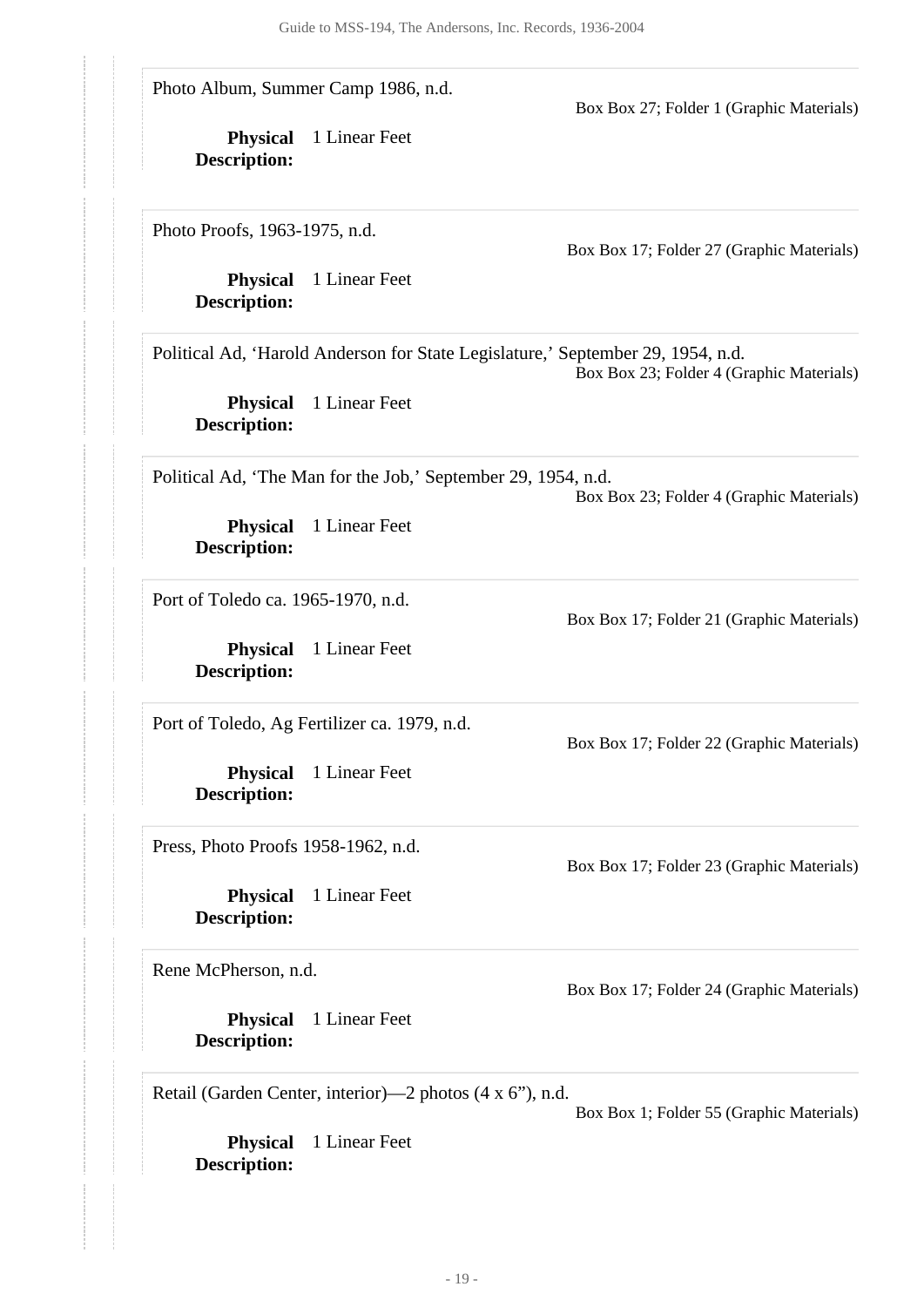<span id="page-19-0"></span>

|                                        |                                                                                   | Box Box 1; Folder 56 (Graphic Materials)  |
|----------------------------------------|-----------------------------------------------------------------------------------|-------------------------------------------|
| <b>Physical</b><br><b>Description:</b> | 1 Linear Feet                                                                     |                                           |
|                                        | Retail (General Store, interior & exterior)—5 photos (4 x 6"), n.d.               | Box Box 1; Folder 58 (Graphic Materials)  |
| <b>Physical</b><br><b>Description:</b> | 1 Linear Feet                                                                     |                                           |
|                                        | Retail (General Store, interior, $11/29/95$ )—1 photo (4 x 6"), n.d.              | Box Box 1; Folder 57 (Graphic Materials)  |
| <b>Physical</b><br><b>Description:</b> | 1 Linear Feet                                                                     |                                           |
|                                        | Retail (General Store, interior, 1996)—8 photos (4 x 6"), n.d.                    | Box Box 1; Folder 59 (Graphic Materials)  |
| <b>Physical</b><br><b>Description:</b> | 1 Linear Feet                                                                     |                                           |
|                                        | Shipping Boat docked on Maumee River n.d., n.d.                                   | Box Box 17; Folder 32 (Graphic Materials) |
| <b>Physical</b><br><b>Description:</b> | 1 Linear Feet                                                                     |                                           |
| Slides                                 |                                                                                   |                                           |
|                                        | Ohio--Toledo (elevator, ship, aerial shot)—1 photo $(8 \times 10^{\circ})$ , n.d. | Box Box 1; Folder 60 (Graphic Materials)  |
| <b>Physical</b><br><b>Description:</b> | 1 Linear Feet                                                                     |                                           |
|                                        | Ohio—Toledo (elevator, ship, aerial shot)—5 photos (3 x 3"), n.d.                 | Box Box 1; Folder 61 (Graphic Materials)  |
| <b>Physical</b><br><b>Description:</b> | 1 Linear Feet                                                                     |                                           |
|                                        | Illinois—Champaign & Ohio—Maumee (unmounted)—5 photos, n.d.                       | Box Box 1; Folder 62 (Graphic Materials)  |
| <b>Physical</b><br><b>Description:</b> | 1 Linear Feet                                                                     |                                           |

Box Box 1; Folder 63 (Graphic Materials)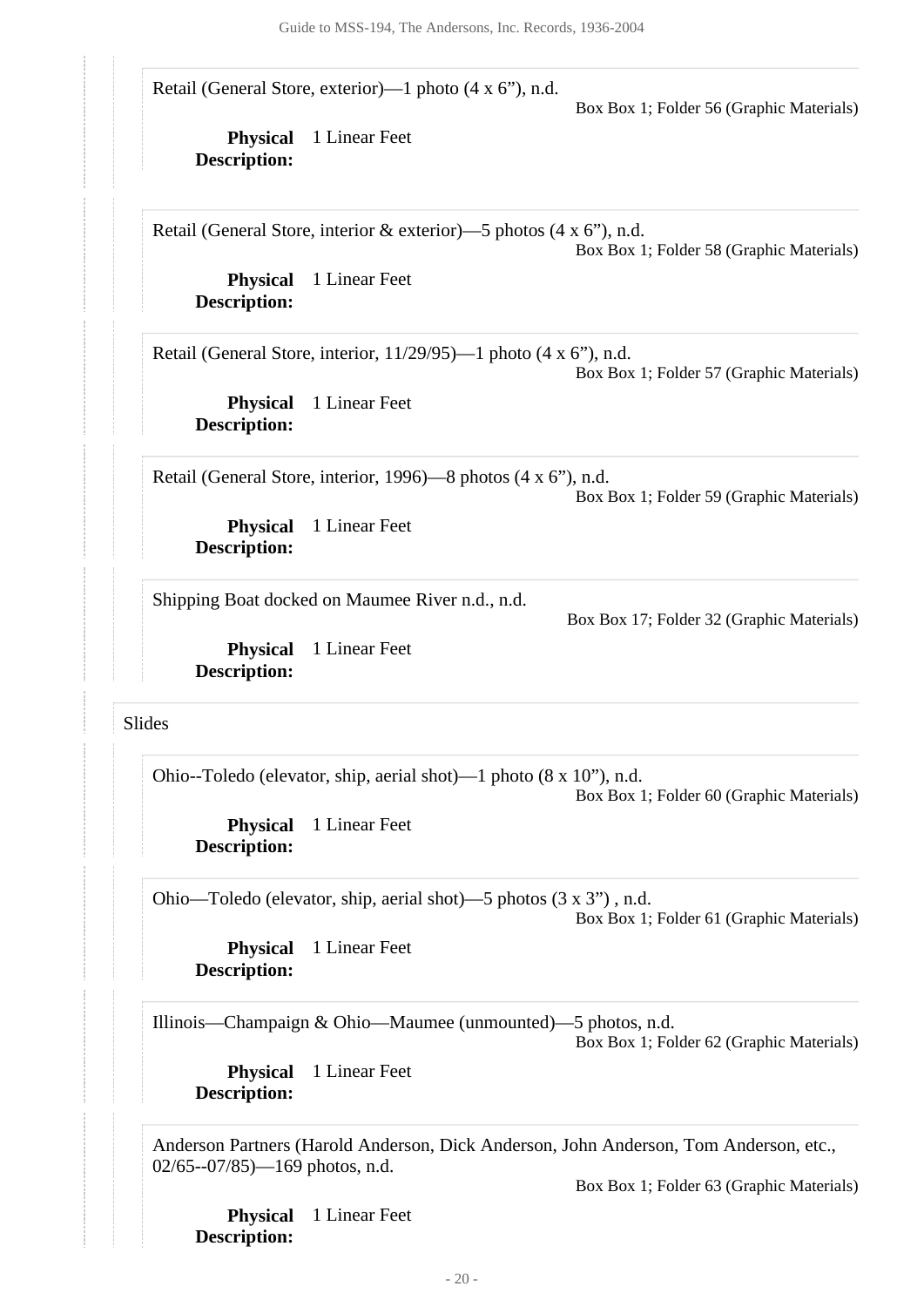People—Other (California—Rialto, Michigan—Albion & White Pigeon, Ohio—Bowling Green, Bryan, Maumee & Pleasant Plain, etc., 10/77--"'86")—239 photos, n.d.

Box Box 1; Folder 64 (Graphic Materials)

**Physical** 1 Linear Feet **Description:**

Illinois—Champaign (aerial shots, etc., 07/70—06/84)—30 photos, n.d. Box Box 1; Folder 65 (Graphic Materials)

**Physical** 1 Linear Feet **Description:**

Indiana—Delphi (aerial shots, etc., 08/75—06/84)—20 photos, n.d.

Box Box 1; Folder 66 (Graphic Materials)

**Physical** 1 Linear Feet **Description:**

Indiana—Dunkirk/Redkey (aerial shots, etc., "2/83"—07/84)—42 photos , n.d. Box Box 1; Folder 67 (Graphic Materials)

**Physical** 1 Linear Feet **Description:**

Michigan—Albion, Potterville, Webberville & White Pigeon ("Fall '82"—"5/83")—21 photos , n.d.

Box Box 1; Folder 68 (Graphic Materials)

**Physical** 1 Linear Feet **Description:**

Ohio—Bryan (06/85, buildings & silos at sunrise)—8 photos , n.d.

Box Box 1; Folder 69 (Graphic Materials)

**Physical** 1 Linear Feet **Description:**

Ohio—Findlay—4 photos, n.d.

Box Box 1; Folder 70 (Graphic Materials)

**Physical** 1 Linear Feet **Description:**

Ohio—Maumee (The Andersons Farm Supply, 12/69—09/75)—17 photos, n.d.

Box Box 1; Folder 71 (Graphic Materials)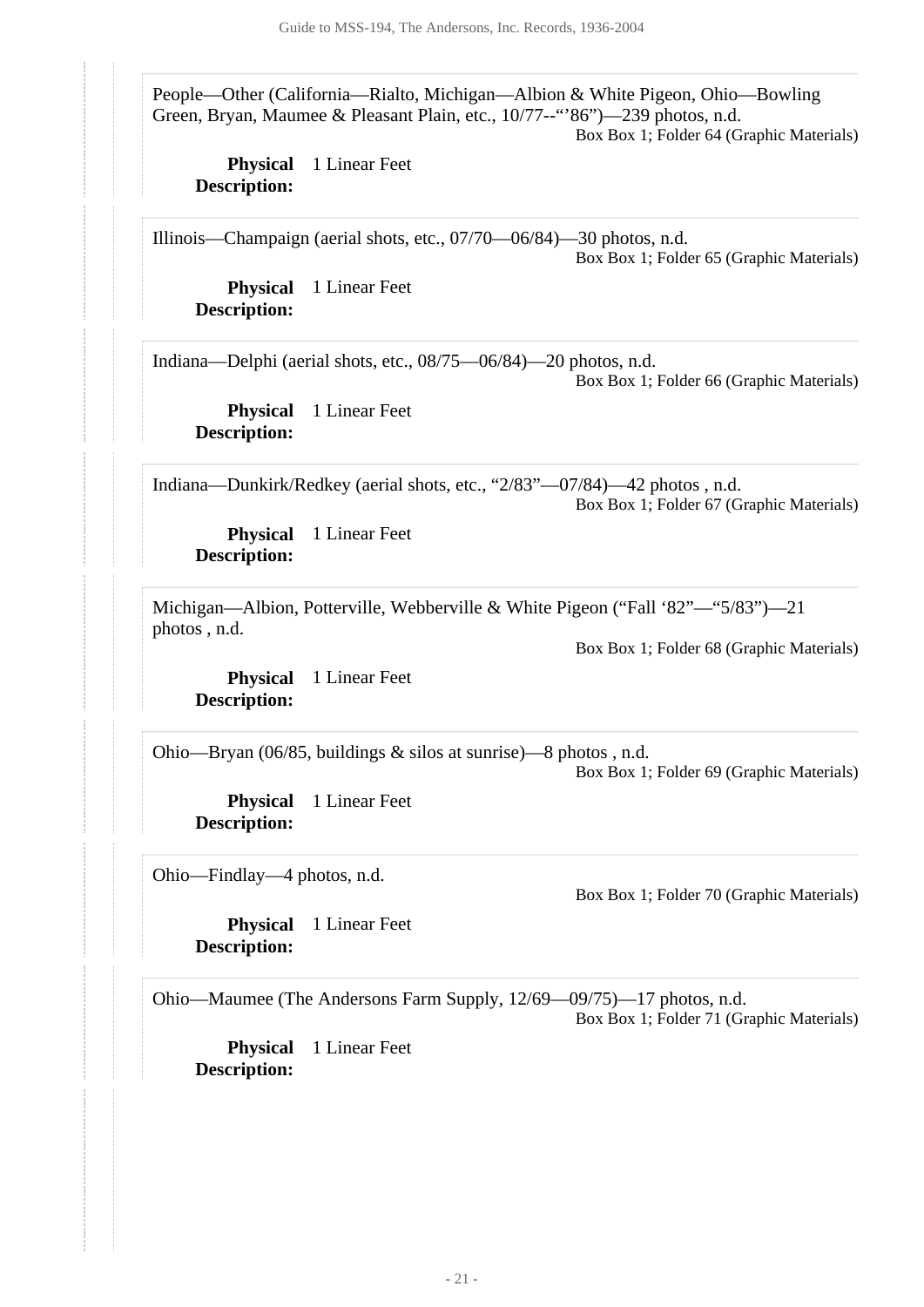Ohio—Maumee (The Andersons Maumee Complex, original Cargill elevator & Anderson Truck Terminal, "Ag Fert Plant," boxcars with "The Andersons" logo, truck loading bulk fertilizer, Lawn Fertilizer Specialties Plant, "Ag Fert Operations," train by silos & elevators, Cob Mill Warehouse, Garden Shop & Tireman, truck dumping load, Hubbard Milling Company, Maumee Scales, grain filling boxcars, boxcars pouring corn cobs, 2 men loading truck from forklift, Elevators after dusk, aerial shots, etc., 10/59—07/85)—374 photos , n.d. Box Box 1; Folder 72 (Graphic Materials)

**Physical** 1 Linear Feet **Description:**

Ohio—Maumee (Maumee Warehouse Market & General Store & Garden Center, Historical Anderson Warehouse & ATT Elevator, Nursery Annex, exterior & interior shots, " $05/60$ "— $05/81$ )—35 photos, n.d.

Box Box 1; Folder 73 (Graphic Materials)

**Physical** 1 Linear Feet **Description:**

Ohio—Pleasant Plain (L/M Animal Farms, 07/85)—31 photos, n.d.

Box Box 1; Folder 74 (Graphic Materials)

**Physical** 1 Linear Feet **Description:**

Ohio—Toledo (Toledo General Store, exterior & interior shots, 01/85--"5/19/86"—184 photos , n.d.

Box Box 1; Folder 75 (Graphic Materials)

**Physical** 1 Linear Feet **Description:**

Ohio—Toledo (River Elevator, construction, boat loading, storage tanks, silo construction, train, aerial shots, etc., 04/60—07/85)—331 photos , n.d.

Box Box 1; Folder 76 (Graphic Materials)

**Physical** 1 Linear Feet **Description:**

Ohio—Toledo (Other) (Toledo Museum of Art exterior with American flags, University of Toledo University Hall tower exterior)—12 photos, n.d.

Box Box 1; Folder 77 (Graphic Materials)

**Physical** 1 Linear Feet **Description:**

Event—"Anderson's AV Grand Opening 8-27-84" (Toledo General Store, Garden Center)—10 photos, n.d.

Box Box 1; Folder 78 (Graphic Materials)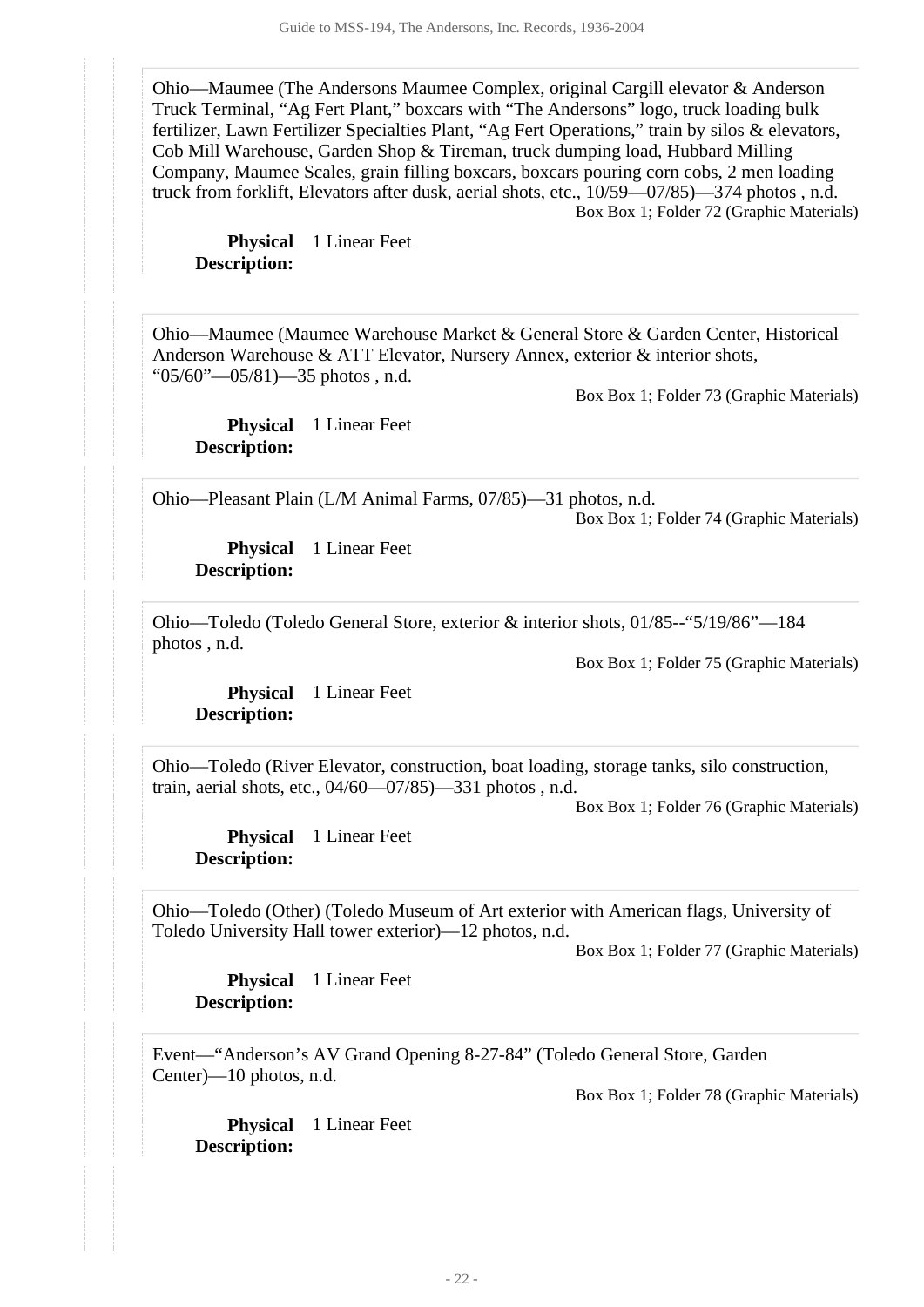Event—"Grand Opening 8-27-87" (with John Klotz, Tom Anderson, Dick Anderson, clown)—47 photos , n.d.

Box Box 1; Folder 79 (Graphic Materials)

#### **Physical** 1 Linear Feet **Description:**

Event—"Motivation Mtg. 8-24-87" (dinner, speakers include Bob Savage, John Klotz, Dick Anderson)—18 photos, n.d.

Box Box 1; Folder 80 (Graphic Materials)

**Physical** 1 Linear Feet **Description:**

Event—"Neighborhood Party 8-25-87" (face-painting, clown, accordionist, bass player & clarinetist)—18 photos, n.d.

Box Box 1; Folder 81 (Graphic Materials)

**Physical** 1 Linear Feet **Description:**

Event—"Redkey Open House 6/81" (Dick Anderson, John Anderson, Tom Weidner, tent by elevators)—4 photos, n.d.

Box Box 1; Folder 82 (Graphic Materials)

**Physical** 1 Linear Feet **Description:**

Event—"Retail Vendors Golf Outing 6/17/86"—54 photos , n.d.

Box Box 1; Folder 83 (Graphic Materials)

**Physical** 1 Linear Feet **Description:**

Agricultural Fertilizer Operations (forklift loading truck, truck loading dump truck, "Nosco," 2 men loading truck from forklift, 1-2 men working alongside train, 07/85--08/85)—80 photos , n.d.

Box Box 1; Folder 84 (Graphic Materials)

**Physical** 1 Linear Feet **Description:**

Agriculture (farm equipment in fields, ear of corn on stalk, hands holding kernels against cornfield background, "Green Wheat," "Stock Photo Historical" farmers, boat & train, boat by early crane, "Ohio Country Ele[vator]," ship at elevator, fields & plants, cows, sunrise, wheat field, 06/72—08/78)—130 photos , n.d.

Box Box 1; Folder 85 (Graphic Materials)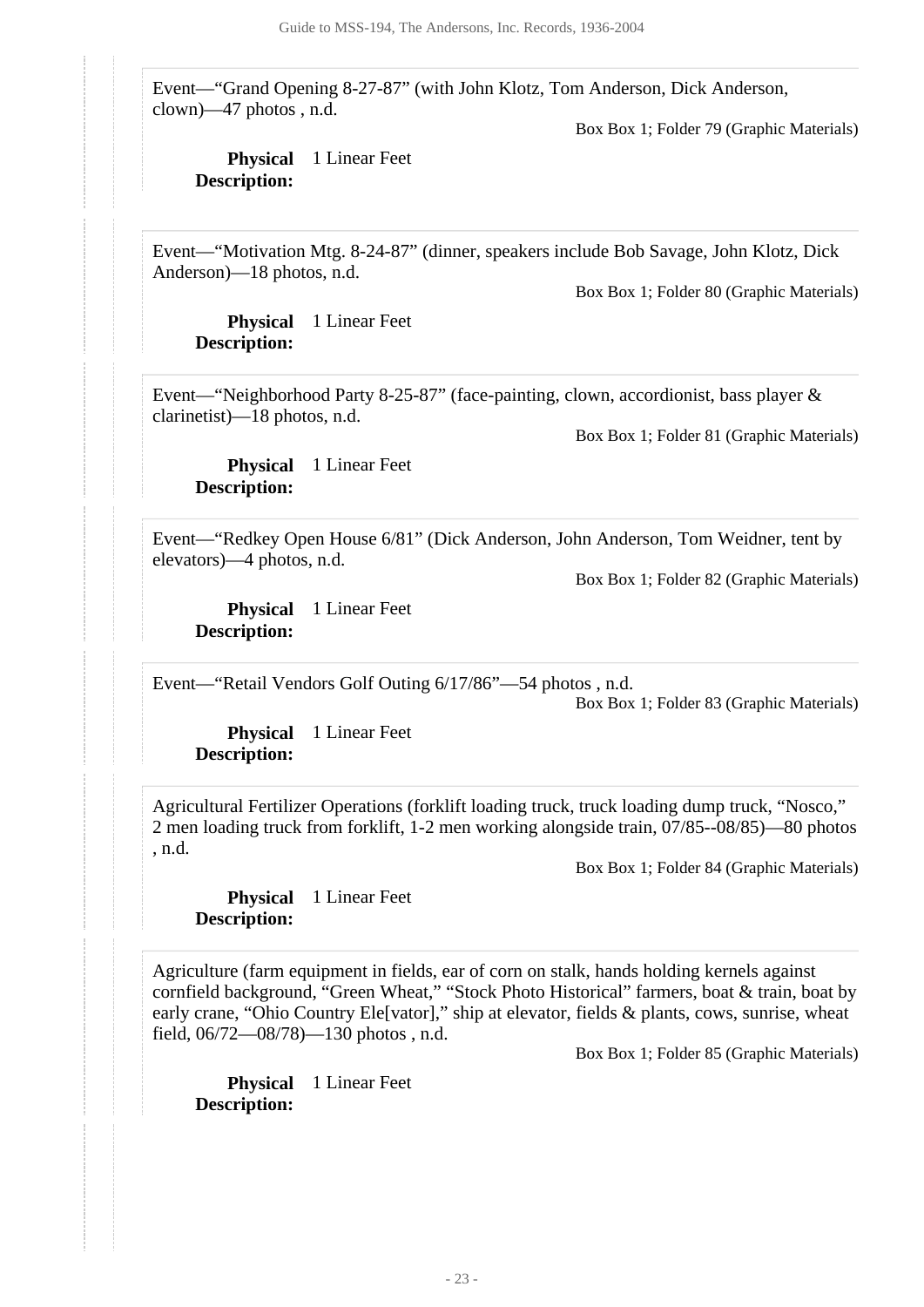"The Andersons Capabilities" (warehouse interior, "Abbott" truck, computer monitor with "Calendar/Diary of Phil Fox" "6/6/84," trucks dumping, 2 men by fire hydrant at train track, hand on adding machine) 20 photos , n.d.

Box Box 1; Folder 86 (Graphic Materials)

**Physical** 1 Linear Feet **Description:**

"The Andersons" Publications, etc. ("The Andersons: a Statement of Principles," "The Andersons: Statement of Principles," "The Andersons Job Description," "The Andersons Identification" card—"John A. Doe," "The Andersons Patient Services Program" card, "The Andersons Certificate for Education," "The Andersons Retirement Savings Investment Plan" & "The Andersons Qualified Profit Sharing Plan" for "Peggy E. Black")—10 photos , n.d. Box Box 1; Folder 87 (Graphic Materials)

**Physical** 1 Linear Feet **Description:**

Commercial Products ("Reldan," "Lasso," "Tee Time Fertilizer," "Break-Thru," "Slikwik," "Spectracide 6000," "The Andersons Premium Lawn Food," "The Andersons Crabgrass Preventer," "Premium Lawn Food Weed Killer," "Gardn [sic?] Gro," "Rose Maker," "Turf Food," "Film From Lawn Products 4 pg Distributer Brochure," "Film from Lawn Products Book Y," "Lawn Products From Folder Andersons Fertilizer," "Nike" shoes, "Quality Seed," "Hillsdale," etc., 02/79—09/83)—78 photos , n.d.

Box Box 1; Folder 88 (Graphic Materials)

**Physical** 1 Linear Feet **Description:**

Grain (trucks & bulldozer at pile of grain—possibly Indiana—Delphi, heaps of grain colored red, yellow & blue, bulldozer with heaps of grain inside warehouse, grain pouring into grate, men packaging "Nosco Seed—Wheat," 10/30-80—07/05/88)—81 photos , n.d.

Box Box 1; Folder 89 (Graphic Materials)

**Physical** 1 Linear Feet **Description:**

Miscellaneous—locations uncertain ("Hopper loading spouts," boxcars with "The Andersons" name, boxcars & welder, 02/99)—17 photos , n.d.

Box Box 1; Folder 90 (Graphic Materials)

**Physical** 1 Linear Feet **Description:**

Research ("Industrial" man in lab coat with chemical reactions, snake, lizard, mushrooms, small pile of grain, white mice or rats in lab, 08/85)—41 photos, n.d.

Box Box 1; Folder 91 (Graphic Materials)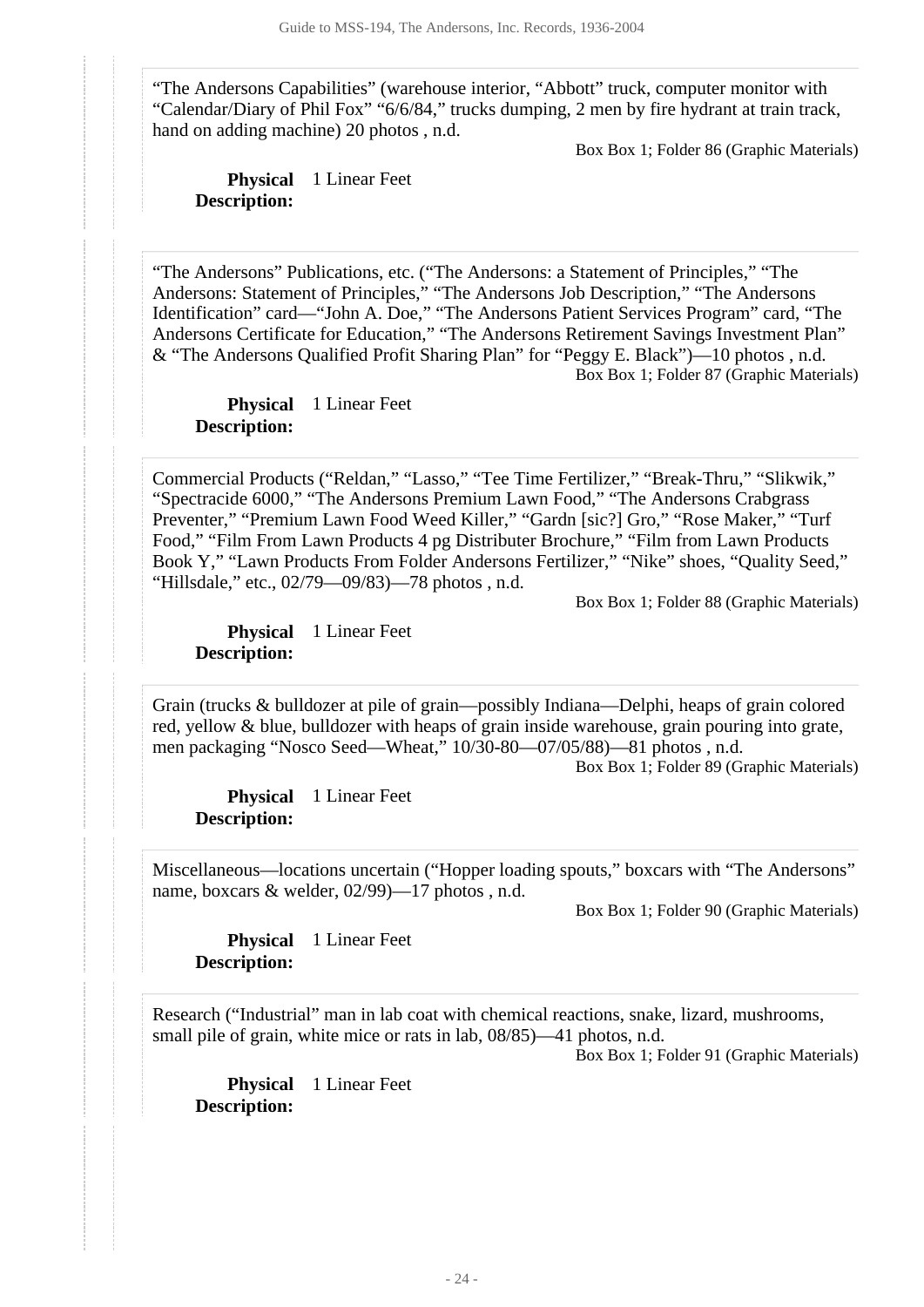Retail—location uncertain (model of store, "The Andersons General Store/Garden Center" exterior & interior shots, 1983—02/99)—87 photos , n.d.

Box Box 1; Folder 92 (Graphic Materials)

**Physical** 1 Linear Feet **Description:**

Ships—location uncertain (includes "Coventry City" slide made in Sweden)—3 photos, n.d. Box Box 1; Folder 93 (Graphic Materials)

**Physical** 1 Linear Feet **Description:**

Slide Presentations—titled slides ("Champaign Presentation 1983")—49 photos , n.d. Box Box 1; Folder 94 (Graphic Materials)

**Physical** 1 Linear Feet **Description:**

Slide Presentations—titled slides ("Insects Of Turfgrass In The Northeast" & "Film from Lawn Products Book Z" insects)—82 photos , n.d.

Box Box 1; Folder 95 (Graphic Materials)

**Physical** 1 Linear Feet **Description:**

Slide Presentations—titled slides ("Rotary '80" etc.—graph, "Industry Overview" titles, "Corncob Properties" titles, "The Andersons" logo, "The Andersons Cob Division," "The Andersons Lawn Fertilizer Division," "Retail Division," "Retailing," "Agricultural Products," etc., maps, "P.i.G. pulls in grease: A product from SERMAC" logo, graph frames, etc.)—78 photos , n.d.

Box Box 1; Folder 96 (Graphic Materials)

**Physical** 1 Linear Feet **Description:**

Slide Presentations—unidentified numbered set (plants in ground, pods of peas against red surface)----7 photos, n.d.

Box Box 1; Folder 97 (Graphic Materials)

**Physical** 1 Linear Feet **Description:**

Slides – Aerial Photographs, n.d.

**Physical** 1 Linear Feet **Description:**

Slides – Facility Photos and Presentation, n.d.

**Physical** 1 Linear Feet **Description:**

Box Box 17; Folder 26 (Graphic Materials)

Box Box 17; Folder 25 (Graphic Materials)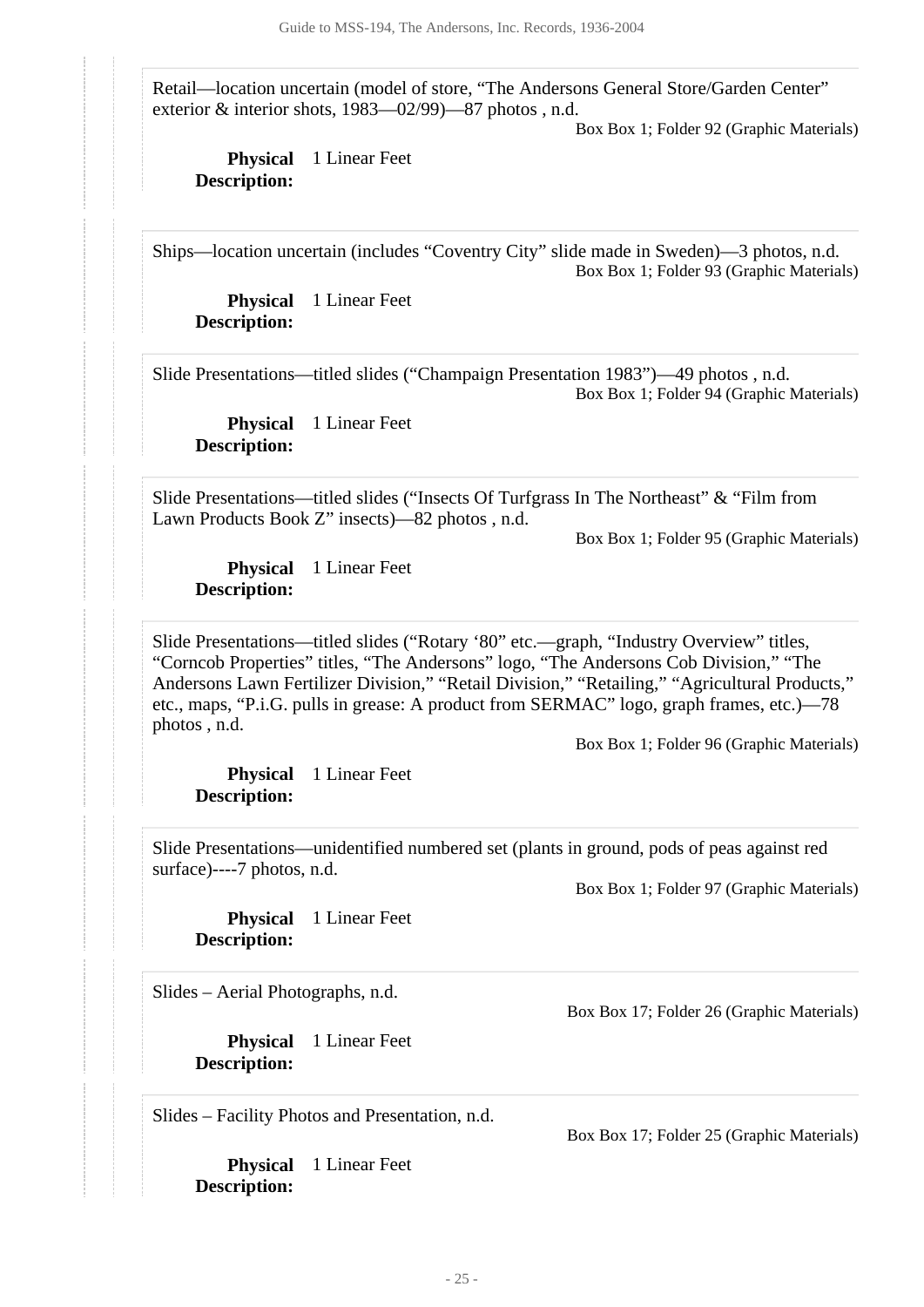<span id="page-25-0"></span>Printed Materials, 1963-2003

**Physical** 3 Linear Feet **Description:**

<span id="page-25-1"></span>Anderson Herald

Anderson Herald (January thru February, 1978—v. 13, n. 1 thru n. 2, March thru October, 1978, December, 1978, includes "Spring 1978," "Summer 1978," "Fall 1978"), n.d. Box Box 2; Folder 1 (Mixed Materials)

**Physical** 1 Linear Feet **Description:**

Anderson Herald (January thru June, 1979, August, 1979, October thru December, 1979, includes "Spring, 1979"), n.d.

Box Box 2; Folder 2 (Mixed Materials)

**Physical** 1 Linear Feet **Description:**

Anderson Herald (January, 1980, June thru August, 1980, October thru November, 1980, includes "Special Issue: Plan for your family's future") , n.d.

Box Box 2; Folder 3 (Mixed Materials)

**Physical** 1 Linear Feet **Description:**

Anderson Herald (January thru February, 1981, July thru December, 1981), n.d.

Box Box 2; Folder 4 (Mixed Materials)

**Physical** 1 Linear Feet **Description:**

Anderson Herald (January thru August, 1982, October thru December, 1982, includes "United Way issue, 1982"), n.d.

Box Box 2; Folder 5 (Mixed Materials)

**Physical** 1 Linear Feet **Description:**

Anderson Herald (January thru July/August, 1983, October, 1983, includes "Special Issue, 1983" & "Special Issue" [1983 United Way]), n.d.

Box Box 2; Folder 6 (Mixed Materials)

**Physical** 1 Linear Feet **Description:**

Anderson Herald (February thru March, 1984, May, 1984), n.d.

Box Box 2; Folder 7 (Mixed Materials)

**Physical** 1 Linear Feet **Description:**

<span id="page-25-2"></span>OMI Farm News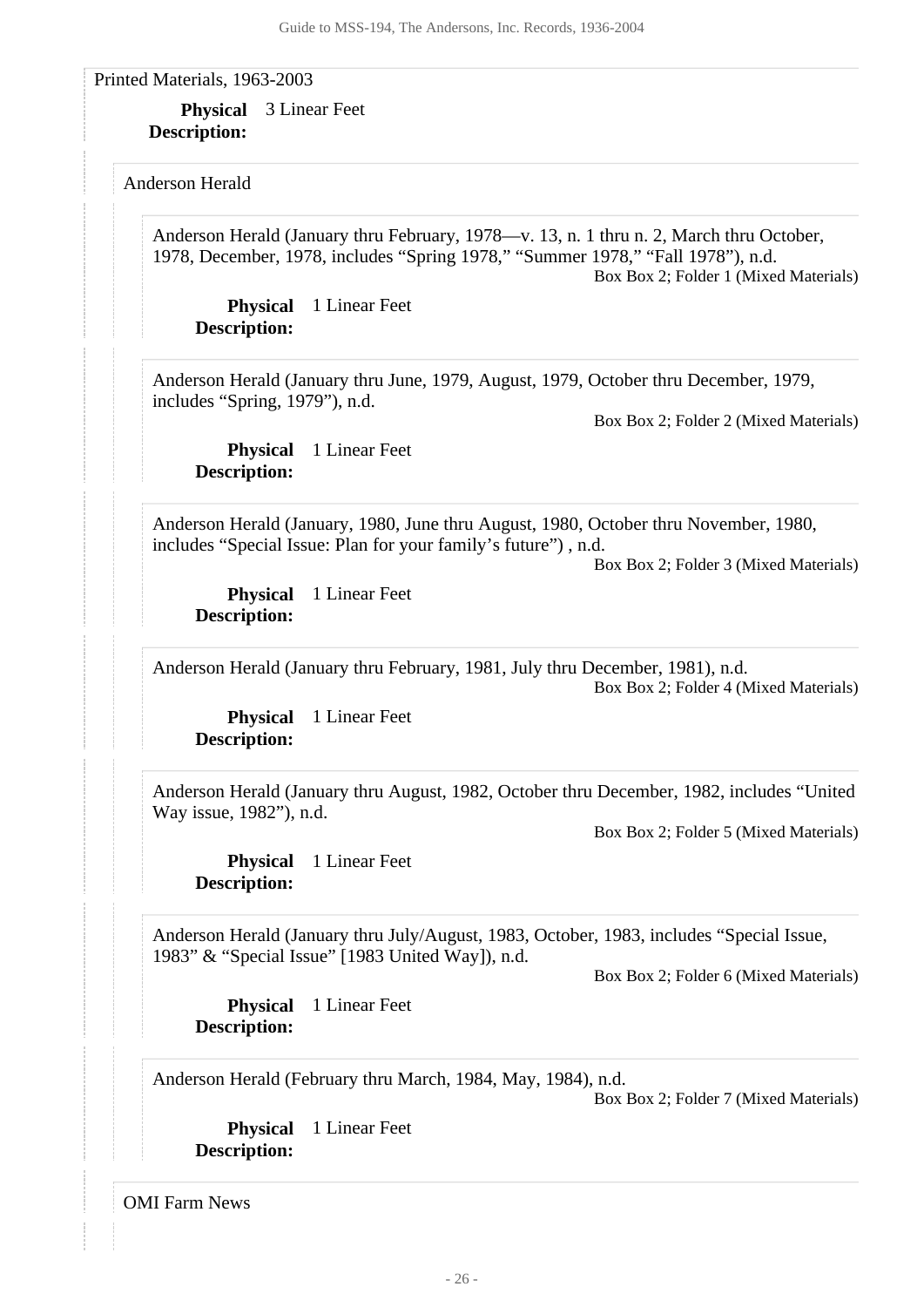OMI Farm News (March 1959—v. 9, n. 4), n.d.

Box Box 2; Folder 8 (Mixed Materials)

**Physical** 1 Linear Feet **Description:**

OMI Farm News (March thru October, 1963—v. 13, n. 5 thru n. 12), n.d. Box Box 2; Folder 9 (Mixed Materials)

**Physical** 1 Linear Feet **Description:**

OMI Farm News (November, 1963 thru October, 1964—v. 14, n. 1 thru n. 12 [NB—n. 2-3 marked as v. 15] , n.d.

Box Box 2; Folder 10 (Mixed Materials)

**Physical** 1 Linear Feet **Description:**

OMI Farm News (November, 1964 thru July, 1965; September thru October, 1965—v. 15, n. 1 thru n. 9, n. 11 thru n. 12), n.d.

Box Box 2; Folder 11 (Mixed Materials)

**Physical** 1 Linear Feet **Description:**

OMI Farm News (November, 1965 thru April, 1966; June thru December, 1966—v. 16, n. 1 thru n. 6, n. 8 thru n. 14 [sic]), n.d.

Box Box 2; Folder 12 (Mixed Materials)

**Physical** 1 Linear Feet **Description:**

OMI Farm News (February thru April, 1967; July thru August, 1967—v. 17, n. 4 [sic] thru n. 6, n. 9 thru n. 10), n.d.

Box Box 2; Folder 13 (Mixed Materials)

**Physical** 1 Linear Feet **Description:**

OMI Farm News (November, 1967 thru October, 1968—v. 18, n. 1 thru n. 12), n.d. Box Box 2; Folder 14 (Mixed Materials)

**Physical** 1 Linear Feet **Description:**

OMI Farm News (November, 1968; January thru June, 1969; August thru October, 1969—v. 19, n. 1, n. 3 thru n. 8, n. 10 thru n. 12), n.d.

Box Box 2; Folder 15 (Mixed Materials)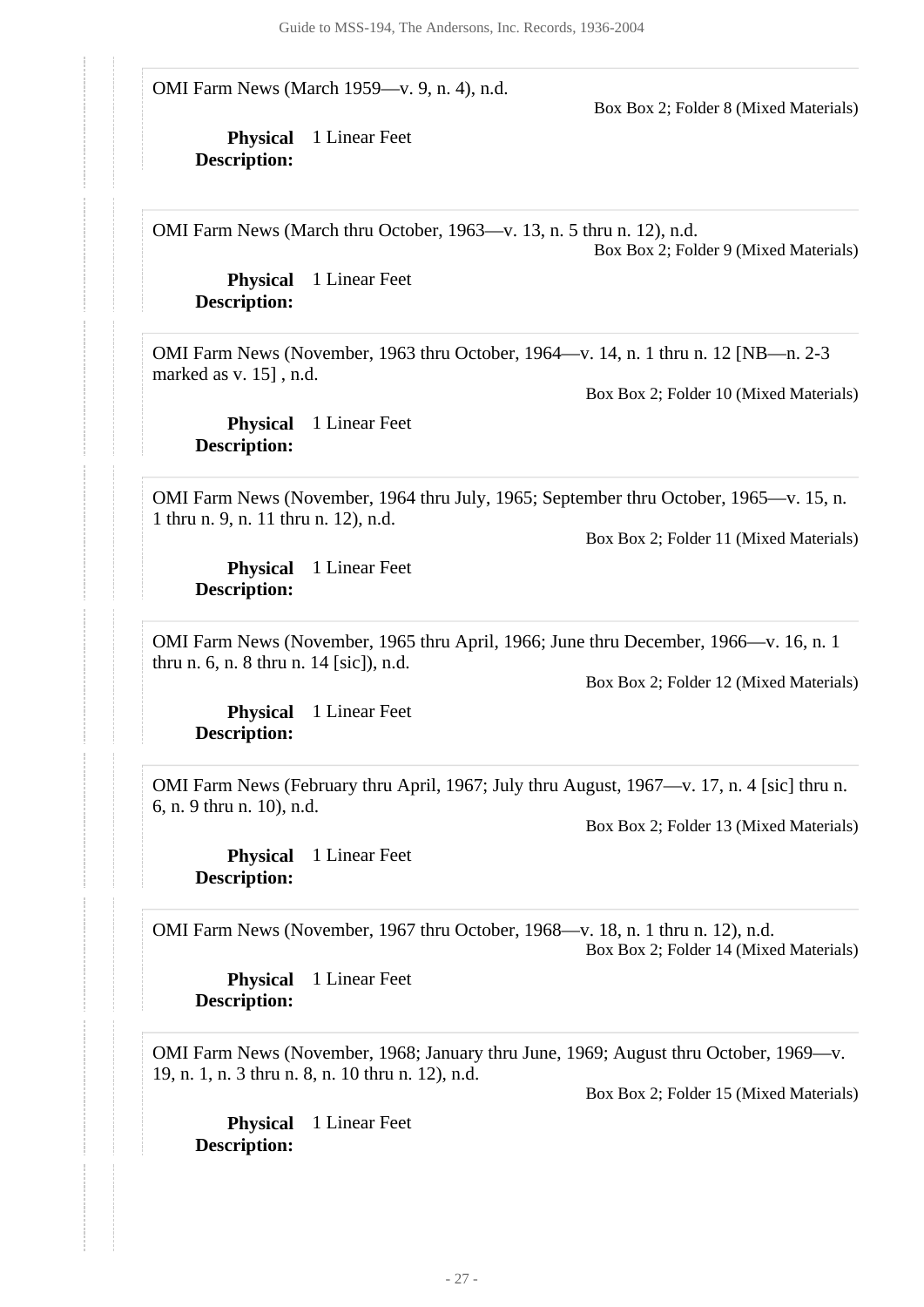OMI Farm News (November, 1969 thru October, 1970—v. 21 [sic], n. 1 thru n. 12), n.d. Box Box 2; Folder 16 (Mixed Materials)

**Physical** 1 Linear Feet **Description:**

OMI Farm News (November, 1970 thru January, 1971; April thru September, 1971—v. 22, n. 1 thru n. 3, n. 6 thru n. 11), n.d.

Box Box 2; Folder 17 (Mixed Materials)

**Physical** 1 Linear Feet **Description:**

<span id="page-27-0"></span>The Anderson Herald

The Anderson Herald (February thru December, 1964—v. 1, n. 1 thru n. 11), n.d.

Box Box 3; Folder 1 (Mixed Materials)

**Physical** 1 Linear Feet **Description:**

The Anderson Herald (January thru December, 1965—v. II [sic], n. 1 thru n. 12), n.d. Box Box 3; Folder 2 (Mixed Materials)

**Physical** 1 Linear Feet **Description:**

The Anderson Herald (January thru June, 1966; September thru December, 1966—v. III, n. 1 thru n. 6, n. 9 thru n. 12), n.d.

Box Box 3; Folder 3 (Mixed Materials)

**Physical** 1 Linear Feet **Description:**

The Anderson Herald (January thru December, 1967—v. IV, n. 1 thru n. 12 [n. 6—photocopy]), n.d.

Box Box 3; Folder 4 (Mixed Materials)

**Physical** 1 Linear Feet **Description:**

The Anderson Herald (January thru December, 1968—v. IV [sic], n. 1 thru n. 12), n.d. Box Box 3; Folder 5 (Mixed Materials)

**Physical** 1 Linear Feet **Description:**

The Anderson Herald (January thru December, 1969—v. V, n. 1 thru n. 12, includes "Special Service Awards Edition" (Extra, May, 1969)) [n. 4, n. 9, n. 11—loose], n.d.

Box Box 3; Folder 6 (Mixed Materials)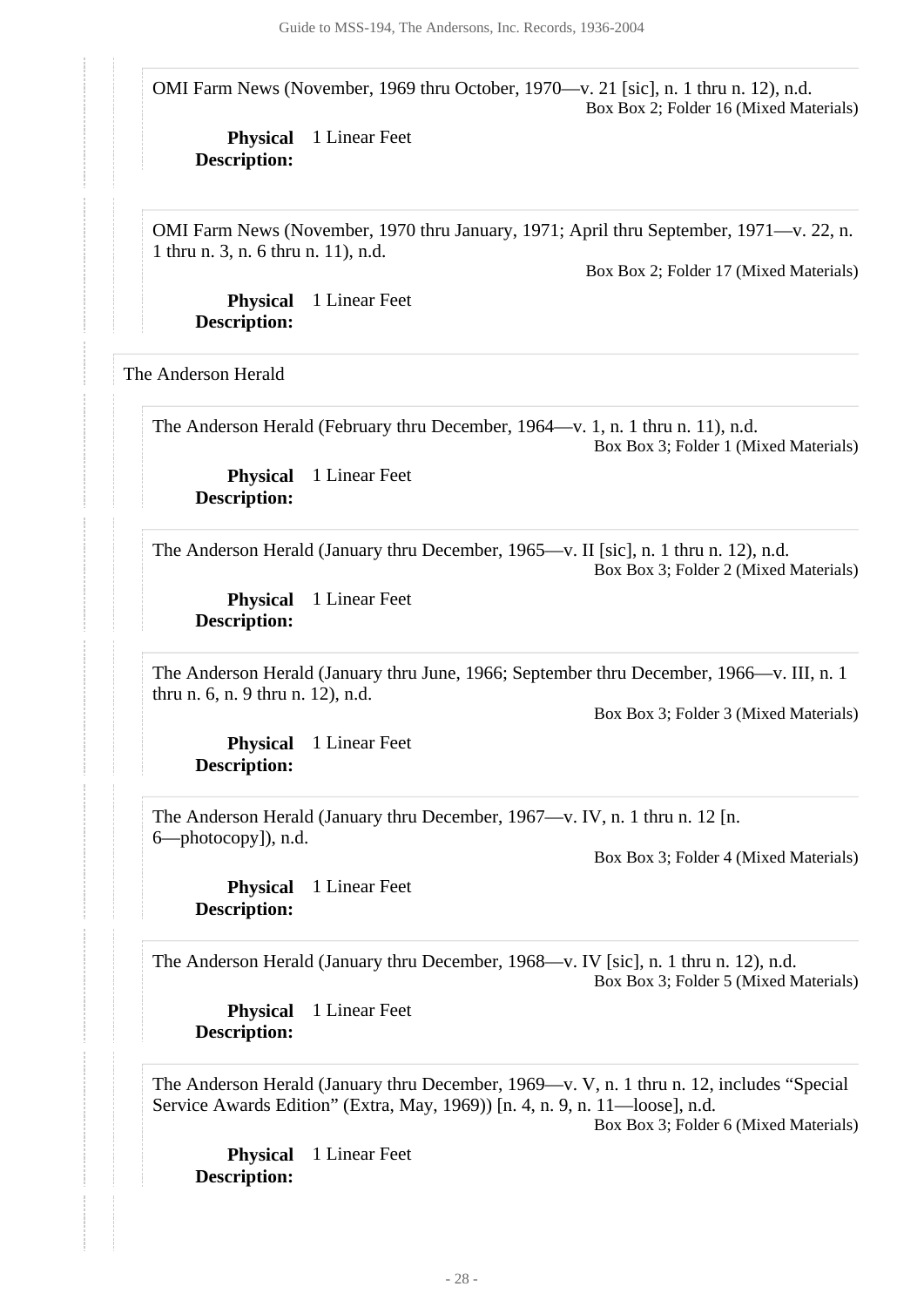The Anderson Herald (January thru December, 1970—v. IV [sic], n. 1 thru n. 6, v. V [sic], n. 7 thru n. 12), n.d.

Box Box 3; Folder 7 (Mixed Materials)

### **Physical** 1 Linear Feet **Description:**

The Anderson Herald (January thru December, 1971—v. 6 [sic], n. 1 thru n, 5, n. 7 [sic: (June)], n. 7 thru n. 12), n.d.

Box Box 3; Folder 8 (Mixed Materials)

**Physical** 1 Linear Feet **Description:**

The Anderson Herald (January thru December, 1972—v. 7, n. 1 [sic: masthead reads "January 1972," "Feb.-March, 1972" inside], n. 4 thru n. 12, includes "Special 25th Anniversary Supplement 1947-1972" (v. 7, n. 11, Section 2, November 1972), n.d.

Box Box 3; Folder 9 (Mixed Materials)

**Physical** 1 Linear Feet **Description:**

The Anderson Herald (January thru December, 1973—v. 8, n. 1 thru n. 12), n.d. Box Box 3; Folder 10 (Mixed Materials)

**Physical** 1 Linear Feet **Description:**

The Anderson Herald (January thru December, 1974—v. 9, n. 1 thru n. 12, includes "Crusade of Mercy, Special Edition, September 1974"), n.d.

Box Box 3; Folder 11 (Mixed Materials)

**Physical** 1 Linear Feet **Description:**

The Anderson Herald (January thru December, 1975—v. 10, n. 1 thru n. 12, includes "United Way Special Edition, September 1975"), n.d.

Box Box 3; Folder 12 (Mixed Materials)

**Physical** 1 Linear Feet **Description:**

The Anderson Herald (January thru December, 1976—v. 11, n. 1 thru n. 12, includes "United Way Special Edition, September, 1976") , n.d.

Box Box 3; Folder 13 (Mixed Materials)

**Physical** 1 Linear Feet **Description:**

The Anderson Herald (January-February thru December, 1977—v. 12, n. 1 thru n. 11, includes "1977 United Way Campaign" Special Issue), n.d.

Box Box 3; Folder 14 (Mixed Materials)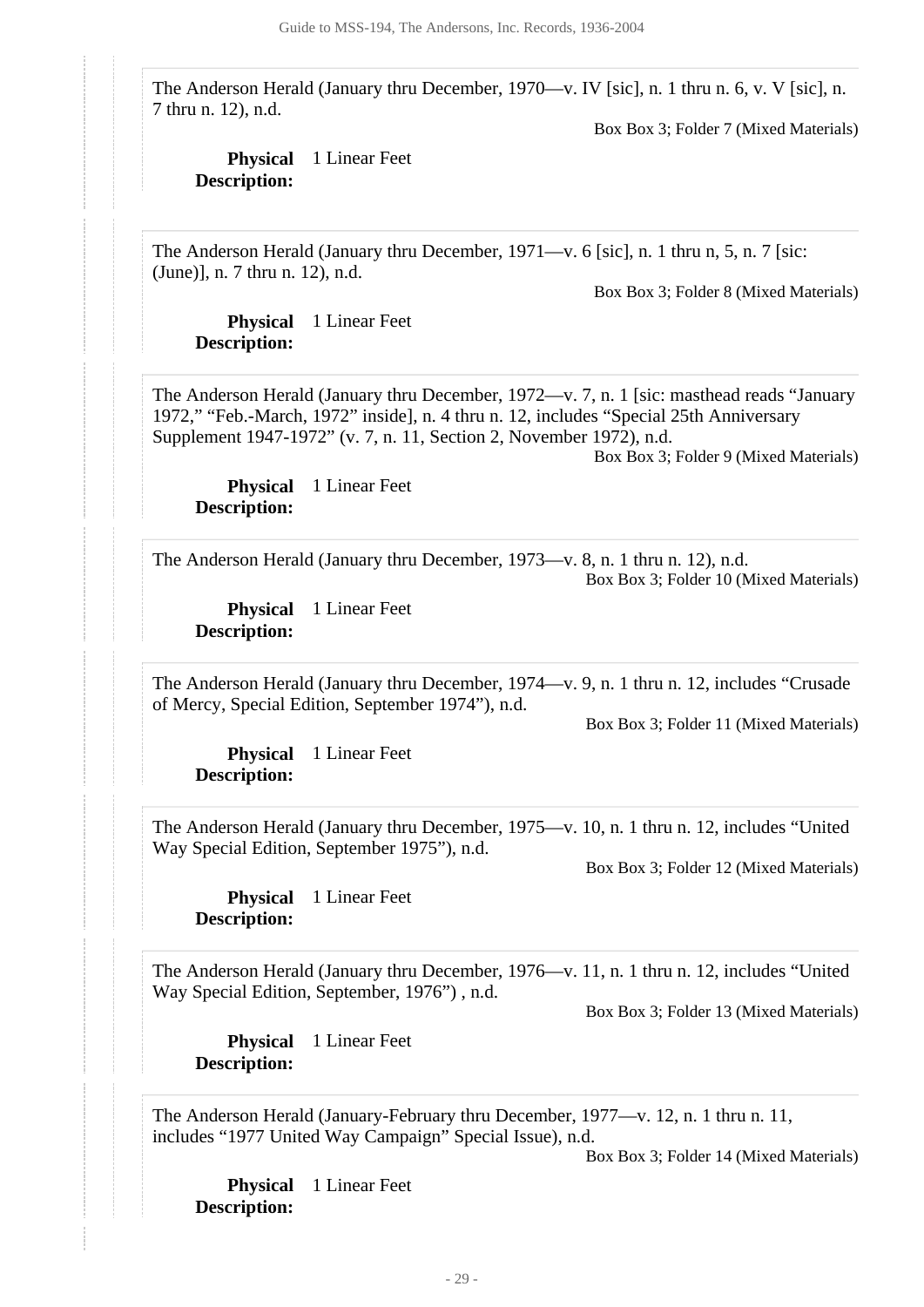#### <span id="page-29-0"></span>The Andersons Herald

The Andersons Herald (July thru August, 1984, October thru December, 1984, includes "United Way Issue, 1984") , n.d.

Box Box 2; Folder 18 (Mixed Materials)

**Physical** 1 Linear Feet **Description:**

The Andersons Herald (January thru May, 1985, August thru November/December, 1985), n.d.

Box Box 2; Folder 19 (Mixed Materials)

**Physical** 1 Linear Feet **Description:**

The Andersons Herald (January thru November/December, 1986), n.d. Box Box 2; Folder 20 (Mixed Materials)

**Physical** 1 Linear Feet **Description:**

The Andersons Herald (January thru December, 1987) [includes some color photos], n.d. Box Box 2; Folder 21 (Mixed Materials)

**Physical** 1 Linear Feet **Description:**

The Andersons Herald (January/February thru December, 1988), n.d.

Box Box 2; Folder 22 (Mixed Materials)

**Physical** 1 Linear Feet **Description:**

The Andersons Herald (February thru November, 1989), n.d.

Box Box 2; Folder 23 (Mixed Materials)

**Physical** 1 Linear Feet **Description:**

The Andersons Herald (January thru December, 1990), n.d.

Box Box 2; Folder 24 (Mixed Materials)

**Physical** 1 Linear Feet **Description:**

The Andersons Herald (January thru December, 1991), n.d.

Box Box 2; Folder 25 (Mixed Materials)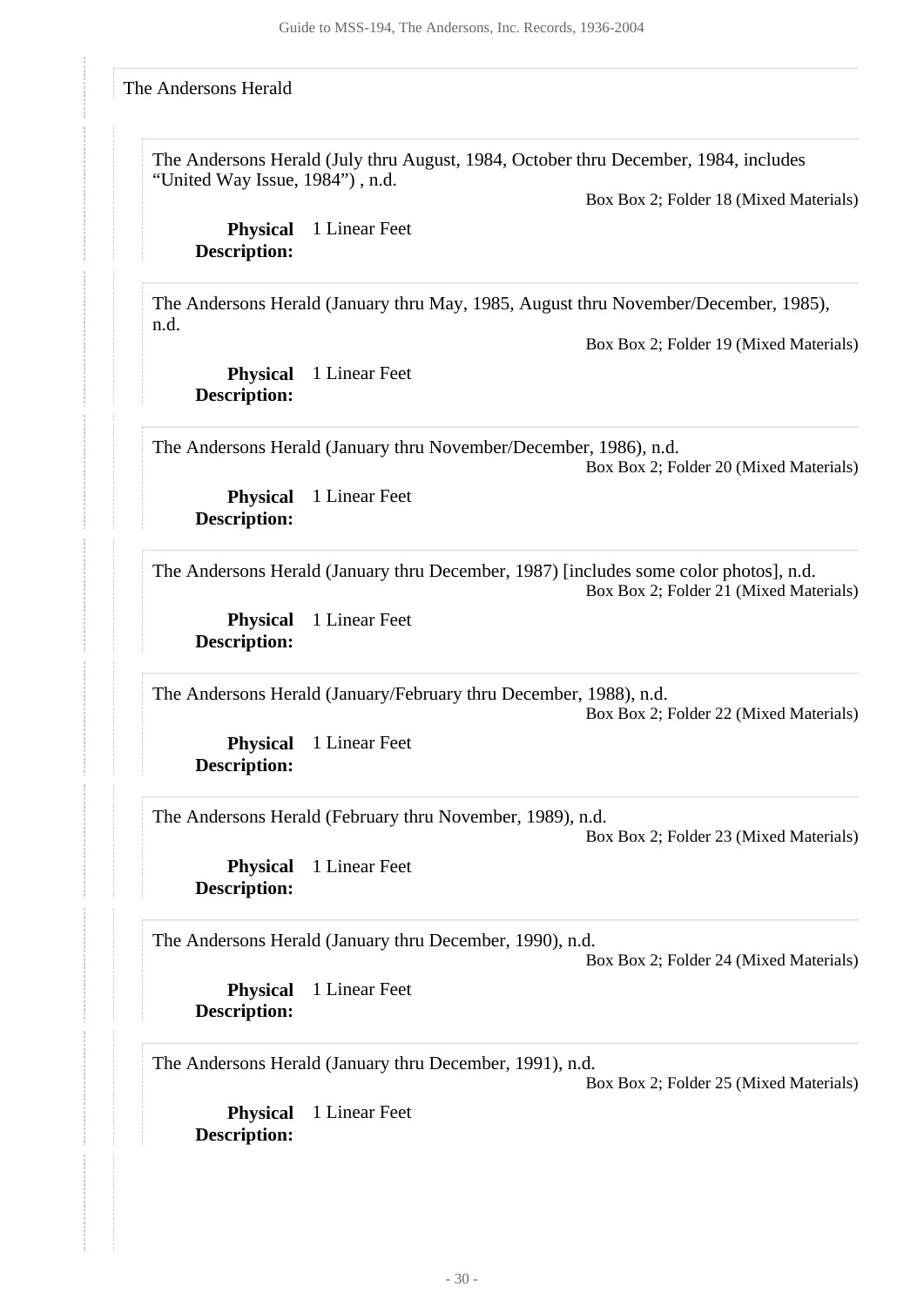The Andersons Herald (January thru December, 1992), n.d.

Box Box 2; Folder 26 (Mixed Materials)

**Physical** 1 Linear Feet **Description:**

The Andersons Herald (January thru July, 1993; September thru December, 1993), n.d. Box Box 2; Folder 27 (Mixed Materials)

**Physical** 1 Linear Feet

**Description:**

The Andersons Herald (January thru December, 1994), n.d.

Box Box 2; Folder 28 (Mixed Materials)

**Physical** 1 Linear Feet **Description:**

The Andersons Herald (January thru December, 1995), n.d.

Box Box 2; Folder 29 (Mixed Materials)

**Physical** 1 Linear Feet **Description:**

The Andersons Herald (January thru November, 1996) [includes some color photos], n.d.

Box Box 2; Folder 30 (Mixed Materials)

**Physical** 1 Linear Feet **Description:**

The Andersons Herald (January thru December, 1997), n.d.

Box Box 2; Folder 31 (Mixed Materials)

**Physical** 1 Linear Feet **Description:**

The Andersons Herald (January thru March, 1998, May thru July, 1998, September thru December, 1998) , n.d.

Box Box 2; Folder 32 (Mixed Materials)

**Physical** 1 Linear Feet **Description:**

The Andersons Herald (January thru December, 1999), n.d.

Box Box 2; Folder 33 (Mixed Materials)

**Physical** 1 Linear Feet **Description:**

The Andersons Herald (January thru December, 2000), n.d.

Box Box 2; Folder 34 (Mixed Materials)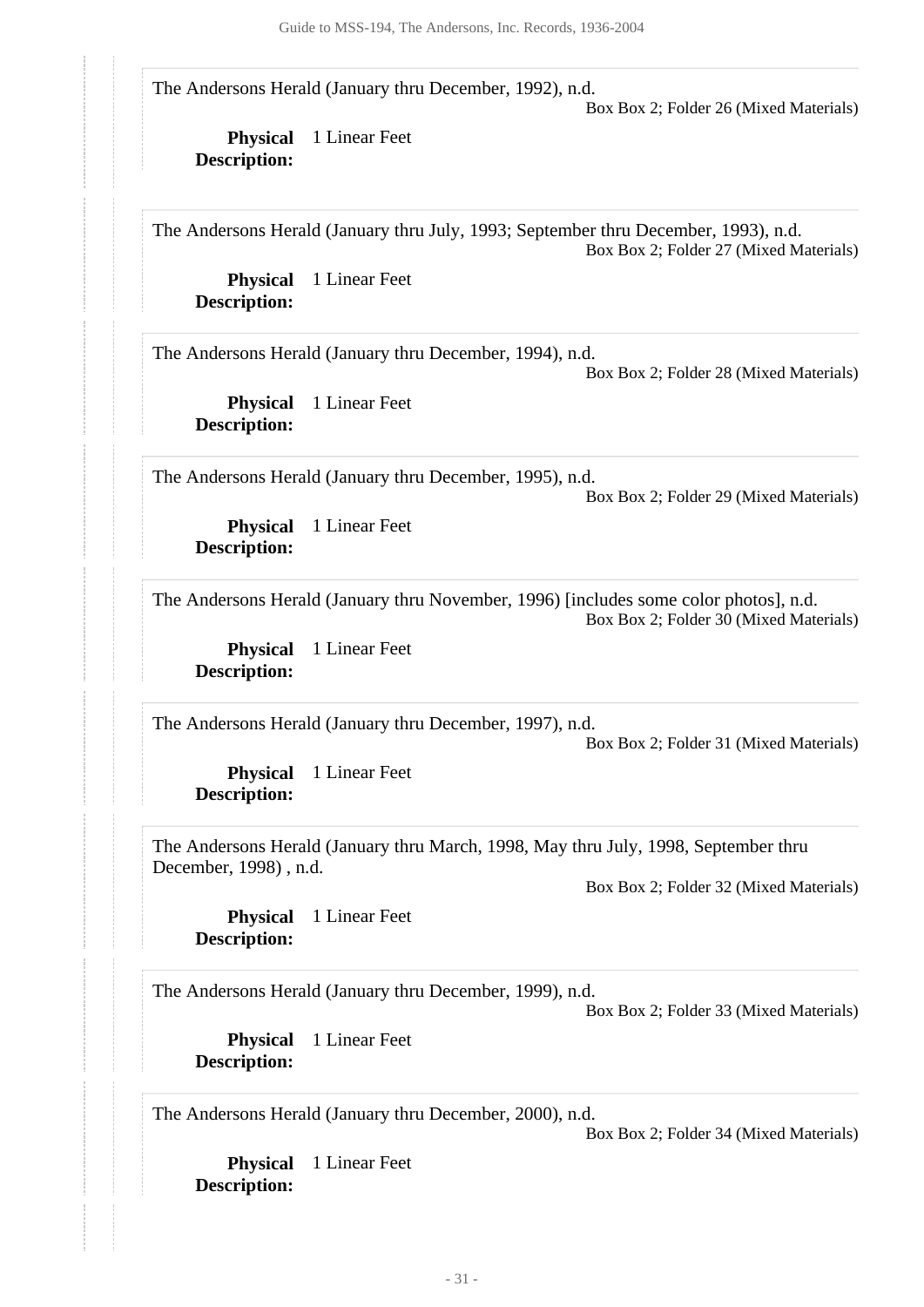The Andersons Herald (January thru December, 2001), n.d.

Box Box 2; Folder 35 (Mixed Materials)

**Physical** 1 Linear Feet **Description:**

The Andersons Herald (January thru June, 2002, August, 2002, October, 2002, December, 2002), n.d.

Box Box 2; Folder 36 (Mixed Materials)

**Physical** 1 Linear Feet **Description:**

The Andersons Herald (February/March thru April/May, 2003, Spring, 2003, Summer, 2003, August/September thru "December/January, 2004 [sic]"), n.d.

Box Box 2; Folder 37 (Mixed Materials)

Box Box 2; Folder 40 (Mixed Materials)

**Physical** 1 Linear Feet **Description:**

The Andersons Herald Assort. 1966-1977, n.d.

**Physical** 1 Linear Feet **Description:**

The Andersons Herald February/March 1984-Fall 2007 , n.d.

Box Box 2; Folder 39 (Mixed Materials)

**Physical** 1 Linear Feet **Description:**

The Andersons Herald Winter 2008-Winter 2015 , n.d.

Box Box 2; Folder 38 (Mixed Materials)

**Physical** 1 Linear Feet **Description:**

#### <span id="page-31-0"></span>Newspapers

Other Publications

'The Big Pour' and the Press 2nd edition, April 1961, n.d.

Box Box 21; Folder 2 (Mixed Materials)

**Physical** 1 Linear Feet **Description:**

"The World of Corn: A Comprehensive Look," 1993, n.d.

Box Box 21; Folder 37 (Mixed Materials)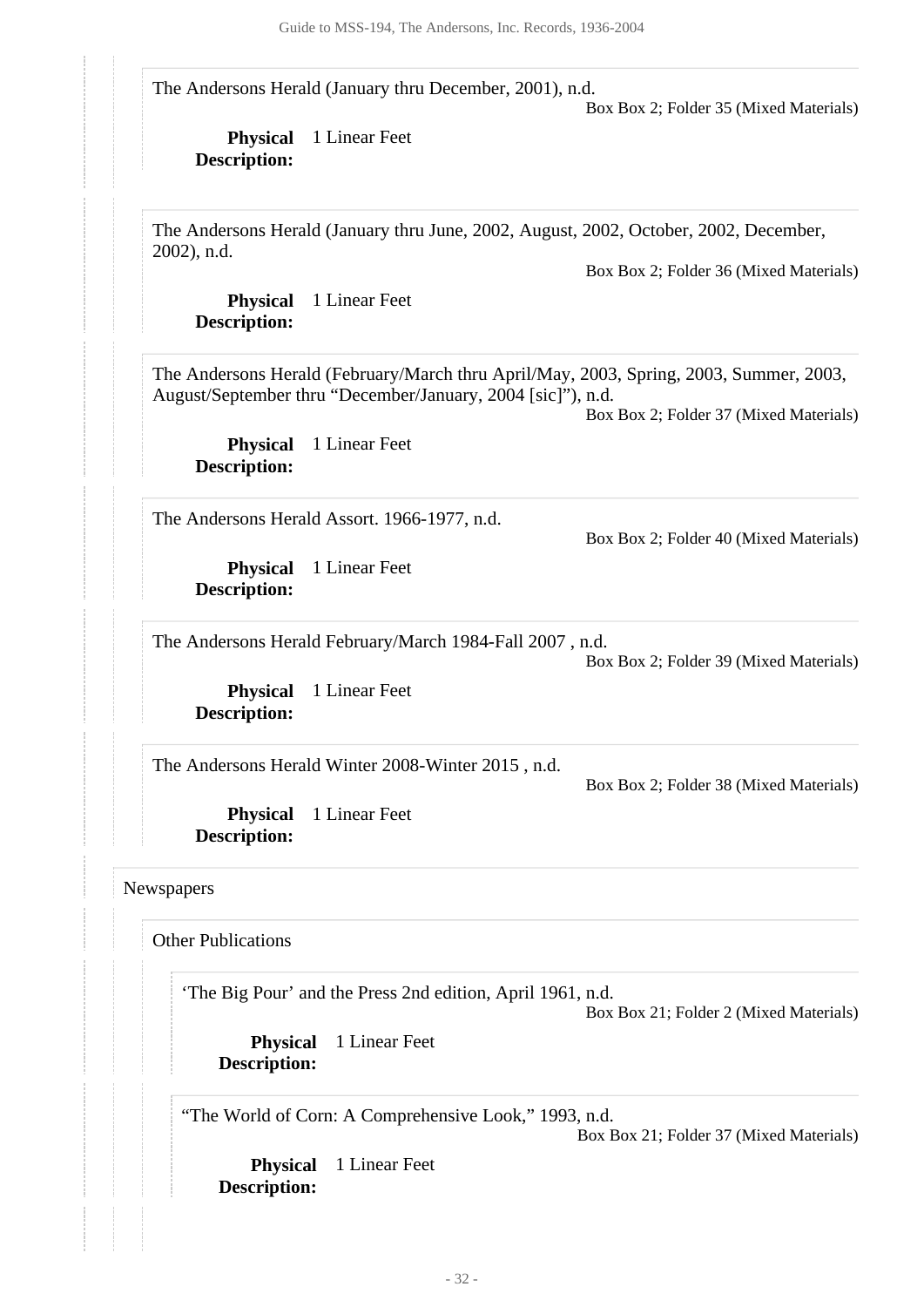|                                          | A Pictorial Review - The Andersons, Maumee, OH July 1966, n.d. | Box Box 21; Folder 34 (Mixed Materials) |
|------------------------------------------|----------------------------------------------------------------|-----------------------------------------|
| <b>Physical</b><br><b>Description:</b>   | 1 Linear Feet                                                  |                                         |
|                                          | Biofuels International, May 2007, n.d.                         | Box Box 21; Folder 3 (Mixed Materials)  |
| <b>Physical</b><br><b>Description:</b>   | 1 Linear Feet                                                  |                                         |
|                                          | Capabilities in Agribusiness September 1986, n.d.              | Box Box 21; Folder 5 (Mixed Materials)  |
| <b>Physical</b><br><b>Description:</b>   | 1 Linear Feet                                                  |                                         |
|                                          | Conservation Circular, Fall/Winter 1975/1976, n.d.             | Box Box 21; Folder 6 (Mixed Materials)  |
| <b>Physical</b><br><b>Description:</b>   | 1 Linear Feet                                                  |                                         |
| Feed and Grain Feb/Mar 1994, n.d.        |                                                                | Box Box 21; Folder 7 (Mixed Materials)  |
| <b>Physical</b><br><b>Description:</b>   | 1 Linear Feet                                                  |                                         |
| Grain Journal, July/August 2009, n.d.    |                                                                | Box Box 21; Folder 10 (Mixed Materials) |
| <b>Physical</b><br><b>Description:</b>   | 1 Linear Feet                                                  |                                         |
| Grain Journal, May/June 2007, n.d.       |                                                                | Box Box 21; Folder 8 (Mixed Materials)  |
| <b>Physical</b><br><b>Description:</b>   | 1 Linear Feet                                                  |                                         |
| Grain Journal, Sept/Oct 2007, n.d.       |                                                                | Box Box 21; Folder 9 (Mixed Materials)  |
| <b>Physical</b><br><b>Description:</b>   | 1 Linear Feet                                                  |                                         |
| Home Center March 1983, April 1986, n.d. |                                                                | Box Box 21; Folder 11 (Mixed Materials) |
| <b>Physical</b><br><b>Description:</b>   | 1 Linear Feet                                                  |                                         |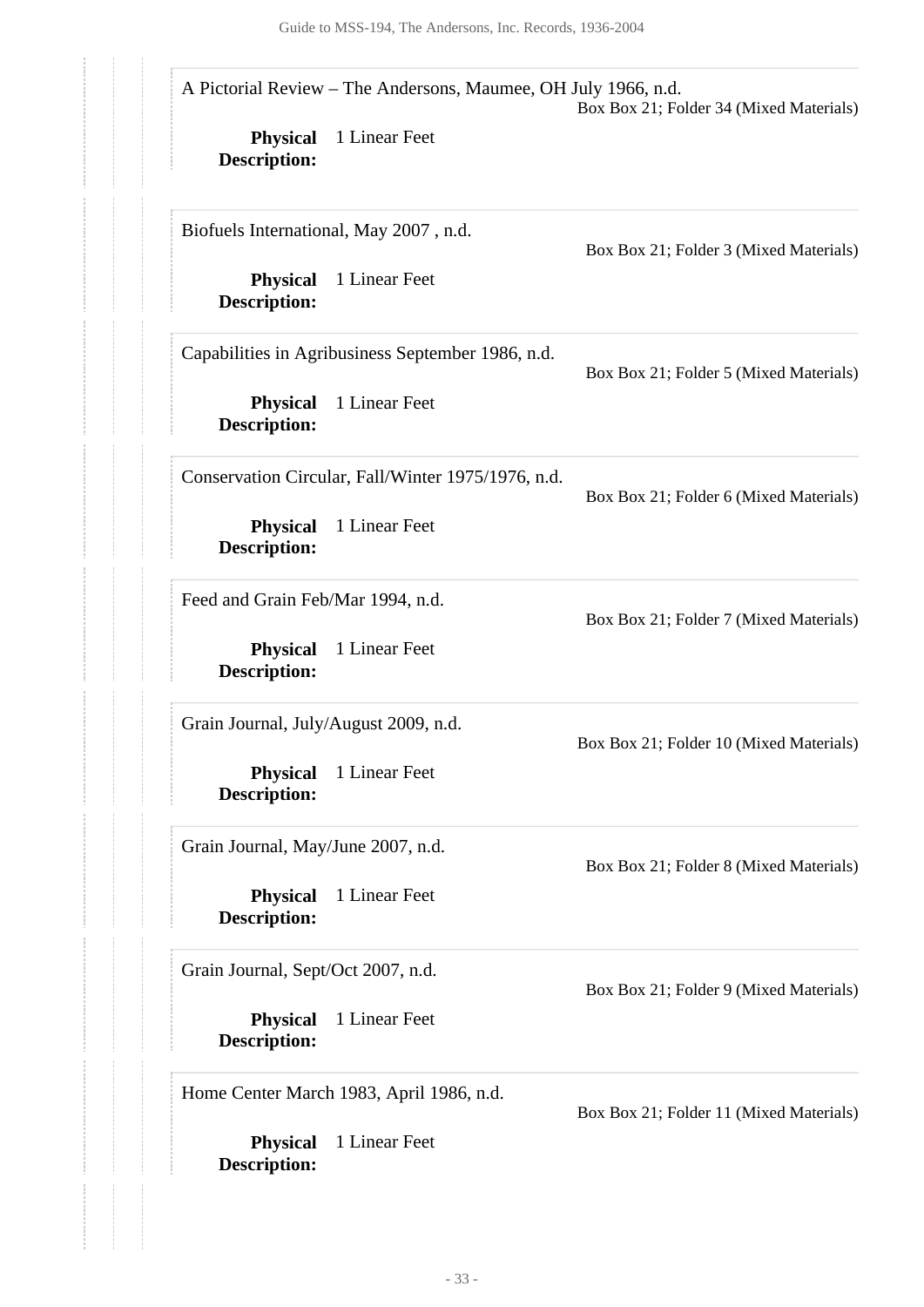**Physical** 1 Linear Feet **Description: Physical** 1 Linear Feet **Description: Physical** 1 Linear Feet **Description: Physical** 1 Linear Feet **Description: Physical** 1 Linear Feet **Description: Physical** 1 Linear Feet **Description: Physical** 1 Linear Feet **Description: Physical** 1 Linear Feet **Description: Physical** 1 Linear Feet **Description:** Independent College Newsletter March 1982 – January 1983, n.d. Box Box 21; Folder 12 (Mixed Materials) Indiana Prairie Farmer – December, 1968, n.d. Box Box 23; Folder 2 (Mixed Materials) Inside Story, Spring 1975, n.d. Box Box 23; Folder 1 (Mixed Materials) Ohio Business, March 1984, n.d. Box Box 21; Folder 32 (Mixed Materials) Ohio Matters, March/April 2007, n.d. Box Box 21; Folder 33 (Mixed Materials) US Business Review, June 2003, n.d. Box Box 21; Folder 36 (Mixed Materials) Ad Clippings, 1954, n.d. Box Box 23; Folder 4 (Mixed Materials) Bacon's Clipping Bureau, n.d. Box Box 21; Folder 1 (Mixed Materials) Luce Press Clippings, n.d. Box Box 21; Folder 15 (Mixed Materials)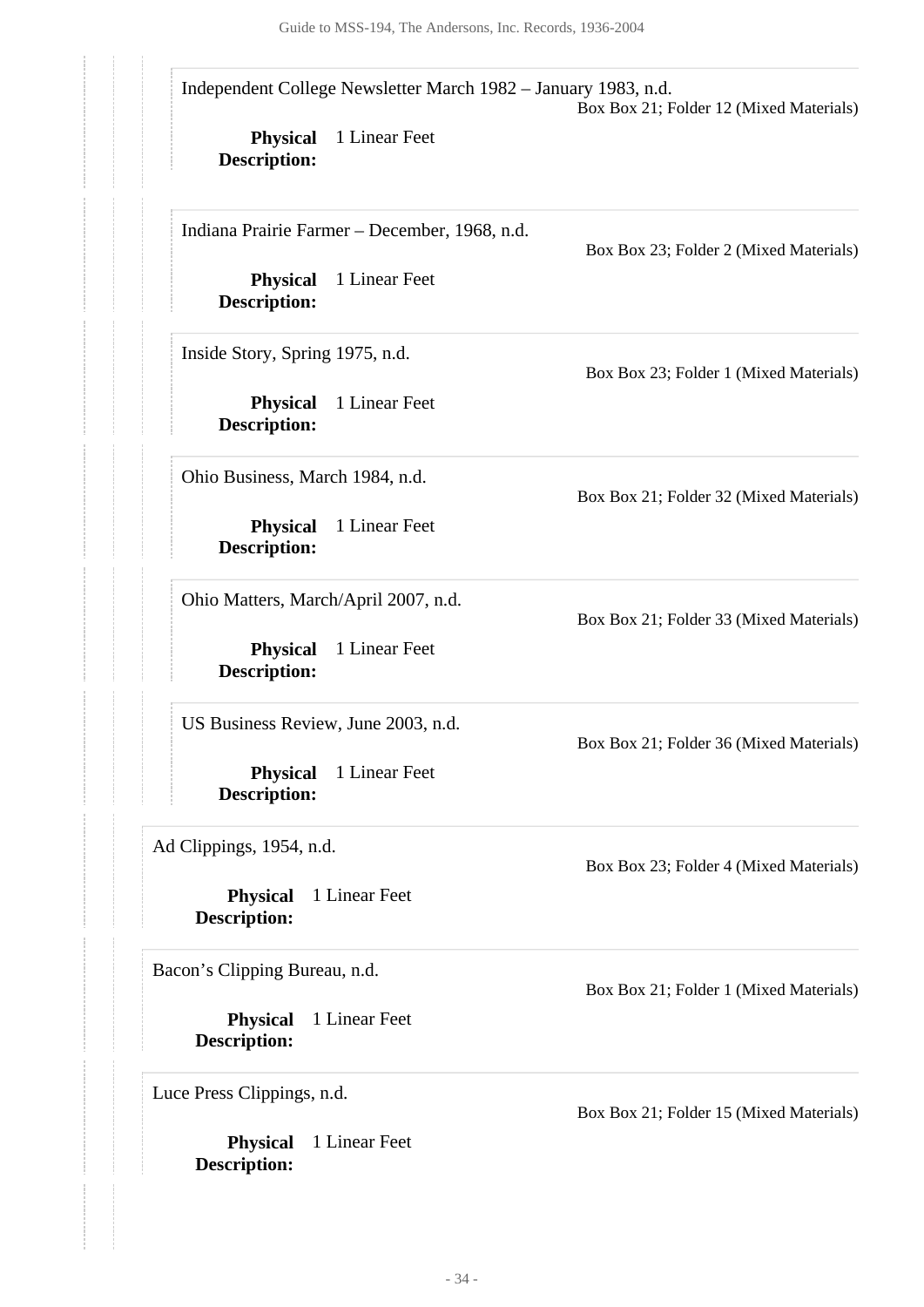**Physical** 1 Linear Feet **Description: Physical** 1 Linear Feet **Description: Physical** 1 Linear Feet **Description: Physical** 1 Linear Feet **Description: Physical** 1 Linear Feet **Description: Physical** 1 Linear Feet **Description: Physical** 1 Linear Feet **Description: Physical** 1 Linear Feet **Description: Physical** 1 Linear Feet **Description:** Newspapers and Press Clippings, 1940-1949, n.d. Box Box 21; Folder 29 (Mixed Materials) Newspapers and Press Clippings, 1950-1959, n.d. Box Box 21; Folder 28 (Mixed Materials) Newspapers and Press Clippings, 1960-1969, n.d. Box Box 21; Folder 27 (Mixed Materials) Newspapers and Press Clippings, 1970-1979 , n.d. Box Box 21; Folder 26 (Mixed Materials) Newspapers and Press Clippings, 1980-1989 Folder 1, n.d. Box Box 21; Folder 20 (Mixed Materials) Newspapers and Press Clippings, 1980-1989 Folder 2, n.d. Box Box 21; Folder 21 (Mixed Materials) Newspapers and Press Clippings, 1980-1989 Folder 3, n.d. Box Box 21; Folder 22 (Mixed Materials) Newspapers and Press Clippings, 1980-1989 Folder 4, n.d. Box Box 21; Folder 23 (Mixed Materials) Newspapers and Press Clippings, 1980-1989 Folder 5, n.d. Box Box 21; Folder 24 (Mixed Materials)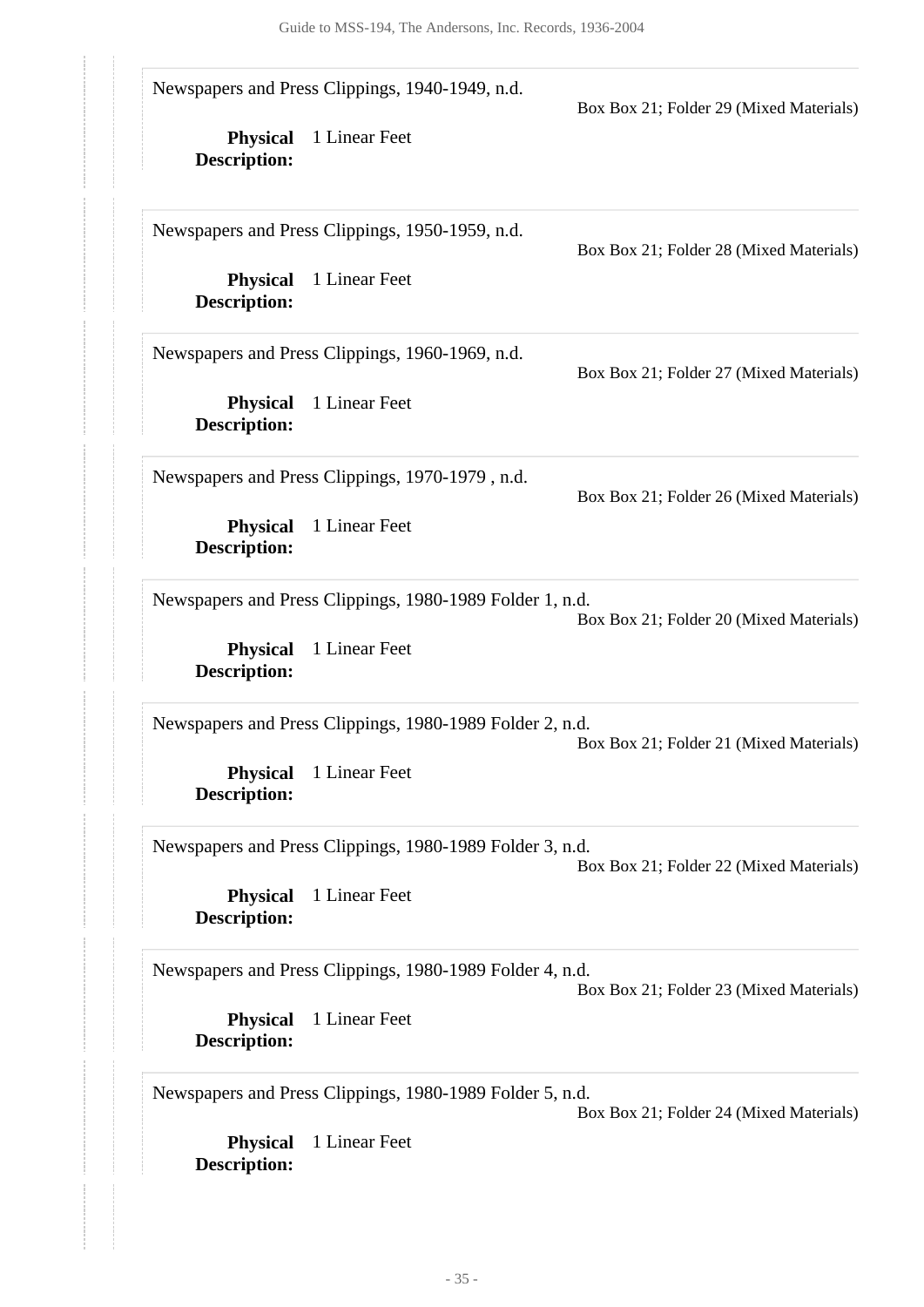Newspapers and Press Clippings, 1980-1989 Folder 6, n.d.

Box Box 21; Folder 25 (Mixed Materials)

**Physical** 1 Linear Feet **Description:**

Newspapers and Press Clippings, 1990-2016 Folder 1, n.d.

Box Box 21; Folder 16 (Mixed Materials)

**Physical** 1 Linear Feet **Description:**

Newspapers and Press Clippings, 1990-2016 Folder 2, n.d.

Box Box 21; Folder 17 (Mixed Materials)

**Physical** 1 Linear Feet **Description:**

Newspapers and Press Clippings, 1990-2016 Folder 3, n.d.

Box Box 21; Folder 18 (Mixed Materials)

**Physical** 1 Linear Feet **Description:**

Newspapers and Press Clippings, 1990-2016 Folder 4, n.d.

Box Box 21; Folder 19 (Mixed Materials)

**Physical** 1 Linear Feet **Description:**

Obituary, John D. Anderson, Headliner, September 11, 1986, n.d. Box Box 21; Folder 31 (Mixed Materials)

**Physical** 1 Linear Feet **Description:**

Obituary, Margaret Anderson, The Blade, March 23, 1983, n.d.

Box Box 21; Folder 30 (Mixed Materials)

**Physical** 1 Linear Feet **Description:**

Poster, "In the Headlines" ca. 1949, n.d.

Box Box 21; Folder 35 (Mixed Materials)

**Physical** 1 Linear Feet **Description:**

'Storing Soys Big Elevator Job Now,' Toledo Blade, January 9, 1951, n.d.

Box Box 23; Folder 4 (Mixed Materials)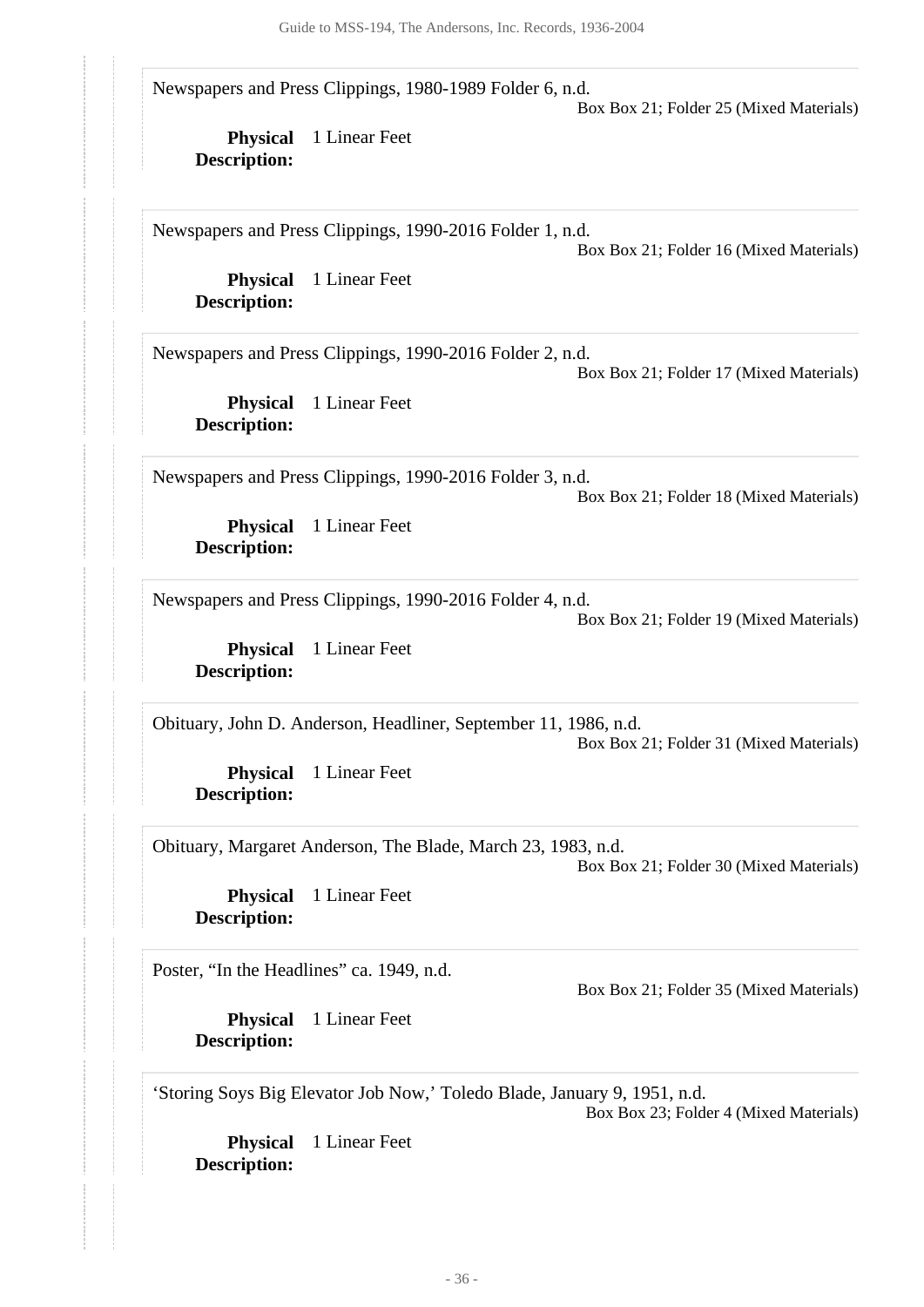The Blade's Annual Chief Executives Forecasts 1980-1994, n.d.

Box Box 21; Folder 4 (Mixed Materials)

**Physical** 1 Linear Feet **Description:**

<span id="page-36-0"></span>Scrapbooks, 1936-1979, 1983

**Physical** 14 Linear Feet **Description:**

"The Andersons 1936-1940," 56 pp., n.d.

**Physical** 1 Linear Feet **Description:**

Box Box 4; Object 1 (Mixed Materials)

"The Andersons 1940-1950," 84 pp., n.d.

**Physical** 1 Linear Feet **Description:**

Box Box 5; Object 1 (Mixed Materials)

"Progress in Grain Marketing: Anderson Elevator Company, Toledo, Ohio operating the Anderson Truck Terminal, Maumee Ohio," [1948-1950], 19 pp. , n.d.

Box Box 6; Object 1 (Mixed Materials)

**Physical** 1 Linear Feet **Description:**

"The Andersons 1951-1961," 139 pp. [about half loose], n.d.

Box Box 7; Object 1 (Mixed Materials)

Box Box 8; Object 1 (Mixed Materials)

**Physical** 1 Linear Feet **Description:**

"The Andersons 1962-1969," 77 pp., n.d.

**Physical** 1 Linear Feet **Description:**

Black leather binder [1964-1969] [includes correspondence (1964), newspaper clippings (1964 & 1968-1969), etc.], n.d.

Box Box 9; Object 1 (Mixed Materials)

**Physical** 1 Linear Feet **Description:**

"The Andersons 1970-1972," 68 pp., n.d.

**Physical** 1 Linear Feet **Description:**

Box Box 10; Object 1 (Mixed Materials)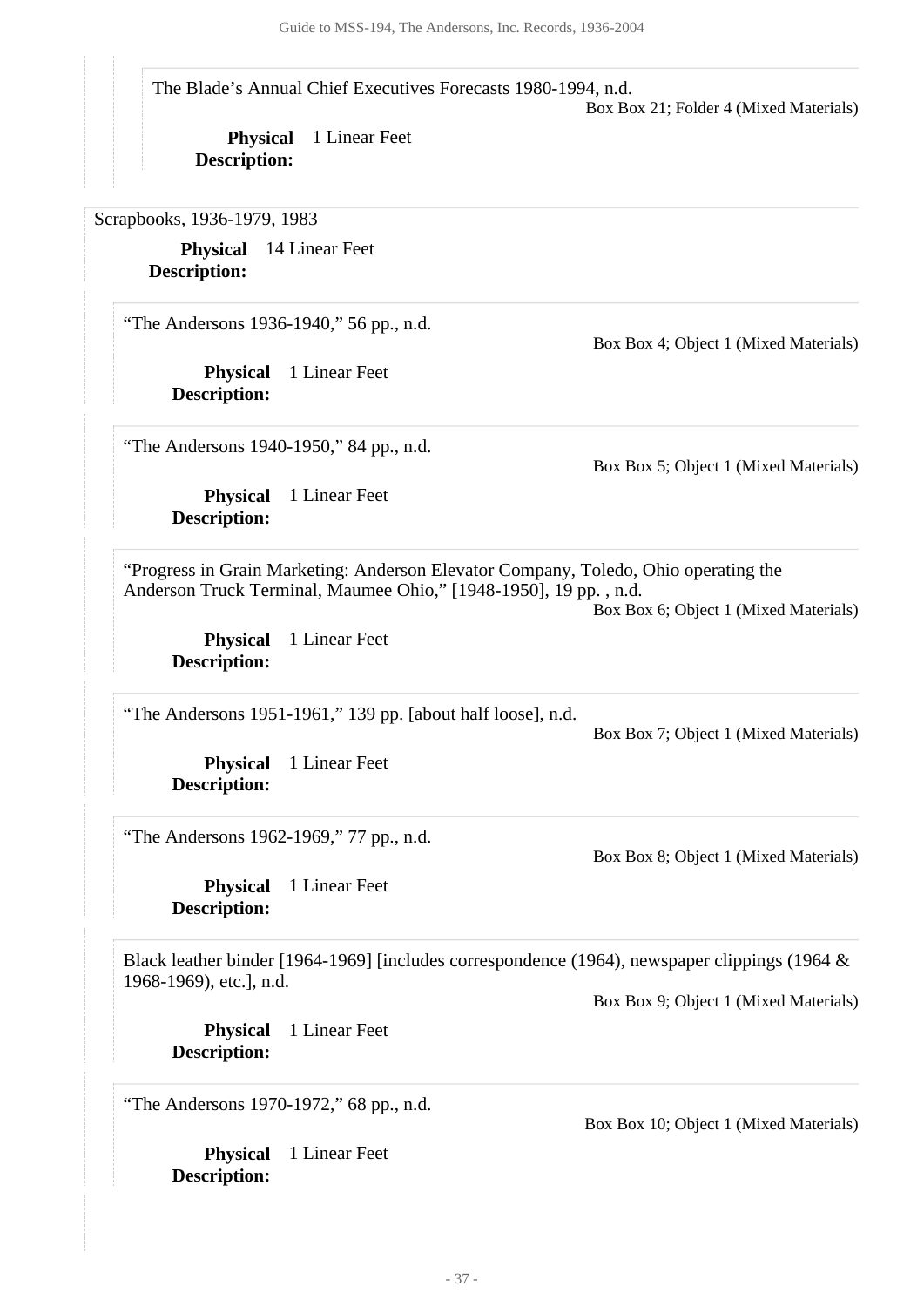"The Andersons" black binder with "The Andersons" logo, [1974-1975], 9 pp. [includes "Twenty Years of History" [1955-1974] and "Five Years of Recent History: The Andersons (A Partnership)" [1971-1975]), n.d.

Box Box 3; Object 1 (Mixed Materials)

| <b>Physical</b><br><b>Description:</b>  | 1 Linear Feet                                 |                                                                                                 |
|-----------------------------------------|-----------------------------------------------|-------------------------------------------------------------------------------------------------|
| "The Andersons 1975," 69 pp., n.d.      |                                               | Box Box 12; Object 1 (Mixed Materials)                                                          |
| <b>Physical</b><br><b>Description:</b>  | 1 Linear Feet                                 |                                                                                                 |
| "The Andersons $1976$ ," 51 pp., n.d.   |                                               | Box Box 13; Object 1 (Mixed Materials)                                                          |
| <b>Physical</b><br><b>Description:</b>  | 1 Linear Feet                                 |                                                                                                 |
| "The Andersons 1977," 85 pp., n.d.      |                                               | Box Box 14; Object 1 (Mixed Materials)                                                          |
| <b>Physical</b><br><b>Description:</b>  | 1 Linear Feet                                 |                                                                                                 |
| "The Andersons 1978," 125 pp., n.d.     |                                               | Box Box 15; Object 1 (Mixed Materials)                                                          |
| <b>Physical</b><br><b>Description:</b>  | 1 Linear Feet                                 |                                                                                                 |
| "The Andersons 1979," 62 pp., n.d.      |                                               | Box Box 16; Object 1 (Mixed Materials)                                                          |
| <b>Physical</b><br><b>Description:</b>  | 1 Linear Feet                                 |                                                                                                 |
|                                         | "The Andersons: 1983 Financial Report"], n.d. | "The Andersons" black binder with "The Andersons" logo, [1983], 14 pp., 25 loose pp. [includes] |
| <b>Physical</b><br><b>Description:</b>  | 1 Linear Feet                                 | Box Box 3; Object 2 (Mixed Materials)                                                           |
| Community Relation Materials, 1950-2010 |                                               |                                                                                                 |
| <b>Physical</b><br><b>Description:</b>  | 2 Linear Feet                                 |                                                                                                 |

<span id="page-37-1"></span><span id="page-37-0"></span>Charity Work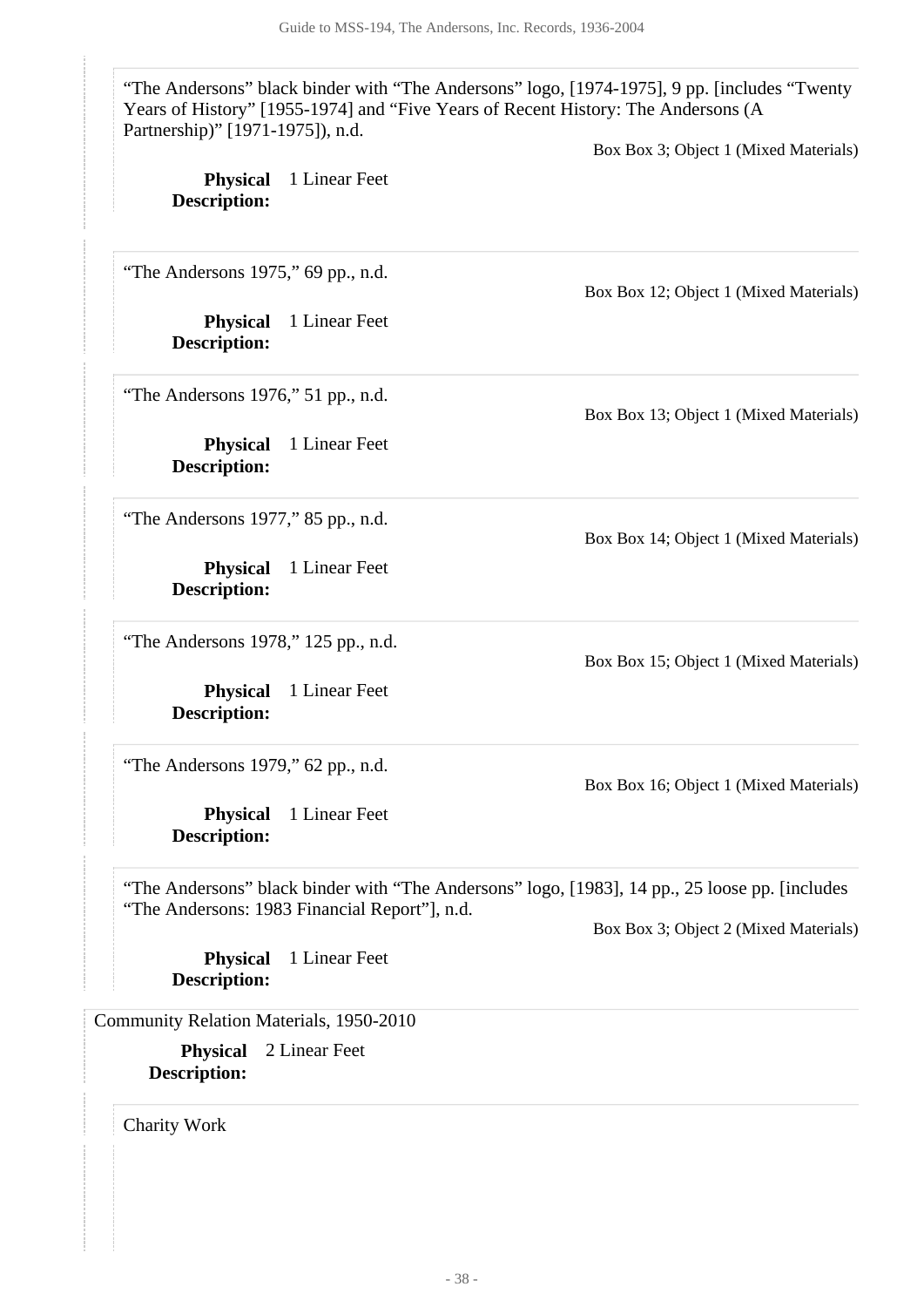Donor List, Remainderman Trusts, n.d.

Box Box 18; Folder 28 (Mixed Materials)

**Physical** 1 Linear Feet **Description:**

Graph, Foundation Contributions, 1983 (Chart A), n.d.

Box Box 18; Folder 29 (Mixed Materials)

**Physical** 1 Linear Feet **Description:**

Memo, "Appraisal Rules for Charitable Contributions of Appreciated Property" July 12, 1995, n.d.

Box Box 18; Folder 37 (Mixed Materials)

**Physical** 1 Linear Feet **Description:**

Miscellaneous Charity Work 1974-2015, n.d.

Box Box 18; Folder 39 (Mixed Materials)

**Physical** 1 Linear Feet **Description:**

Proposal, Community Partnership Program, 9/27/77, n.d.

Box Box 18; Folder 44 (Mixed Materials)

**Physical** 1 Linear Feet **Description:**

<span id="page-38-0"></span>Community Partnership - Kennedy Institute for Ethics, Georgetown University

Annual Report, Georgetown University 1977, n.d.

Box Box 18; Folder 11 (Mixed Materials)

**Physical** 1 Linear Feet **Description:**

Annual Report, Georgetown University 1979, n.d.

**Physical** 1 Linear Feet **Description:**

Box Box 18; Folder 12 (Mixed Materials)

Community Limited Partnership, Kennedy Institute (Georgetown University) ca. 1970s, n.d. Box Box 18; Folder 17 (Mixed Materials)

**Physical** 1 Linear Feet **Description:**

Correspondence, Eugene Balk Re: Challenge Grant Georgetown 1978-1979, n.d. Box Box 18; Folder 18 (Mixed Materials)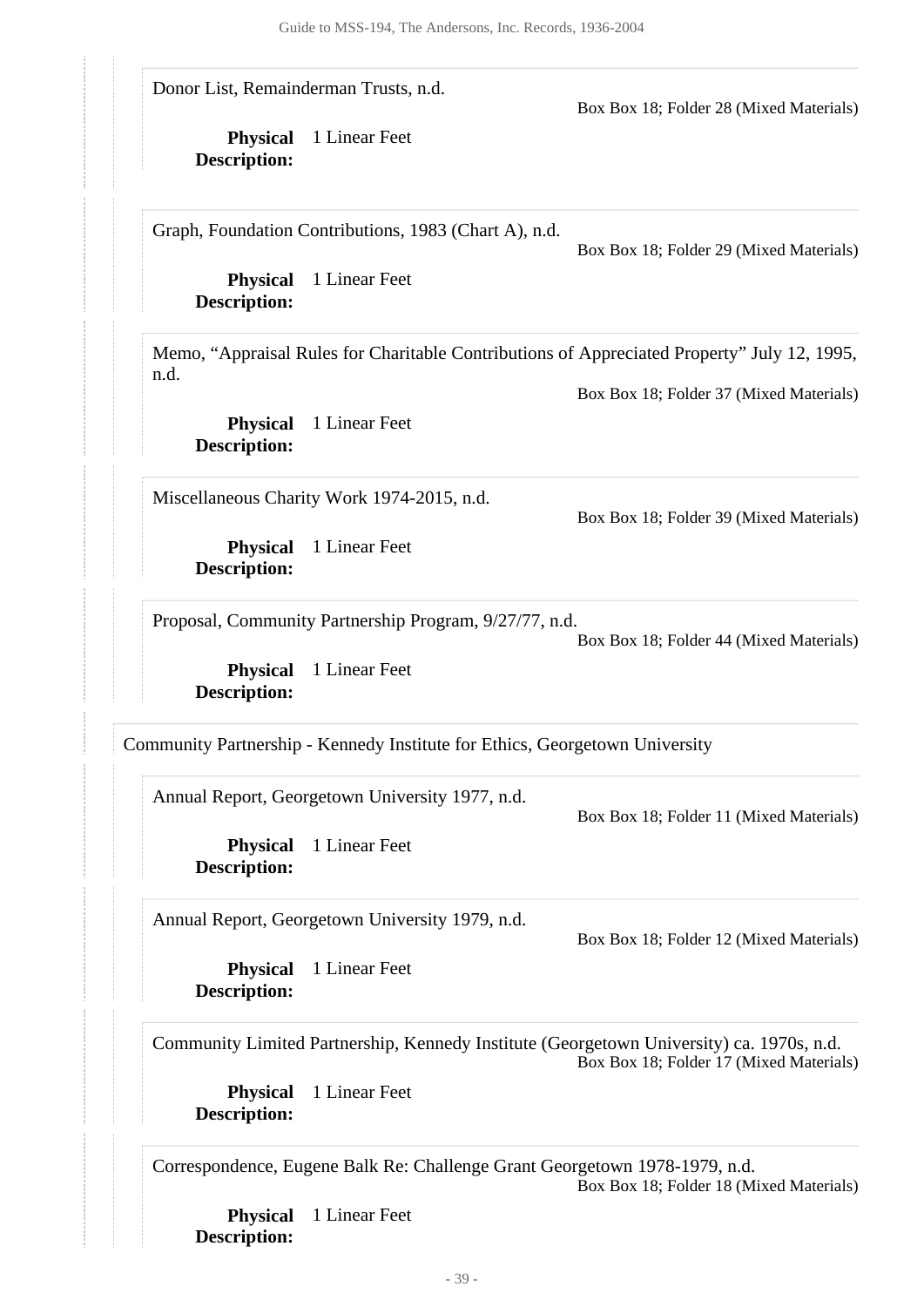Georgetown University Correspondence, 1972-1982, n.d.

Box Box 18; Folder 19 (Mixed Materials)

**Physical** 1 Linear Feet **Description:**

Georgetown University Financial Correspondence 1980-1984, n.d. Box Box 18; Folder 40 (Mixed Materials)

**Physical** 1 Linear Feet **Description:**

Kennedy Institute (Georgetown University) ca. 1980s Folder 1, n.d. Box Box 18; Folder 30 (Mixed Materials)

**Physical** 1 Linear Feet **Description:**

Kennedy Institute (Georgetown University) ca. 1980s Folder 2, n.d. Box Box 18; Folder 31 (Mixed Materials)

**Physical** 1 Linear Feet **Description:**

Kennedy Institute (Georgetown University) ca. 1980s Folder 3, n.d.

Box Box 18; Folder 32 (Mixed Materials)

**Physical** 1 Linear Feet **Description:**

Kennedy Institute Quarterly Reports, Summer 1979-Winter 1980, n.d. Box Box 18; Folder 33 (Mixed Materials)

**Physical** 1 Linear Feet **Description:**

NCH Challenge Grant Information/Guidelines, October 1978, n.d.

Box Box 18; Folder 13 (Mixed Materials)

**Physical** 1 Linear Feet **Description:**

Publications related to Kennedy Institute for Ethics, 1978-ca. 1980, n.d.

Box Box 18; Folder 45 (Mixed Materials)

**Physical** 1 Linear Feet **Description:**

Report, "Kennedy Institute of Ethics Report to the Georgetown University Directors" September 15, 1978, n.d.

Box Box 18; Folder 46 (Mixed Materials)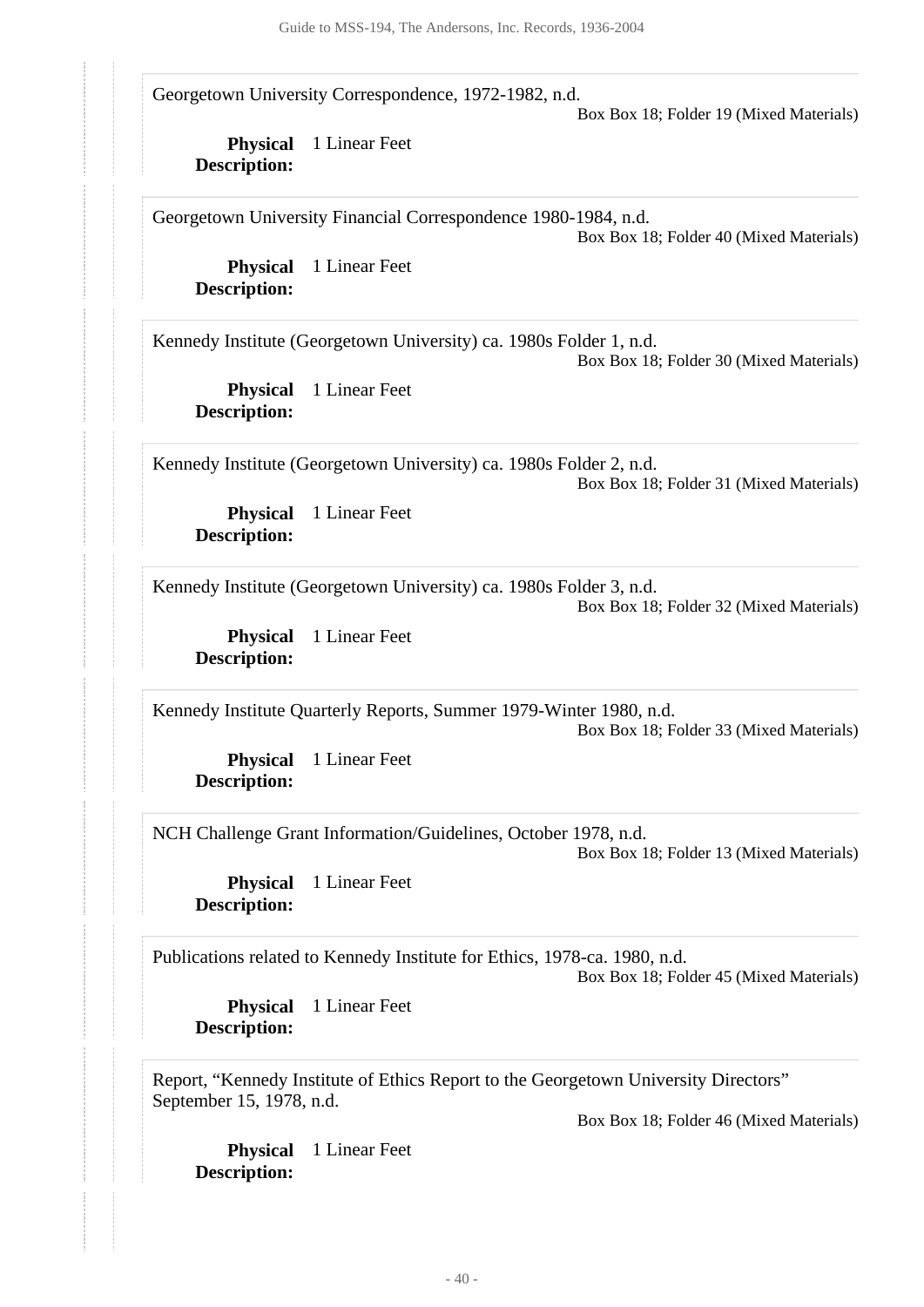Report, "Proposal for an Expanded Role of the Kennedy Institute", n.d. Box Box 18; Folder 47 (Mixed Materials)

**Physical** 1 Linear Feet **Description:**

<span id="page-40-0"></span>Ohio State University Endowment

Correspondence and Biographical Materials, OSU Endowed Chair 1986-2004, n.d. Box Box 18; Folder 21 (Mixed Materials)

**Physical** 1 Linear Feet **Description:**

Report, Summary of Activities to May 2000, Dr. Karl Meilke, n.d. Box Box 18; Folder 48 (Mixed Materials)

**Physical** 1 Linear Feet **Description:**

Reports, OSU – Chair and Research 1998, n.d.

**Physical** 1 Linear Feet **Description:**

<span id="page-40-1"></span>Advertisements and Promotional Materials

"A Farmers Creed" n.d., n.d.

**Physical** 1 Linear Feet **Description:**

Advertisements, Marketing 1950-ca. 1990, n.d.

**Physical** 1 Linear Feet **Description:**

"Progress by the Andersons" brochure, ca. 1962, n.d.

**Physical** 1 Linear Feet **Description:**

Advertisements, Photo Proofs, 1957, n.d.

**Physical** 1 Linear Feet **Description:**

Box Box 18; Folder 6 (Mixed Materials)

Box Box 18; Folder 49 (Mixed Materials)

Box Box 18; Folder 9 (Mixed Materials)

Box Box 18; Folder 6 (Mixed Materials)

Box Box 18; Folder 7 (Mixed Materials)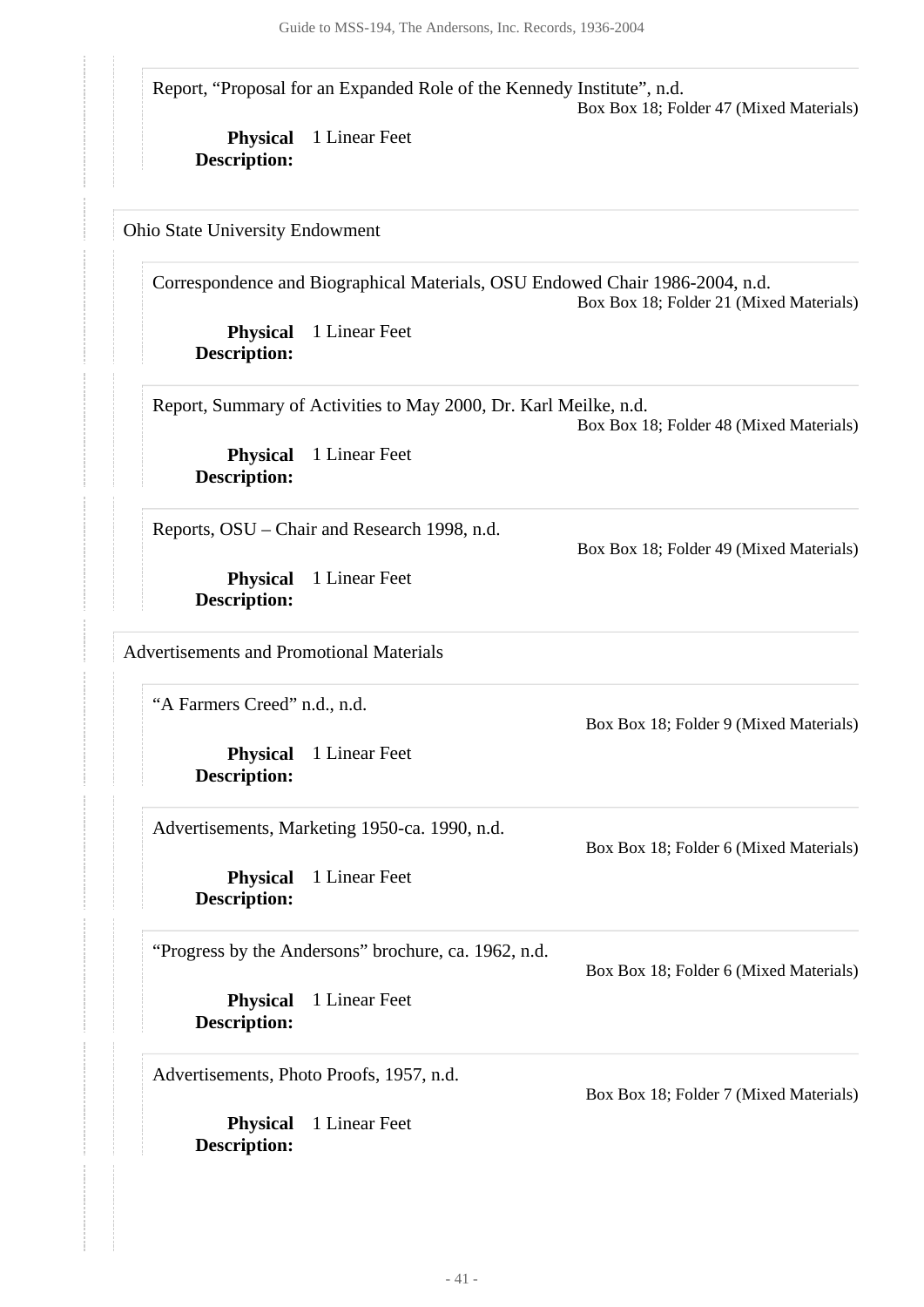**Physical** 1 Linear Feet **Description: Physical** 1 Linear Feet **Description: Physical** 1 Linear Feet **Description: Physical** 1 Linear Feet **Description: Physical** 1 Linear Feet **Description: Physical** 1 Linear Feet **Description: Physical** 1 Linear Feet **Description: Physical** 1 Linear Feet **Description:** Advertisements, Photo Proofs, 1958-1976, n.d. Box Box 18; Folder 8 (Mixed Materials) Brochure, Party Ideas for Your Special Occasion n.d., n.d. Box Box 17; Folder 3 (Mixed Materials) Calendar, Season's Greetings, New Year 1958, n.d. Box Box 18; Folder 15 (Mixed Materials) Calendar, Toledo Landmarks 2010, n.d. Box Box 18; Folder 14 (Mixed Materials) Catalogs, Agricultural Products/Farm Supplies 1985-1993, n.d. Box Box 18; Folder 16 (Mixed Materials) Marketing Materials, ca. 1970s, n.d. Box Box 18; Folder 35 (Mixed Materials) Marketing Materials, ca. 1990s-2000s, n.d. Box Box 18; Folder 36 (Mixed Materials) Postcards, Holiday, ca. 1987-1990, n.d. Box Box 18; Folder 42 (Mixed Materials) Special Events

<span id="page-41-0"></span>Documents and Press, Picnic, Summer Camp 1957,1966, n.d.

Box Box 21; Folder 13 (Mixed Materials)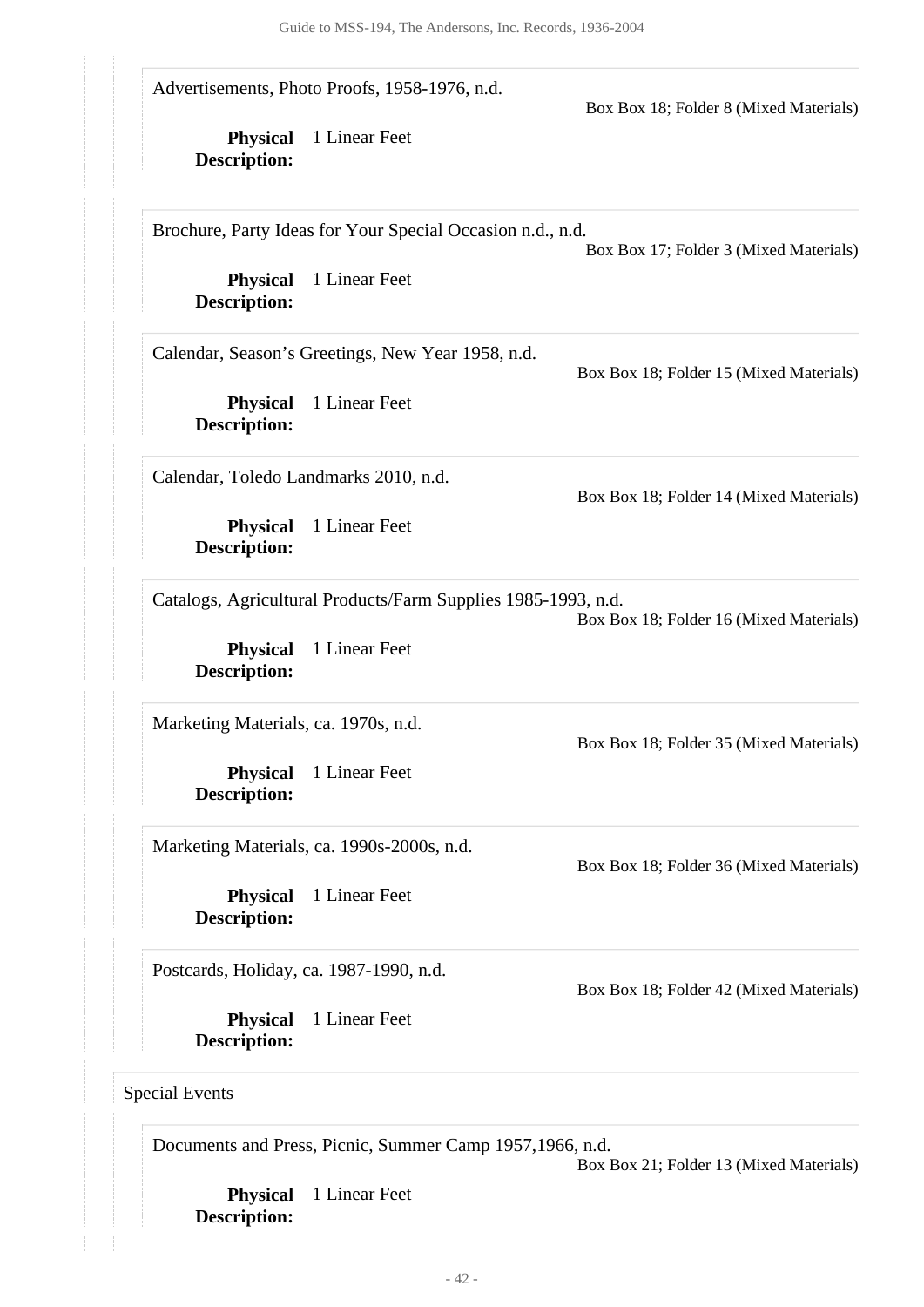Transcript, A Family Partnership Talk – Harold Anderson, June 22, 1959, n.d. Box Box 18; Folder 50 (Mixed Materials)

**Physical** 1 Linear Feet **Description:**

<span id="page-42-0"></span>Land Sale Files 1994-1999

**Physical** 1 Linear Feet **Description: Physical** 1 Linear Feet **Description: Physical** 1 Linear Feet **Description: Physical** 1 Linear Feet **Description: Physical** 1 Linear Feet **Description: Physical** 1 Linear Feet **Description: Physical** 1 Linear Feet **Description: Physical** 1 Linear Feet **Description:** Architectural Drawings, Arrowhead Park associated buildings, n.d., n.d. Box Box 18; Folder 51 (Mixed Materials) Architectural Presentation, Founders Square at Arrowhead Park, n.d. Box Box 18; Folder 10 (Mixed Materials) Correspondence, Finney Real Estate, n.d. Box Box 18; Folder 22 (Mixed Materials) Correspondence, GM Barton Survey Co., n.d. Box Box 18; Folder 1 (Mixed Materials) Correspondence, John DiSalle, n.d. Box Box 22; Folder 12 (Mixed Materials) Correspondence, Michael Realty, n.d. Box Box 18; Folder 2 (Mixed Materials) Correspondence, Plot maps and Purchase Proposal, n.d. Box Box 18; Folder 4 (Mixed Materials) Correspondence, Spring Valley Architects, n.d. Box Box 18; Folder 25 (Mixed Materials)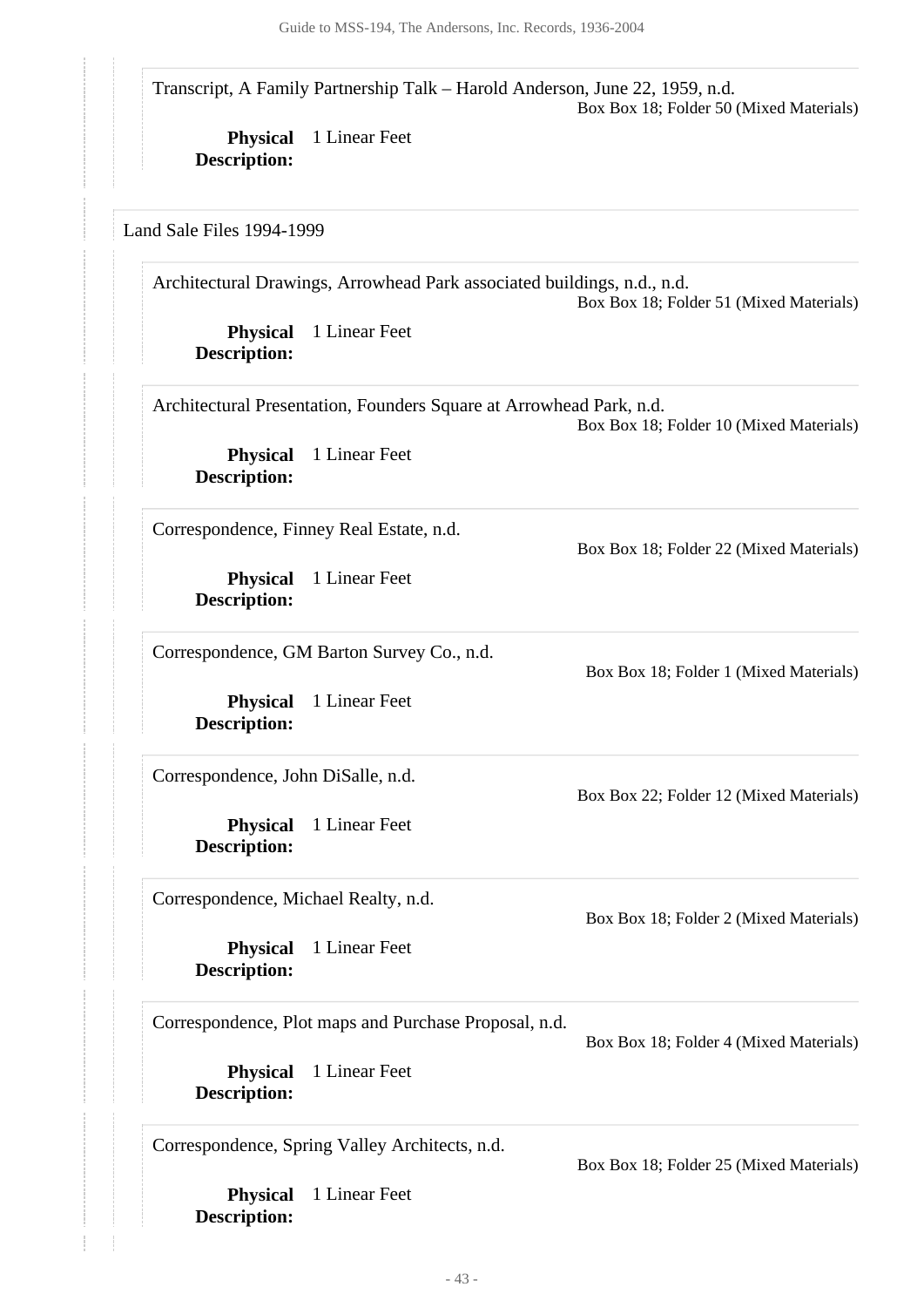|                                        | Correspondence, Thomas Anderson, n.d.                      | Box Box 18; Folder 20 (Mixed Materials) |  |
|----------------------------------------|------------------------------------------------------------|-----------------------------------------|--|
| <b>Physical</b><br><b>Description:</b> | 1 Linear Feet                                              |                                         |  |
|                                        | Correspondence, Toledo Community Foundation, n.d.          | Box Box 18; Folder 23 (Mixed Materials) |  |
| <b>Physical</b><br><b>Description:</b> | 1 Linear Feet                                              |                                         |  |
|                                        | Correspondence, Tomahawk Development, n.d.                 | Box Box 18; Folder 24 (Mixed Materials) |  |
| <b>Physical</b><br><b>Description:</b> | 1 Linear Feet                                              |                                         |  |
|                                        | Correspondence, Vista Development, n.d.                    | Box Box 18; Folder 26 (Mixed Materials) |  |
| <b>Physical</b><br><b>Description:</b> | 1 Linear Feet                                              |                                         |  |
|                                        | Directory, Arrowhead Park: A Business Community, n.d.      | Box Box 18; Folder 27 (Mixed Materials) |  |
| <b>Physical</b><br><b>Description:</b> | 1 Linear Feet                                              |                                         |  |
|                                        | Korpacz Real Estate Investor Survey, n.d.                  | Box Box 18; Folder 3 (Mixed Materials)  |  |
| <b>Physical</b><br><b>Description:</b> | 1 Linear Feet                                              |                                         |  |
| Maps and Plans, Arrowhead Park, n.d.   |                                                            | Box Box 18; Folder 34 (Mixed Materials) |  |
| <b>Physical</b><br><b>Description:</b> | 1 Linear Feet                                              |                                         |  |
| Miscellaneous, n.d.                    |                                                            | Box Box 18; Folder 38 (Mixed Materials) |  |
| <b>Physical</b><br><b>Description:</b> | 1 Linear Feet                                              |                                         |  |
|                                        | Photos, Correspondence, Press - Land Gifts 1995-1996, n.d. | Box Box 18; Folder 41 (Mixed Materials) |  |
| <b>Physical</b><br><b>Description:</b> | 1 Linear Feet                                              |                                         |  |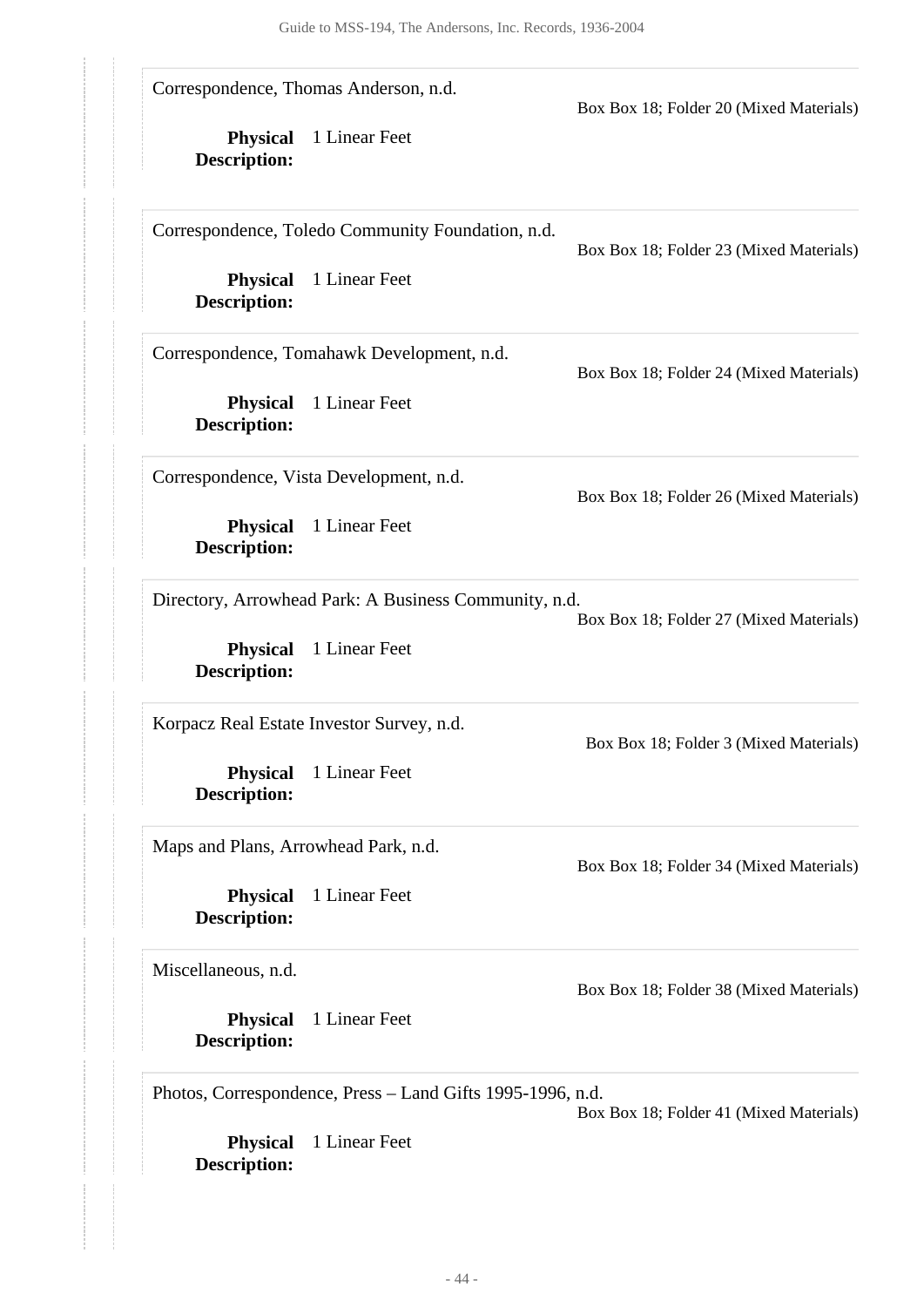Plans and Plot Maps, Maumee Complex, n.d.

Box Box 22; Folder 19 (Mixed Materials)

**Physical** 1 Linear Feet **Description:**

Plot Map, Maumee Facility, n.d.

**Physical** 1 Linear Feet **Description:**

Box Box 22; Folder 20 (Mixed Materials)

Press Materials, Arrowhead Park – 1973-no later than 1992, n.d.

Box Box 18; Folder 43 (Mixed Materials)

**Physical** 1 Linear Feet **Description:**

Press Packet, Land Gifts November 22,1995, n.d.

Box Box 17; Folder 30 (Mixed Materials)

**Physical** 1 Linear Feet **Description:**

Tomahawk Development, Tree Removal Plot Maps and Proposal, n.d.

Box Box 18; Folder 5 (Mixed Materials)

**Physical** 1 Linear Feet **Description:**

#### <span id="page-44-0"></span>**Other**

Ceritificate, Ohio House of Representatives, 'Congratulations to Richard Anderson on Receiving the 2003 Silver Hope Award', 2003 , n.d.

Box Box 23; Folder 3 (Mixed Materials)

**Physical** 1 Linear Feet **Description:**

Certificate, Ohio House of Representatives, 'Congratulations to The Andersons on Receiving the 2004 Maumee River Award', 2004, n.d.

Box Box 23; Folder 3 (Mixed Materials)

**Physical** 1 Linear Feet **Description:**

Certificate, Ohio House of Representatives, 'Tribute to The Andersons, Inc. on Receiving the 2005 People of Vision Award', 2005, n.d.

Box Box 23; Folder 3 (Mixed Materials)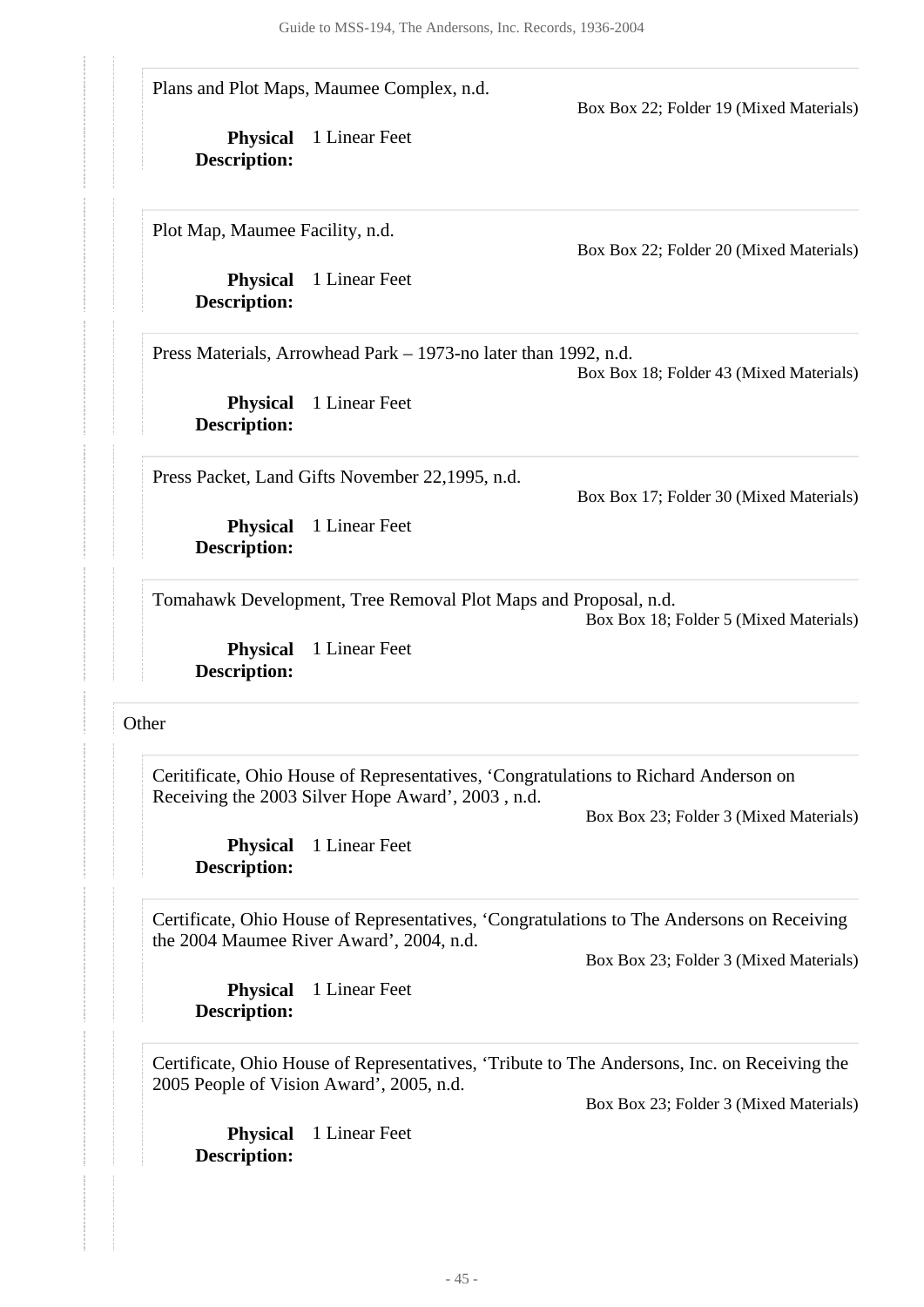City of Maumee, 'Recognition for Winning the Maumee River Award for 2003', March 11, 2004, n.d.

Box Box 23; Folder 3 (Mixed Materials)

### **Physical** 1 Linear Feet **Description:**

Commendation, Ohio State Senate, "Honoring the Andersons as a 2000 Partner Award Winner," 2000, n.d.

Box Box 24; Folder 3 (Mixed Materials)

**Physical** 1 Linear Feet **Description:**

Commendation, Ohio State Senate, June 26, 2007, n.d.

Box Box 24; Folder 3 (Mixed Materials)

**Physical** 1 Linear Feet **Description:**

Resolution, State of Ohio Office of the Governor, March 21, 2002, n.d. Box Box 24; Folder 2 (Mixed Materials)

**Physical** 1 Linear Feet **Description:**

<span id="page-45-0"></span>Administrative Records, 1950-2006

**Physical** 2 Linear Feet **Description:**

<span id="page-45-1"></span>Press Releases

Company Personnel Press Releases – 1-86 to 7-88, n.d.

Box Box 22; Folder 25 (Mixed Materials)

**Physical** 1 Linear Feet **Description:**

Company Press Releases – 1-1-88 to 10-28-98, n.d.

Box Box 22; Folder 24 (Mixed Materials)

**Physical** 1 Linear Feet **Description:**

Press and Memos – Personnel, 1984-1990, n.d.

Box Box 22; Folder 26 (Mixed Materials)

**Physical** 1 Linear Feet **Description:**

Press Release – Toledo Blade July 1988 re: drought response, n.d.

Box Box 22; Folder 22 (Mixed Materials)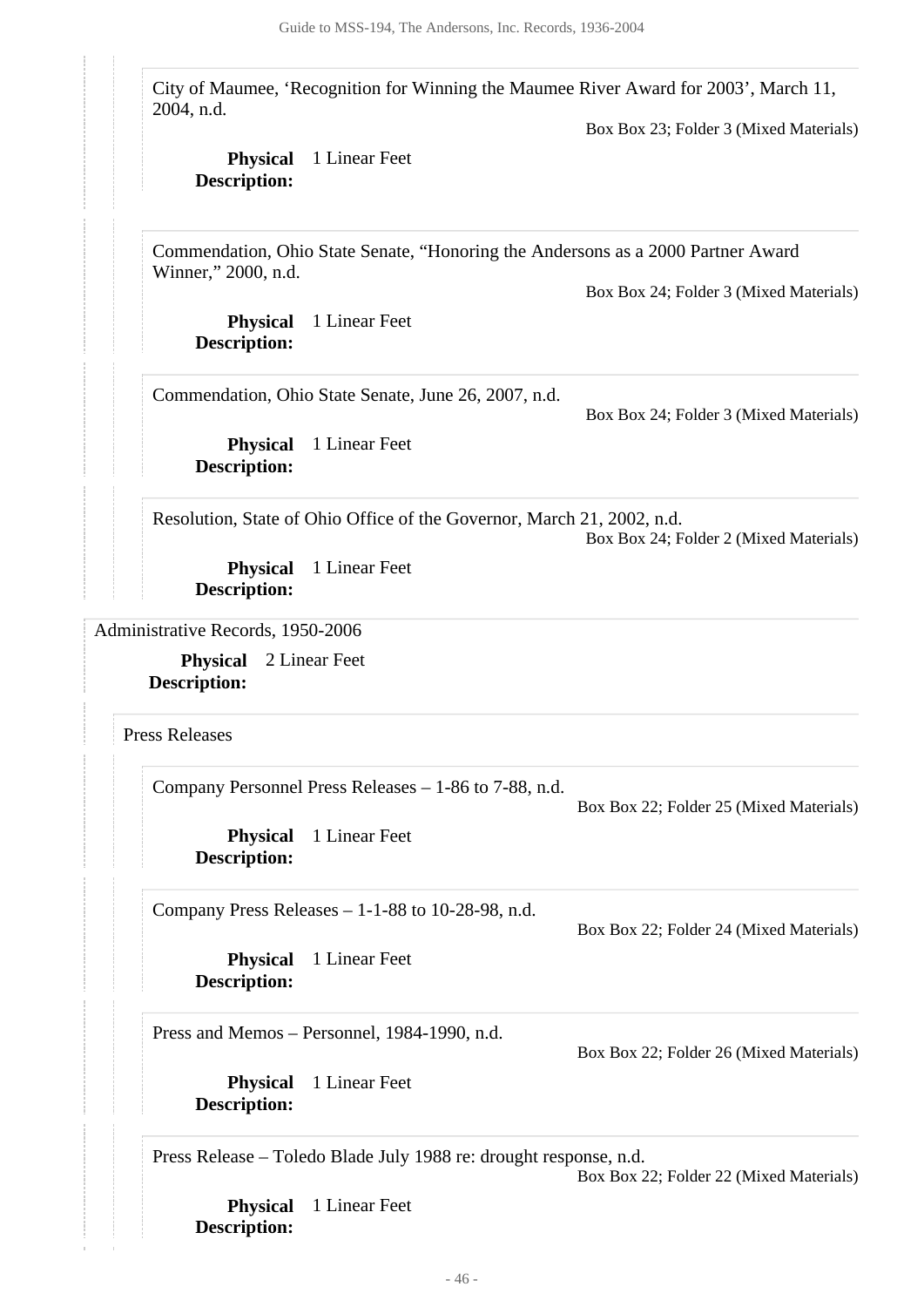Press Releases and Materials, Marathon Ethanol Plant, 2006, n.d.

Box Box 22; Folder 23 (Mixed Materials)

**Physical** 1 Linear Feet **Description:**

Press Procedures and Releases, 1988-1998, n.d.

Box Box 17; Folder 31 (Mixed Materials)

**Physical** 1 Linear Feet **Description:**

Memo and Pamphlet, Toledo Community Foundation Partnership, n.d., n.d.

Box Box 17; Folder 29 (Mixed Materials)

**Physical** 1 Linear Feet **Description:**

<span id="page-46-0"></span>Policies and Procedures

The Andersons Guide to Policies and Procedures Blue Binder, n.d., n.d. Box Box 24; Folder 5 (Mixed Materials)

**Physical** 1 Linear Feet **Description:**

Grain Policies, Champaign IL 1968-1969, n.d.

Box Box 22; Folder 13 (Mixed Materials)

**Physical** 1 Linear Feet **Description:**

Statement of Principles Committee" by Tom Anderson, n.d.

Box Box 24; Folder 6 (Mixed Materials)

**Physical** 1 Linear Feet **Description:**

"Working at the Andersons – A Reference Manual For Permanent Employees" ca. 1970s, Black Binder, n.d.

Box Box 27; Folder 2 (Mixed Materials)

**Physical** 1 Linear Feet **Description:**

"Working at the Andersons – A Reference Manual For Permanent Employees" ca. 1970s, Green Binder, n.d.

Box Box 27; Folder 3 (Mixed Materials)

**Physical** 1 Linear Feet **Description:**

<span id="page-46-1"></span>Employee Experience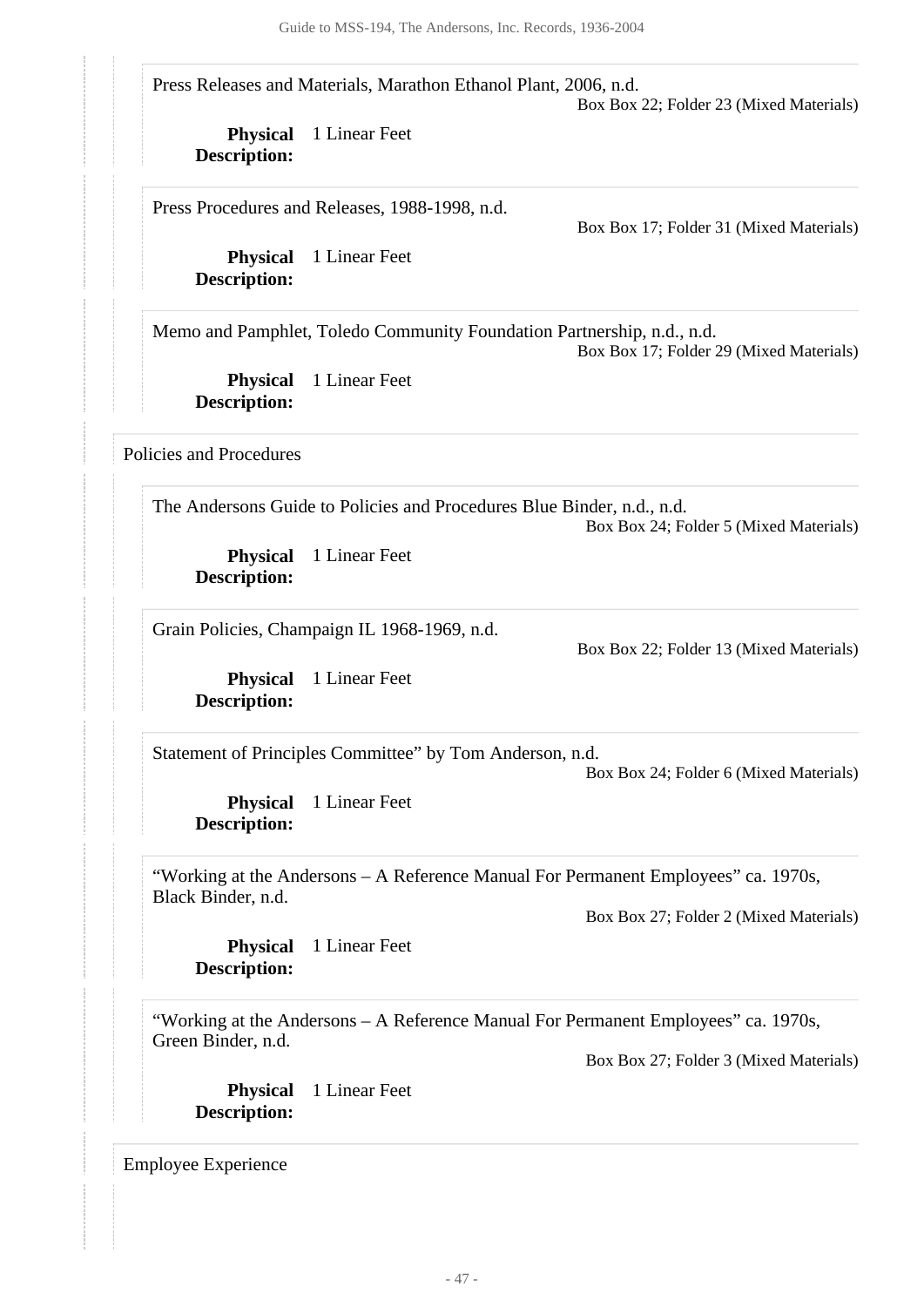"A special message from Harold Anderson, Senior Partner of The Andersons: The Stewardship of Time and Money" ca. 1966, n.d.

Box Box 24; Folder 1 (Mixed Materials)

**Physical** 1 Linear Feet **Description:**

Brochure, A Summary of Employee Benefits and Policies n.d., n.d. Box Box 17; Folder 4 (Mixed Materials)

**Physical** 1 Linear Feet **Description:**

Letter and Fact Sheet, Salaried Employee, Limited Partner Status, 1973, n.d. Box Box 22; Folder 16 (Mixed Materials)

**Physical** 1 Linear Feet **Description:**

Prospectus, Employee Share Purchase Plan, n.d.

Box Box 22; Folder 27 (Mixed Materials)

**Physical** 1 Linear Feet **Description:**

Working at the Andersons by Herman Aufdencamp, 2012, n.d. Box Box 22; Folder 31 (Mixed Materials)

**Physical** 1 Linear Feet **Description:**

Working at the Andersons: A Reference Manual for Permanent Employees May, 1973, n.d. Box Box 22; Folder 30 (Mixed Materials)

**Physical** 1 Linear Feet **Description:**

Binder, "A Moment for Good Living" Quote Collection ca 1960s, n.d. Box Box 24; Folder 7 (Mixed Materials)

**Physical** 1 Linear Feet **Description:**

Internal Publications ca. 1950s to 2000s Folder 1, n.d.

Box Box 22; Folder 14 (Mixed Materials)

Box Box 22; Folder 15 (Mixed Materials)

**Physical** 1 Linear Feet **Description:**

Internal Publications ca. 1950s to 2000s Folder 2, n.d.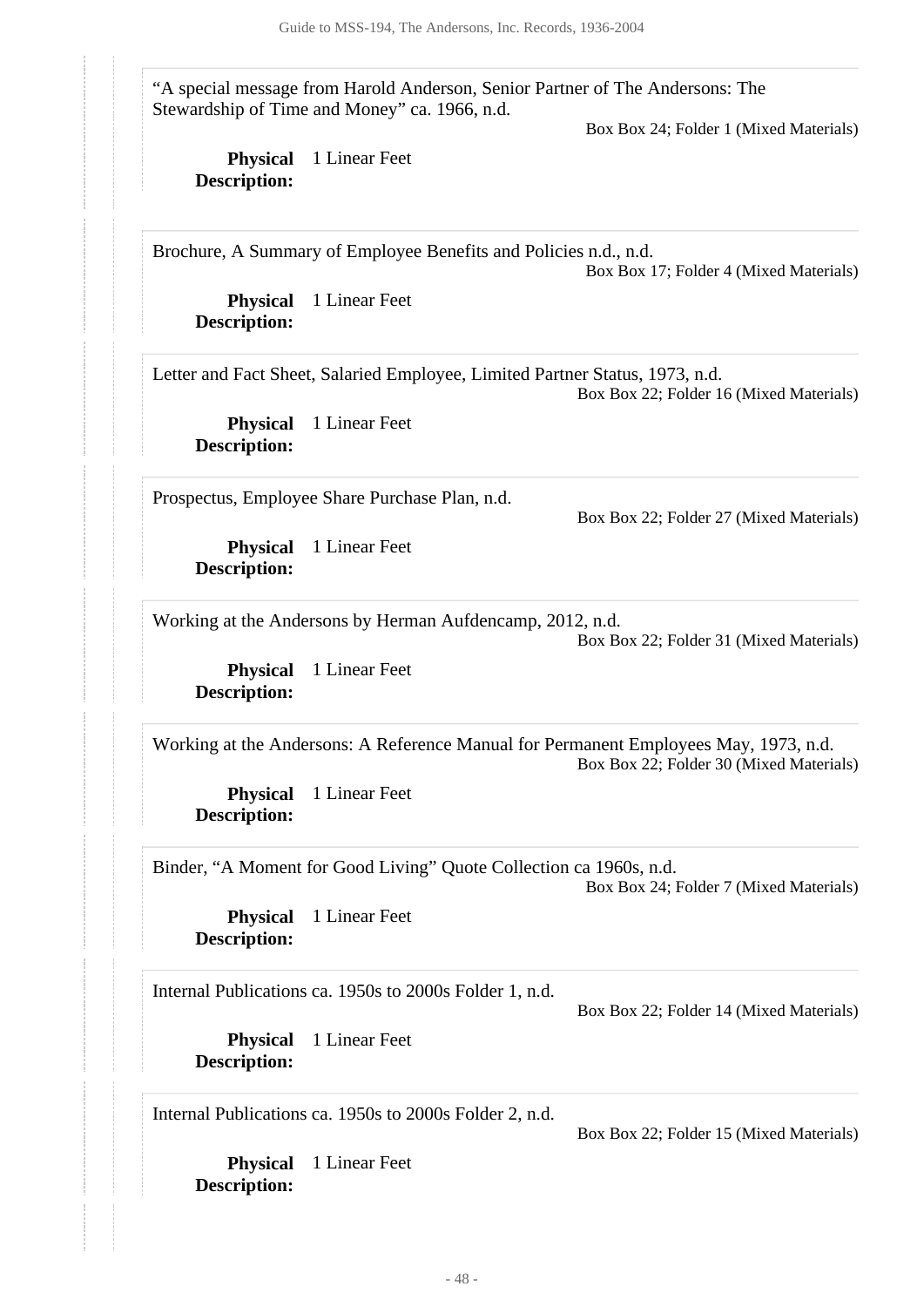Memos, Correspondence, Raising a Family is a Pleasure reprinting, 1981, n.d. Box Box 22; Folder 17 (Mixed Materials)

**Physical** 1 Linear Feet **Description:**

<span id="page-48-0"></span>Annual Reports

Annual Reports 1958-1970, n.d.

**Physical** 1 Linear Feet **Description:**

Annual Reports 1971-1982, n.d.

**Physical** 1 Linear Feet **Description:**

Annual Reports 1983-1990, n.d.

**Physical** 1 Linear Feet **Description:**

Annual Reports 1991-2001, n.d.

**Physical** 1 Linear Feet **Description:**

Annual Reports 2002-2004, n.d.

**Physical** 1 Linear Feet **Description:**

Annual Reports 2005-2007, n.d.

**Physical** 1 Linear Feet **Description:**

Annual Reports 2008-2010, n.d.

**Physical** 1 Linear Feet **Description:**

Annual Reports 2011-2012, n.d.

**Physical** 1 Linear Feet **Description:**

Box Box 22; Folder 9 (Mixed Materials)

Box Box 22; Folder 8 (Mixed Materials)

Box Box 22; Folder 7 (Mixed Materials)

Box Box 22; Folder 6 (Mixed Materials)

Box Box 22; Folder 5 (Mixed Materials)

Box Box 22; Folder 4 (Mixed Materials)

Box Box 22; Folder 3 (Mixed Materials)

Box Box 22; Folder 2 (Mixed Materials)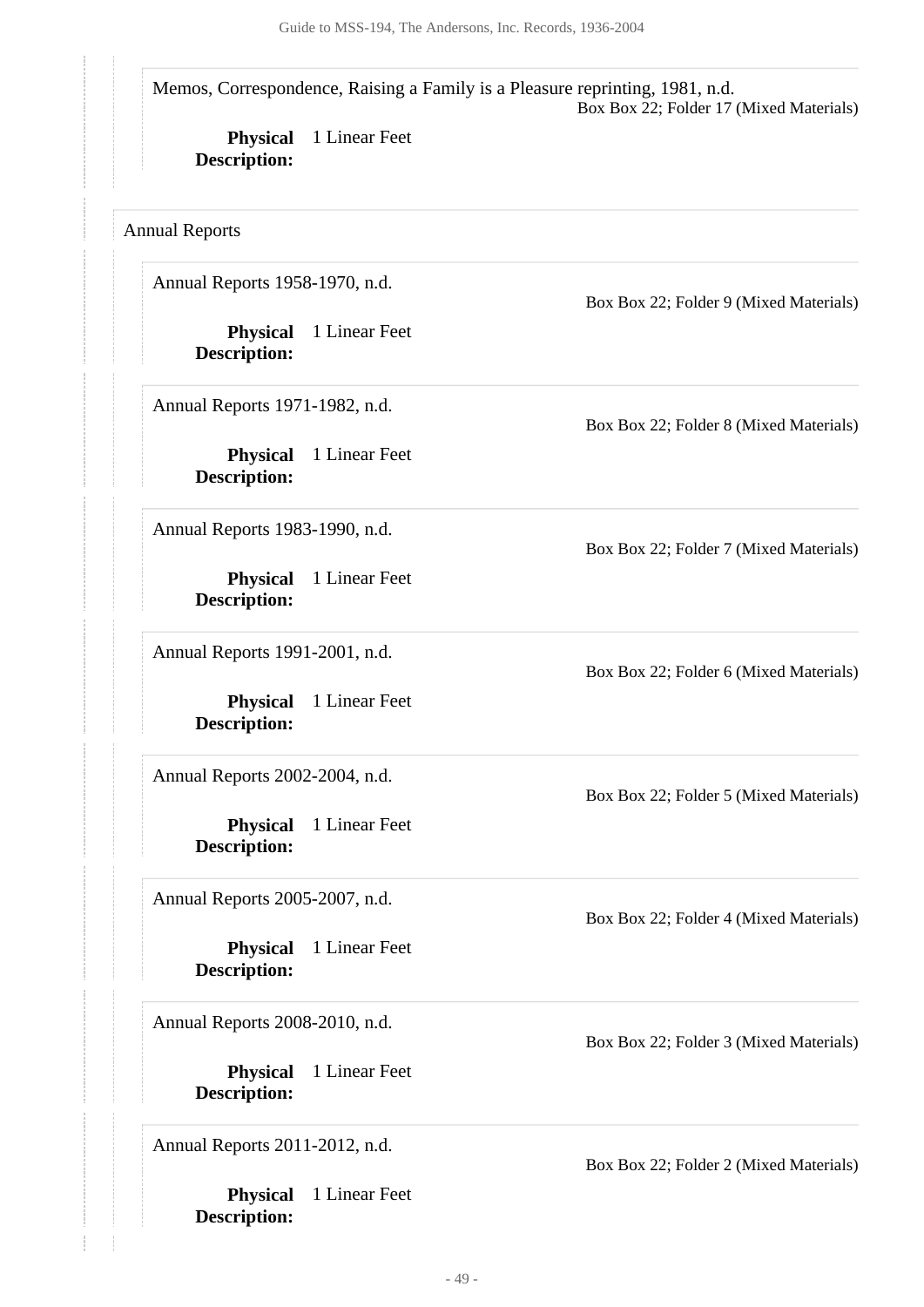Annual Reports 2013-2014, n.d.

Box Box 22; Folder 1 (Mixed Materials)

**Physical** 1 Linear Feet **Description:**

Annual Statement and Review 1975, n.d.

**Physical** 1 Linear Feet **Description:**

Box Box 22; Folder 10 (Mixed Materials)

<span id="page-49-0"></span>**Other** 

"Overview of the Andersons" – ca.2000s (pre sale of Tireman), n.d.

Box Box 22; Folder 18 (Mixed Materials)

**Physical** 1 Linear Feet **Description:**

Proposal, Proposal for 360° Comm Company Cell Communications Facility, SW Rossford Cell Site GPD Associates, March 6, 1996, n.d.

Box Box 22; Folder 21 (Mixed Materials)

**Physical** 1 Linear Feet **Description:**

Report, "NC-151/NC-213 A History of the First 25 Years" Marvin R. Paulsen, February 5-6, 2003, n.d.

Box Box 22; Folder 29 (Mixed Materials)

Box Box 22; Folder 11 (Mixed Materials)

Box Box 1; Folder 98 (Mixed Materials)

**Physical** 1 Linear Feet **Description:**

Company Histories ca.1960s-2000s, n.d.

**Physical** 1 Linear Feet **Description:**

Signatures of Dick and Mike Anderson, n.d.

**Physical** 1 Linear Feet **Description:**

Raising a Family is a Pleasure by Margaret M. Anderson, n.d.

Box Box 22; Folder 28 (Mixed Materials)

**Physical** 1 Linear Feet **Description:**

<span id="page-49-1"></span>Audio-Visual Materials, 2002-2010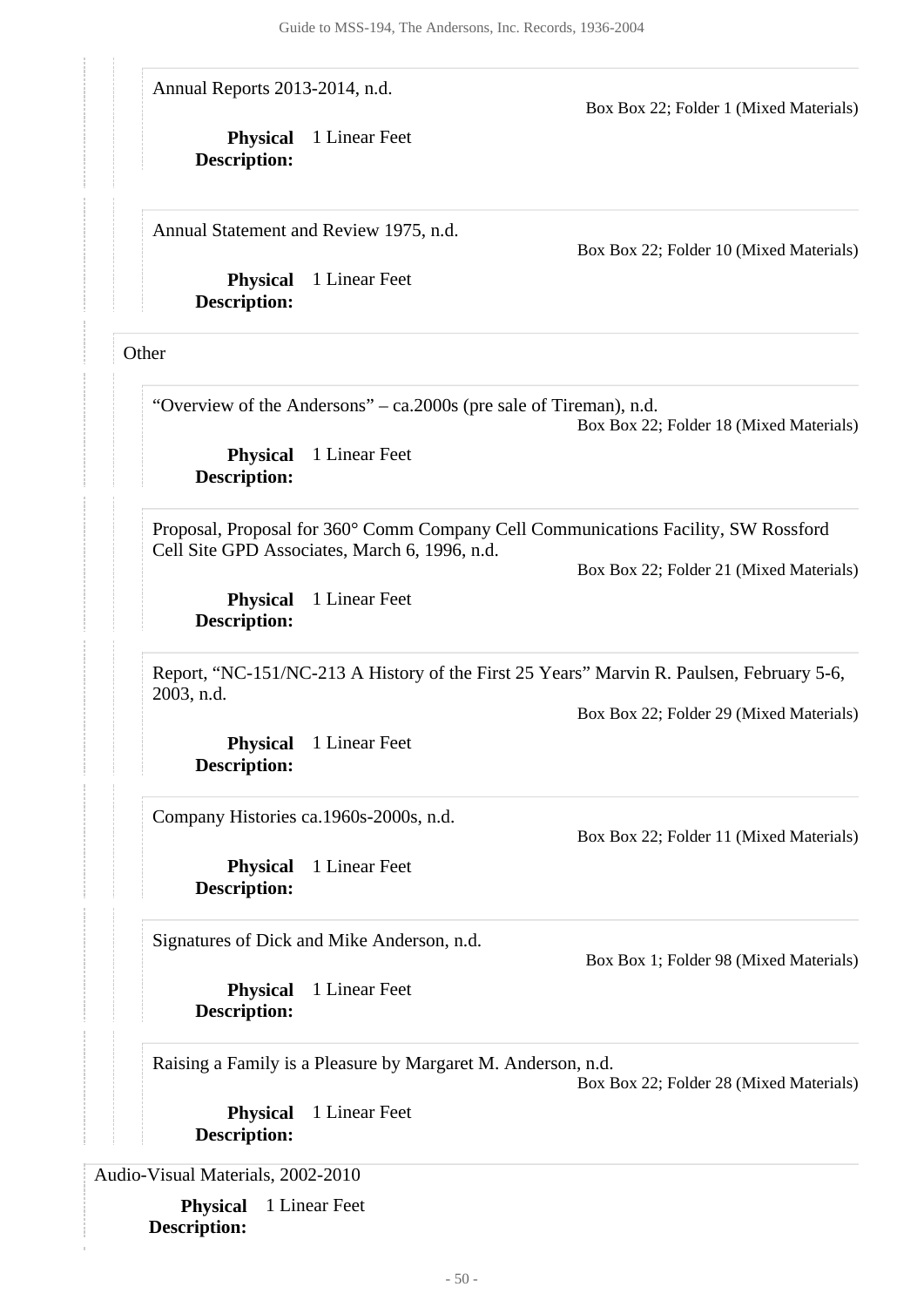# VHS

<span id="page-50-0"></span>

| "Arrowhead Park: You Deserve to be Here" n.d., n.d.            | Box Box 19; Object 1 (Graphic Materials) |
|----------------------------------------------------------------|------------------------------------------|
| 1 Linear Feet                                                  |                                          |
| "We're Growing Places!" June 2002 (6), n.d.                    | Box Box 19; Object 2 (Graphic Materials) |
| 1 Linear Feet                                                  |                                          |
| "The Andersons: Welcome to our World" 1994, n.d.               | Box Box 19; Object 3 (Graphic Materials) |
| 1 Linear Feet                                                  |                                          |
| "State of the Andersons Address" January 9, 1992, n.d.         | Box Box 19; Object 4 (Graphic Materials) |
| 1 Linear Feet                                                  |                                          |
| "Andersons Facilities" November 1993, n.d.                     | Box Box 19; Object 5 (Graphic Materials) |
| 1 Linear Feet                                                  |                                          |
| "State of the Andersons Address" January 7, 1993, n.d.         | Box Box 19; Object 6 (Graphic Materials) |
| 1 Linear Feet                                                  |                                          |
| "The Andersons: Welcome to our World" Broadcast Cassette, n.d. | Box Box 19; Object 7 (Graphic Materials) |
| 1 Linear Feet                                                  |                                          |
|                                                                |                                          |
| "Albion Anniversary" n.d., n.d.                                |                                          |
|                                                                |                                          |

**Physical** 1 Linear Feet

<span id="page-50-1"></span>**Description:**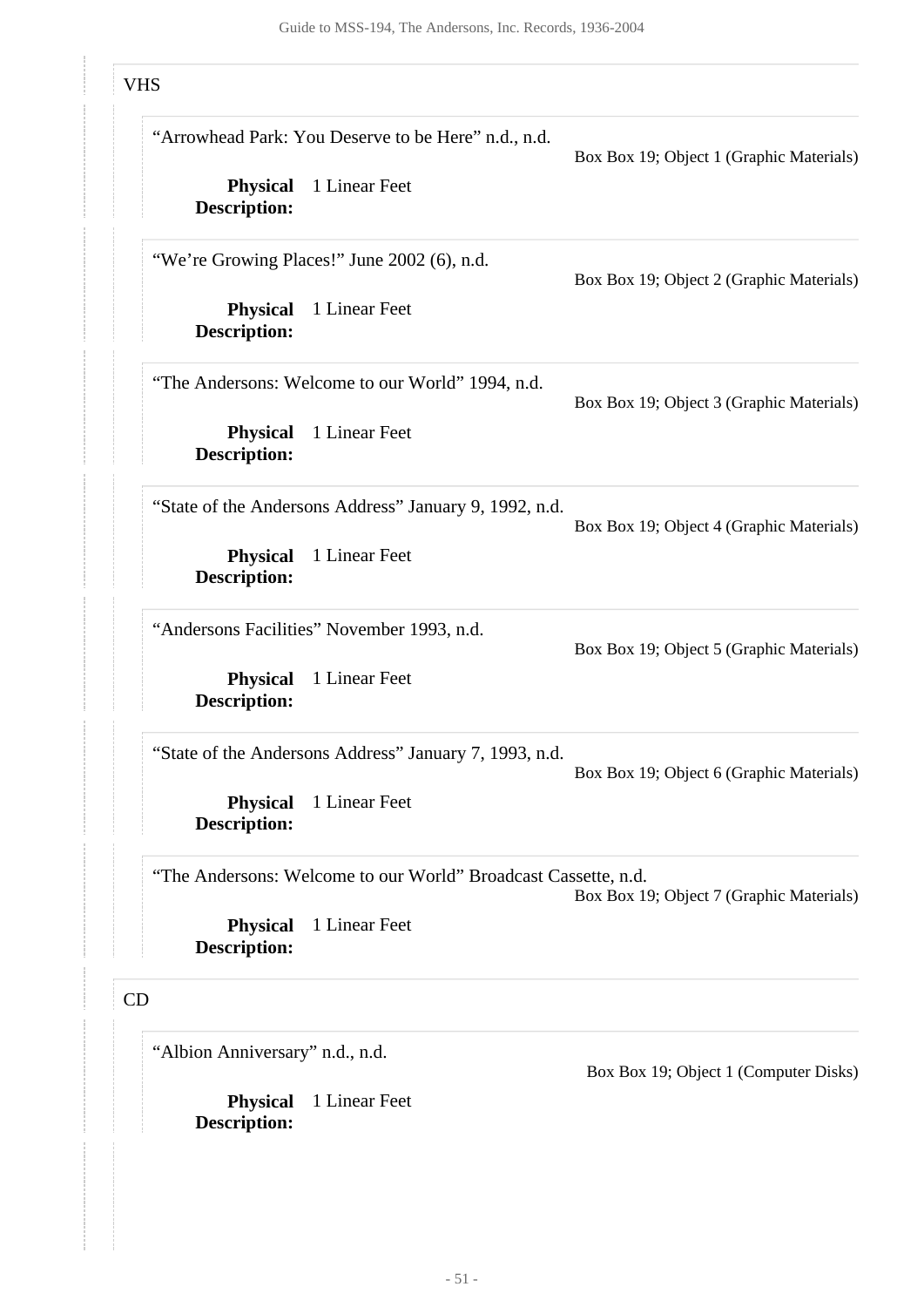**Physical** 1 Linear Feet **Description: Physical** 1 Linear Feet **Description: Physical** 1 Linear Feet **Description: Physical** 1 Linear Feet **Description: Physical** 1 Linear Feet **Description: Physical** 1 Linear Feet **Description: Physical** 1 Linear Feet **Description: Physical** 1 Linear Feet **Description: Physical** 1 Linear Feet **Description:** Albion Ethanol Dedication Aug 2006 Bruce Works Photos, n.d. Box Box 19; Object 2 (Computer Disks) Albion Ethanol Pitch Books 2/28/05, n.d. Box Box 19; Object 3 (Computer Disks) Albion Ethanol Plant August 2006 Mike Bandy Photos, n.d. Box Box 19; Object 4 (Computer Disks) Albion Groundbreaking Program n.d., n.d. Box Box 19; Object 5 (Computer Disks) Albion Info Sheets n.d., n.d. Box Box 19; Object 6 (Computer Disks) Albion Oct 05 BU, n.d. Box Box 19; Object 7 (Computer Disks) Albion Pics 10/4/05, 10/5/05, n.d. Box Box 19; Object 8 (Computer Disks) Albion Sept 05 BU, n.d. Box Box 19; Object 9 (Computer Disks) Aug 2009 MABM – NYC (2), n.d. Box Box 19; Object 10 (Computer Disks)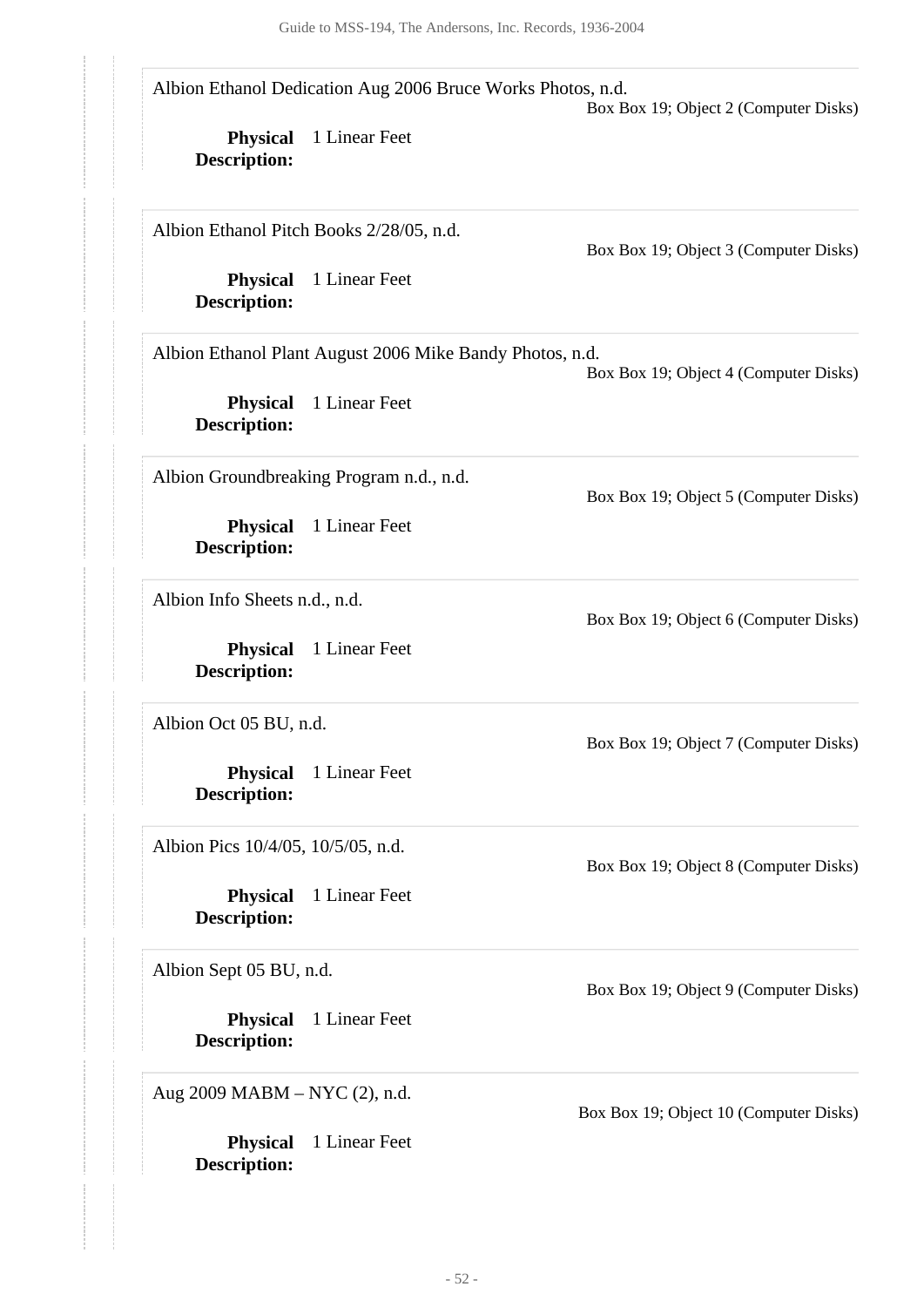Clymers Anniversary n.d., n.d.

Box Box 19; Object 11 (Computer Disks)

**Physical** 1 Linear Feet **Description:**

Clymers Ethanol n.d., n.d.

Box Box 19; Object 12 (Computer Disks)

**Physical** 1 Linear Feet **Description:**

Clymers Ethanol Dedication June 16, 2007 Mike Brady Photos, n.d.

Box Box 19; Object 13 (Computer Disks)

**Physical** 1 Linear Feet **Description:**

Clymers Ethanol LLC Dedication June 16, 2007 Bruce Works Photos, n.d.

Box Box 19; Object 14 (Computer Disks)

Box Box 19; Object 15 (Computer Disks)

Box Box 19; Object 16 (Computer Disks)

**Physical** 1 Linear Feet **Description:**

Clymers Groundbreaking 4/27/06, n.d.

**Physical** 1 Linear Feet **Description:**

"Clymers Picture Files" n.d., n.d.

**Physical** 1 Linear Feet **Description:**

Finance and Acct for the Non Finance Executive 2007, n.d.

Box Box 19; Object 17 (Computer Disks)

**Physical** 1 Linear Feet **Description:**

Greenville Aerial Pics Oct 2007, n.d.

**Physical** 1 Linear Feet **Description:**

Greenville Dedication n.d., n.d.

**Physical** 1 Linear Feet **Description:**

Box Box 19; Object 18 (Computer Disks)

Box Box 19; Object 19 (Computer Disks)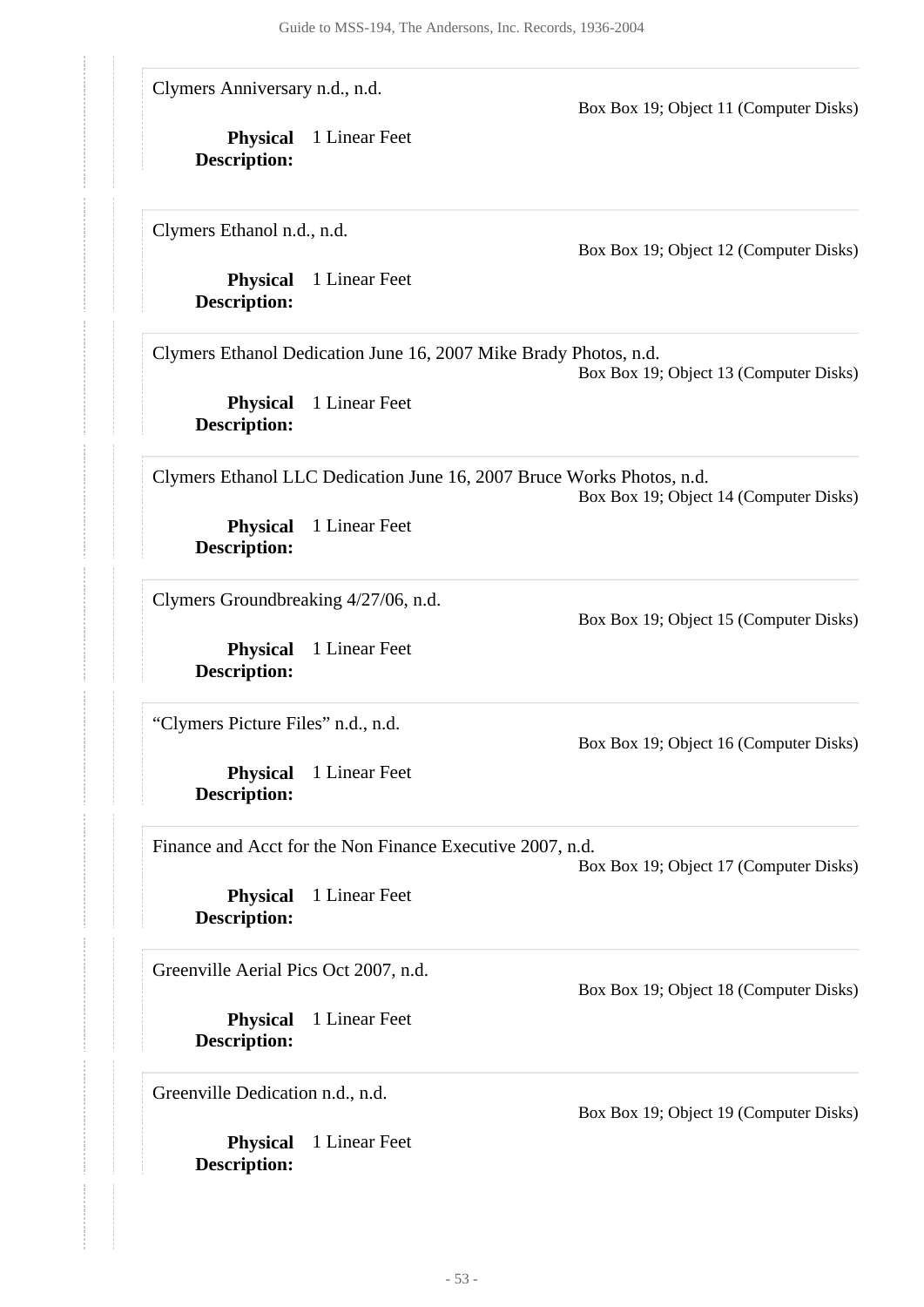**Physical** 1 Linear Feet **Physical** 1 Linear Feet **Description: Physical** 1 Linear Feet **Description: Physical** 1 Linear Feet **Description: Physical** 1 Linear Feet **Description: Physical** 1 Linear Feet **Description: Physical** 1 Linear Feet **Description: Physical** 1 Linear Feet **Description: Physical** 1 Linear Feet **Description:** "Greenville Ethanol Plant Aerials" Sept 2007, n.d. Box Box 19; Object 20 (Computer Disks) Greenville Groundbreaking 11/27/06 (2), n.d. Box Box 19; Object 21 (Computer Disks) Greenville Plant Photos 5/31/08, n.d. Box Box 19; Object 22 (Computer Disks) Hi-Res Historical 12/08, n.d. Box Box 19; Object 23 (Computer Disks) Historical Photos n.d., n.d. Box Box 19; Object 24 (Computer Disks) "Iowa Gov. Tom Vilsach (Now US Secretary of Agriculture) visit to Albion 7/21/06", n.d. Box Box 19; Object 25 (Computer Disks) Lima Photos 1/14/10, n.d. Box Box 19; Object 26 (Computer Disks) Ohio State Visits the Andersons 2010, n.d. Box Box 19; Object 27 (Computer Disks) Old Images 30's-50's, n.d. Box Box 19; Object 28 (Computer Disks)

- 54 -

**Description:**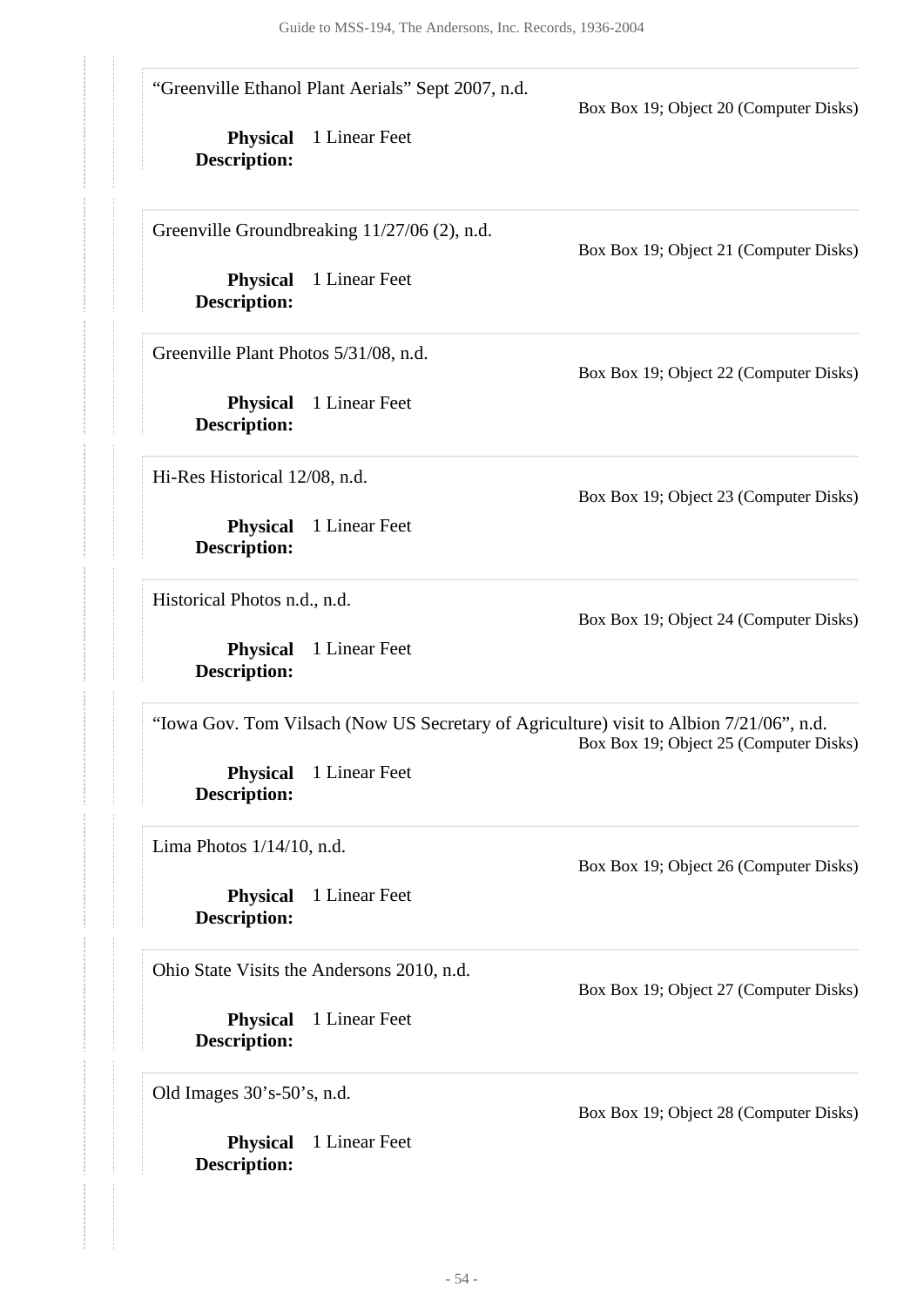"Physical Properties, Chemical Properties, and Uses of The Andersons' Corncob Products" Collins Reporting Service, Inc. n.d., n.d.

Box Box 19; Object 29 (Computer Disks)

**Physical** 1 Linear Feet **Description:**

Sept 15 2005 groundbreaking Albion MI, G. Pahl Photos, n.d.

Box Box 19; Object 30 (Computer Disks)

**Physical** 1 Linear Feet **Description:**

The Andersons Albion Ethanol LLC Clymers Ethanol LLC n.d., n.d. Box Box 19; Object 31 (Computer Disks)

**Physical** 1 Linear Feet **Description:**

### <span id="page-54-0"></span>DVD

2009 Service Awards Dick Anderson Tribute n.d. , n.d.

Box Box 19; Object 1 (Graphic Materials)

Box Box 19; Object 2 (Graphic Materials)

**Physical** 1 Linear Feet **Description:**

"Dick + Fran,  $Ray + Dale$ " n.d., n.d.

**Physical** 1 Linear Feet **Description:**

Dick Anderson Interview Raw Footage 12/08, n.d.

Box Box 19; Object 3 (Graphic Materials)

**Physical** 1 Linear Feet **Description:**

Dick Anderson Tribute/Roast Highlights 3/18/09 (Master), n.d.

Box Box 19; Object 4 (Graphic Materials)

**Physical** 1 Linear Feet **Description:**

Employee Engagement Survey n.d., n.d.

**Physical** 1 Linear Feet **Description:**

"Enrich o Cob" Loop n.d., n.d.

**Physical** 1 Linear Feet **Description:**

Box Box 19; Object 6 (Graphic Materials)

Box Box 19; Object 5 (Graphic Materials)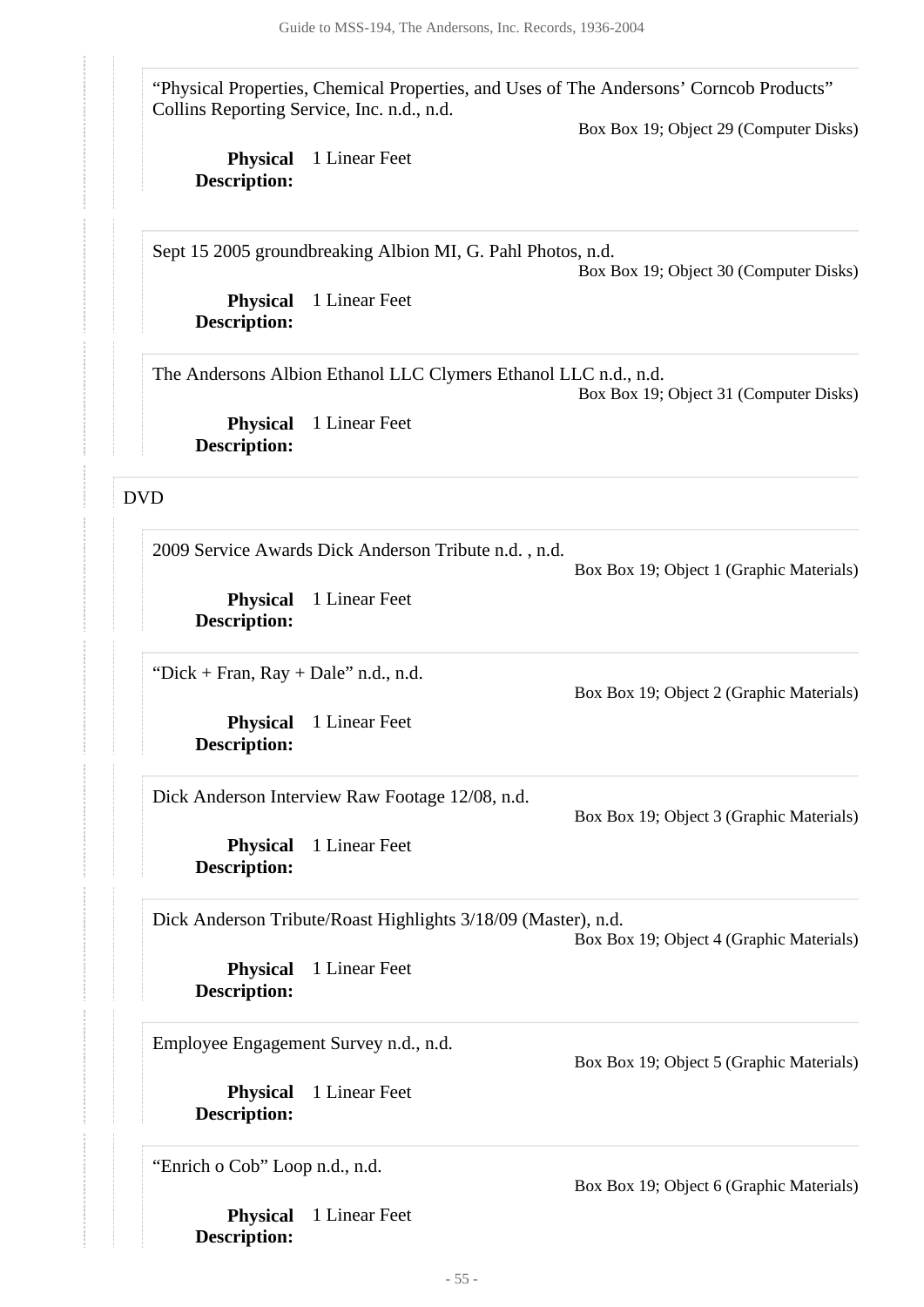| "Enrich o Cob" Single Play n.d., n.d.  |                                                                             | Box Box 19; Object 7 (Graphic Materials)                                                                                    |
|----------------------------------------|-----------------------------------------------------------------------------|-----------------------------------------------------------------------------------------------------------------------------|
| <b>Physical</b><br><b>Description:</b> | 1 Linear Feet                                                               |                                                                                                                             |
|                                        | Ethanol Story, Ethanol B-roll, Marathon n.d., n.d.                          | Box Box 19; Object 8 (Graphic Materials)                                                                                    |
| <b>Physical</b><br><b>Description:</b> | 1 Linear Feet                                                               |                                                                                                                             |
| We're Growing Places 2001 n.d., n.d.   |                                                                             | Box Box 19; Object 9 (Graphic Materials)                                                                                    |
| <b>Physical</b><br><b>Description:</b> | 1 Linear Feet                                                               |                                                                                                                             |
| Betamax, n.d.                          |                                                                             |                                                                                                                             |
| <b>Physical</b><br><b>Description:</b> | 1 Linear Feet                                                               |                                                                                                                             |
| "Ford Visit" June 23, 1981, n.d.       |                                                                             | Box Box 19; Object 1 (Graphic Materials)                                                                                    |
| <b>Physical</b><br>Description:        | 1 Linear Feet                                                               |                                                                                                                             |
|                                        | CBC "Agriscope" television program featuring the Andersons – 1981, n.d.     | Box Box 19; Object 2 (Graphic Materials)                                                                                    |
| <b>Description:</b>                    | <b>Physical</b> 1 Linear Feet                                               |                                                                                                                             |
|                                        | "1. Grain Dust; 2. Port Story/WTVG; 3. Port Story/WTOL" 1981, n.d.          | Box Box 19; Object 3 (Graphic Materials)                                                                                    |
| <b>Physical</b><br><b>Description:</b> | 1 Linear Feet                                                               |                                                                                                                             |
|                                        |                                                                             | "Weeknightly; Business Report The Andersons, Dick Anderson" June 22, 1983, n.d.<br>Box Box 19; Object 4 (Graphic Materials) |
| <b>Physical</b><br><b>Description:</b> | 1 Linear Feet                                                               |                                                                                                                             |
| Artifacts, 1950-2000                   |                                                                             |                                                                                                                             |
| <b>Physical</b><br><b>Description:</b> | 2 Linear Feet                                                               |                                                                                                                             |
|                                        | Andersons Mission Statement plaque in plexiglass, bronze, and sticker, n.d. | Box Box 20; Folder 2 (Realia)                                                                                               |

<span id="page-55-0"></span>**Physical** 1 Artifact **Description:**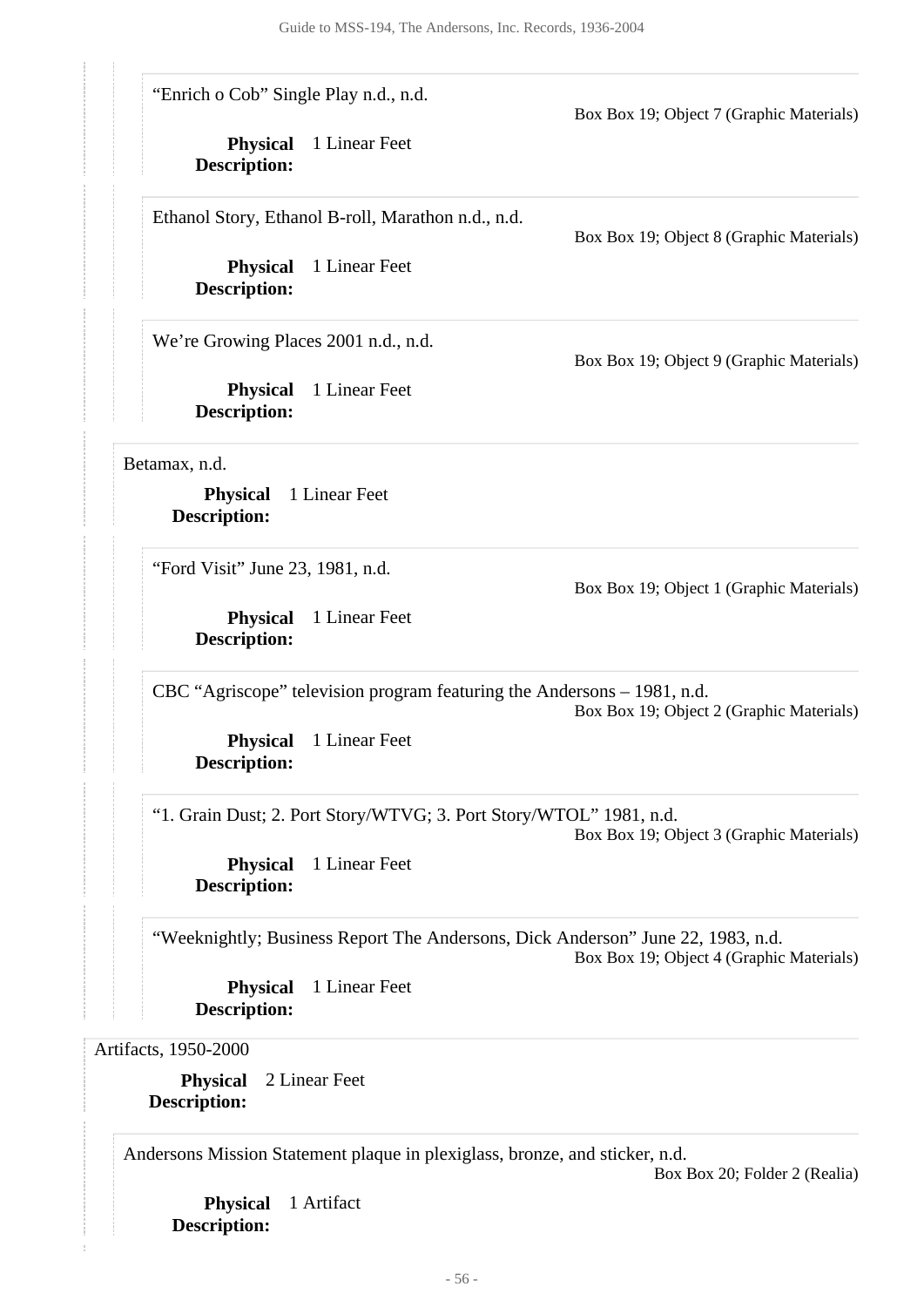**Physical** 1 Artifact **Description: Physical** 1 Artifact **Description: Physical** 1 Artifact **Description: Physical** 1 Artifact **Description: Physical** 1 Artifact **Description: Physical** 1 Artifact **Description: Physical** 1 Artifact **Description: Physical** 1 Artifact **Description: Physical** 1 Artifact **Description:** Andersons Model train, n.d. Box Box 26; Object 1 (Realia) Bed o Cobs souvenir samples, n.d. Box Box 20; Object 1 (Realia) Bed o cobs calculator, n.d. Box Box 20; Object 2 (Realia) Button, Do not P in the Lake , n.d. Box Box 20; Object 3 (Realia) Commemorative golden shovel and pins for Clymers Ethanol LLC Groundbreaking, n.d. Box Box 20; Object 4 (Realia) Commemorative model grain elevator, n.d. Box Box 20; Object 5 (Realia) Corn cob letter opener, n.d. Box Box 20; Object 6 (Realia) Grit o Cobs souvenir sample, n.d. Box Box 20; Object 7 (Realia) Paper Bag, Andersons Certified Farm Products, n.d. Box Box 20; Folder 1 (Realia)